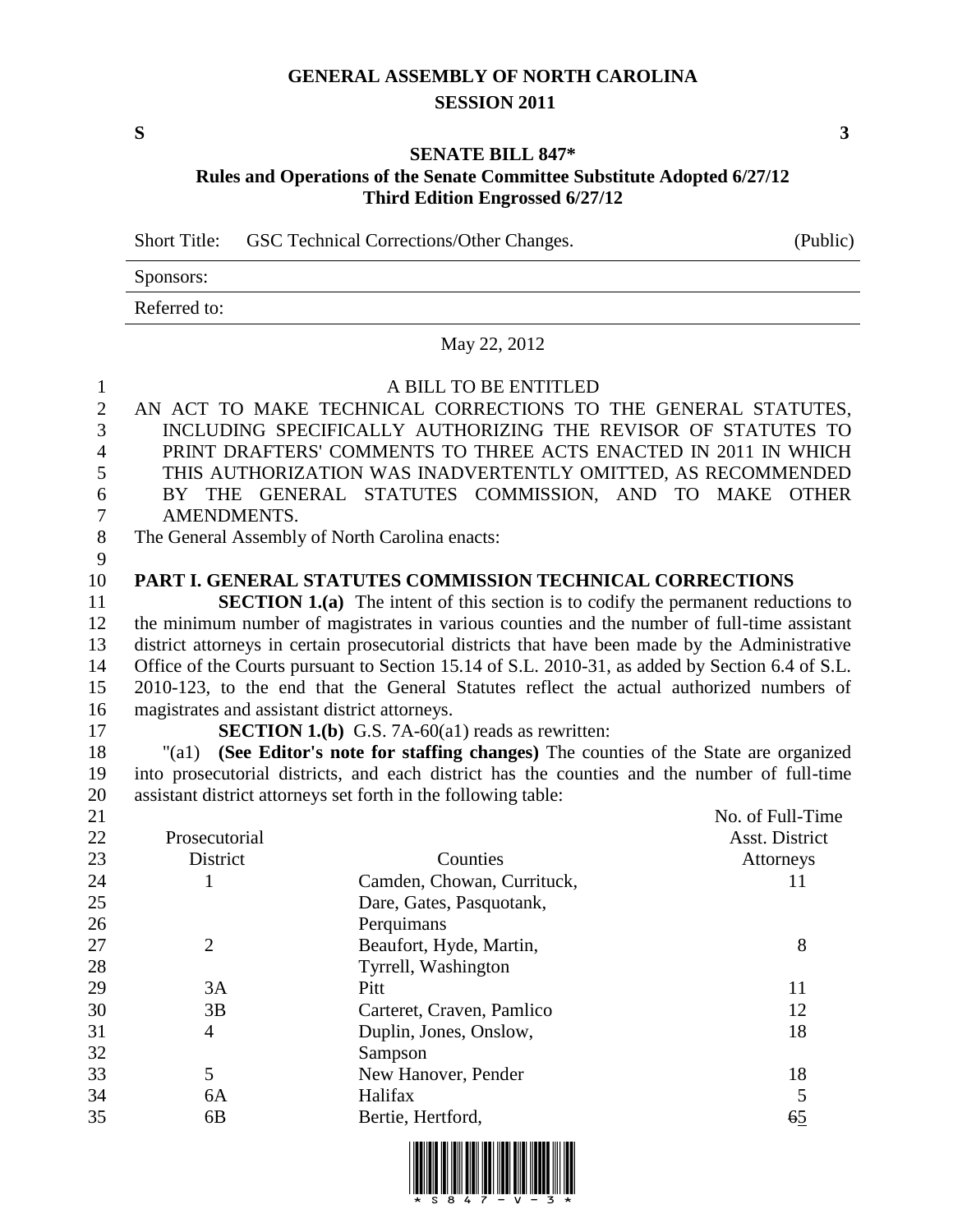|                  | <b>General Assembly Of North Carolina</b>                                          | <b>Session 2011</b> |
|------------------|------------------------------------------------------------------------------------|---------------------|
|                  | Northampton                                                                        |                     |
| $\boldsymbol{7}$ | Edgecombe, Nash, Wilson                                                            | 1918                |
| $8\,$            | Greene, Lenoir, Wayne                                                              | 14                  |
| 9                | Franklin, Granville,                                                               | 1210                |
|                  | Vance, Warren                                                                      |                     |
| <b>9A</b>        | Person, Caswell                                                                    | 6                   |
| 10               | Wake                                                                               |                     |
|                  |                                                                                    | 4241                |
| 11A              | Harnett, Lee                                                                       | 9                   |
| 11B              | Johnston                                                                           | 10                  |
| 12               | Cumberland                                                                         | 23                  |
| 13               | Bladen, Brunswick, Columbus                                                        | 13                  |
| 14               | Durham                                                                             | 18                  |
| 15A              | Alamance                                                                           | 11                  |
| 15B              | Orange, Chatham                                                                    | 10                  |
| 16A              | Scotland, Hoke                                                                     | 7                   |
| 16B              | Robeson                                                                            | 1312                |
| 17A              | Rockingham                                                                         | 7                   |
| 17B              | Stokes, Surry                                                                      | 8                   |
| 18               | Guilford                                                                           | 32                  |
| 19A              | Cabarrus                                                                           | 9                   |
| 19B              | Montgomery, Randolph                                                               | 109                 |
| 19C              | Rowan                                                                              | $8\,$               |
| 19 <sub>D</sub>  | Moore                                                                              | 5                   |
| 20A              | Anson, Richmond,                                                                   | 1211                |
|                  | Stanly                                                                             |                     |
| 20B              | Union                                                                              | 10                  |
|                  |                                                                                    |                     |
| 21               | Forsyth                                                                            | 25                  |
| 22A              | Alexander, Iredell                                                                 | 11                  |
| 22B              | Davidson, Davie                                                                    | 11                  |
| 23               | Alleghany, Ashe, Wilkes,                                                           | $8\,$               |
|                  | Yadkin                                                                             |                     |
| 24               | Avery, Madison, Mitchell,                                                          | $\tau$              |
|                  | Watauga, Yancey                                                                    |                     |
| 25               | Burke, Caldwell, Catawba                                                           | 1918                |
| 26               | Mecklenburg                                                                        | 58                  |
| 27A              | Gaston                                                                             | 1514                |
| 27B              | Cleveland,                                                                         | 11                  |
|                  | Lincoln                                                                            |                     |
| 28               | Buncombe                                                                           | 14                  |
| 29A              | McDowell, Rutherford                                                               | 7                   |
| 29B              | Henderson, Polk, Transylvania                                                      | 8                   |
| 30               | Cherokee, Clay, Graham,                                                            | 1110                |
|                  | Haywood, Jackson, Macon,                                                           |                     |
|                  | Swain."                                                                            |                     |
|                  | <b>SECTION 1.(c)</b> G.S. 7A-133(c) reads as rewritten:                            |                     |
|                  |                                                                                    |                     |
| " $(c)$          | Each county shall have the numbers of magistrates and additional seats of district |                     |
|                  | court, as set forth in the following table:                                        |                     |
|                  |                                                                                    |                     |
|                  |                                                                                    |                     |
|                  |                                                                                    |                     |
|                  | Additional                                                                         |                     |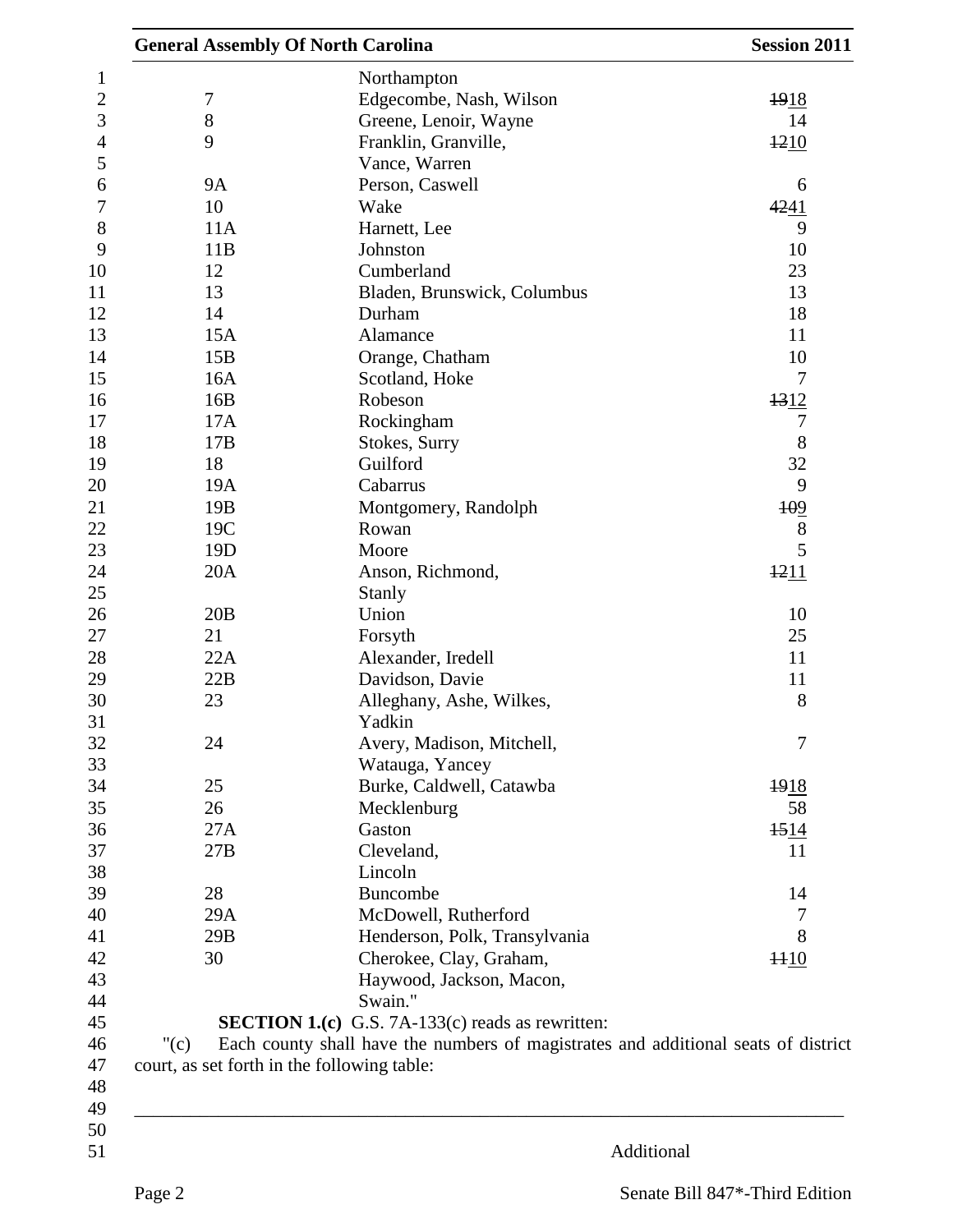| <b>General Assembly Of North Carolina</b> |                  | <b>Session 2011</b>  |  |
|-------------------------------------------|------------------|----------------------|--|
|                                           | Magistrates      | Seats of             |  |
| County                                    | Min.             | Court                |  |
| Camden                                    | 3                |                      |  |
| Chowan                                    | $\overline{3}$   |                      |  |
| Currituck                                 |                  | $\overline{4}$       |  |
| Dare                                      | $\boldsymbol{6}$ |                      |  |
| Gates                                     | $\overline{2}$   |                      |  |
| Pasquotank                                | $\frac{54}{5}$   |                      |  |
| Perquimans                                | 3                |                      |  |
| Martin                                    | $\overline{4}$   |                      |  |
| Beaufort                                  | 5.055            |                      |  |
| Tyrrell                                   | 3                |                      |  |
| Hyde                                      | 3.5              |                      |  |
| Washington                                | 43               |                      |  |
| Pitt                                      | 10.5             | Farmville            |  |
|                                           |                  | Ayden                |  |
| Craven                                    | 108              | Havelock             |  |
| Pamlico                                   | 3                |                      |  |
| Carteret                                  | 97               |                      |  |
| Sampson                                   |                  |                      |  |
| Duplin                                    | $rac{76}{84}$    |                      |  |
| Jones                                     | $\overline{2}$   |                      |  |
| Onslow                                    | 11               |                      |  |
| New Hanover                               | 11               |                      |  |
| Pender                                    | 4.83.8           |                      |  |
| Halifax                                   | 127              | Roanoke              |  |
|                                           |                  | Rapids,              |  |
|                                           |                  | <b>Scotland Neck</b> |  |
| Northampton                               | 5.25             |                      |  |
| Bertie                                    | 53               |                      |  |
| Hertford                                  | 65               |                      |  |
| Nash                                      | 9                | Rocky Mount          |  |
| Edgecombe                                 | $\overline{7}$   | <b>Rocky Mount</b>   |  |
| Wilson                                    | $\boldsymbol{7}$ |                      |  |
| Wayne                                     | 9                | Mount Olive          |  |
| Greene                                    | $\overline{4}$   |                      |  |
| Lenoir                                    | $\overline{7}$   | La Grange            |  |
| Granville                                 |                  |                      |  |
| Vance                                     | 76.75            |                      |  |
| Warren                                    | 6<br>3.5         |                      |  |
|                                           |                  |                      |  |
| Franklin                                  | $\tau$           |                      |  |
| Person                                    | $\overline{4}$   |                      |  |
| Caswell                                   | 43               |                      |  |
| Wake                                      | 18.5             | Apex,                |  |
|                                           |                  | Wendell,             |  |
|                                           |                  | Fuquay-              |  |
|                                           |                  | Varina,              |  |
|                                           |                  | <b>Wake Forest</b>   |  |
| Harnett                                   | 108              | Dunn                 |  |
| Johnston                                  | 1110             | Benson,              |  |
|                                           |                  | Clayton,             |  |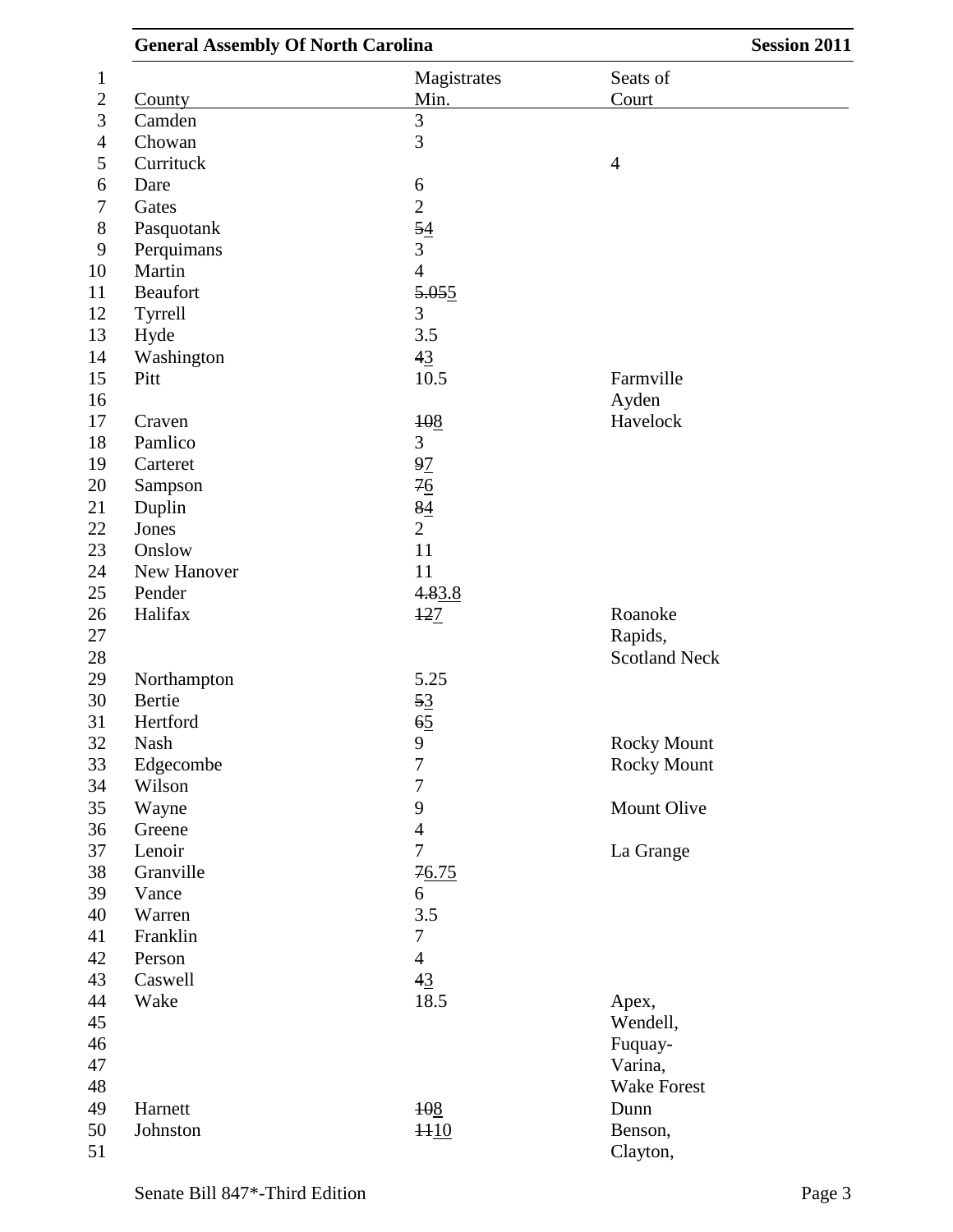|                  | <b>General Assembly Of North Carolina</b> |                | <b>Session 2011</b> |  |
|------------------|-------------------------------------------|----------------|---------------------|--|
| $\mathbf 1$      |                                           |                | Selma               |  |
| $\boldsymbol{2}$ | Lee                                       | 5.55           |                     |  |
| 3                | Cumberland                                | 19             |                     |  |
| $\overline{4}$   | Bladen                                    | 54             |                     |  |
| 5                | <b>Brunswick</b>                          | 9              |                     |  |
| 6                | Columbus                                  | 9.57.5         | <b>Tabor City</b>   |  |
| 7                | Durham                                    | 13             |                     |  |
| 8                | Alamance                                  | 12             | Burlington          |  |
| 9                | Orange                                    | 97             | Chapel Hill         |  |
| 10               | Chatham                                   | 64             | Siler City          |  |
| 11               | Scotland                                  | 5              |                     |  |
| 12               | Hoke                                      | 53             |                     |  |
| 13               | Robeson                                   | 1513           | Fairmont,           |  |
| 14               |                                           |                | Maxton,             |  |
| 15               |                                           |                | Pembroke,           |  |
| 16               |                                           |                | Red Springs,        |  |
| 17               |                                           |                | Rowland,            |  |
| 18               |                                           |                | St. Pauls           |  |
| 19               | Rockingham                                | 97             | Reidsville,         |  |
| 20               |                                           |                | Eden,               |  |
| 21               |                                           |                | Madison             |  |
| 22               | <b>Stokes</b>                             | $\mathfrak{S}$ |                     |  |
| 23               | Surry                                     | 9              | Mt. Airy            |  |
| 24               | Guilford                                  | 24.4           | <b>High Point</b>   |  |
| 25               | Cabarrus                                  | 9              | Kannapolis          |  |
| 26               | Montgomery                                | 54             |                     |  |
| 27               | Randolph                                  | 109            | Liberty             |  |
| 28               | Rowan                                     | 9              |                     |  |
| 29               | <b>Stanly</b>                             | 65             |                     |  |
| 30               | Union                                     | $\tau$         |                     |  |
| 31               | Anson                                     | 54             |                     |  |
| 32               | Richmond                                  | 65             | Hamlet              |  |
| 33               | Moore                                     | 6.55           | Southern            |  |
| 34               |                                           |                | Pines               |  |
| 35               | Forsyth                                   | 15             | Kernersville        |  |
| 36               | Alexander                                 | $\overline{4}$ |                     |  |
| 37               | Davidson                                  | 108            | Thomasville         |  |
| 38               | Davie                                     | 43             |                     |  |
| 39               | Iredell                                   | 9              | Mooresville         |  |
| 40               | Alleghany                                 | $\overline{2}$ |                     |  |
| 41               | Ashe                                      | 43             |                     |  |
| 42               | Wilkes                                    | 6              |                     |  |
| 43               | Yadkin                                    | 43             |                     |  |
| 44               | Avery                                     | $\overline{4}$ |                     |  |
| 45               | Madison                                   | $\overline{4}$ |                     |  |
| 46               | Mitchell                                  | $\overline{4}$ |                     |  |
| 47               | Watauga                                   | 54             |                     |  |
| 48               | Yancey                                    | $\mathfrak{Z}$ |                     |  |
| 49               | <b>Burke</b>                              | 6.755.6        |                     |  |
| 50               | Caldwell                                  | $\frac{76}{9}$ |                     |  |
| 51               | Catawba                                   | $10\,$         | Hickory             |  |
|                  |                                           |                |                     |  |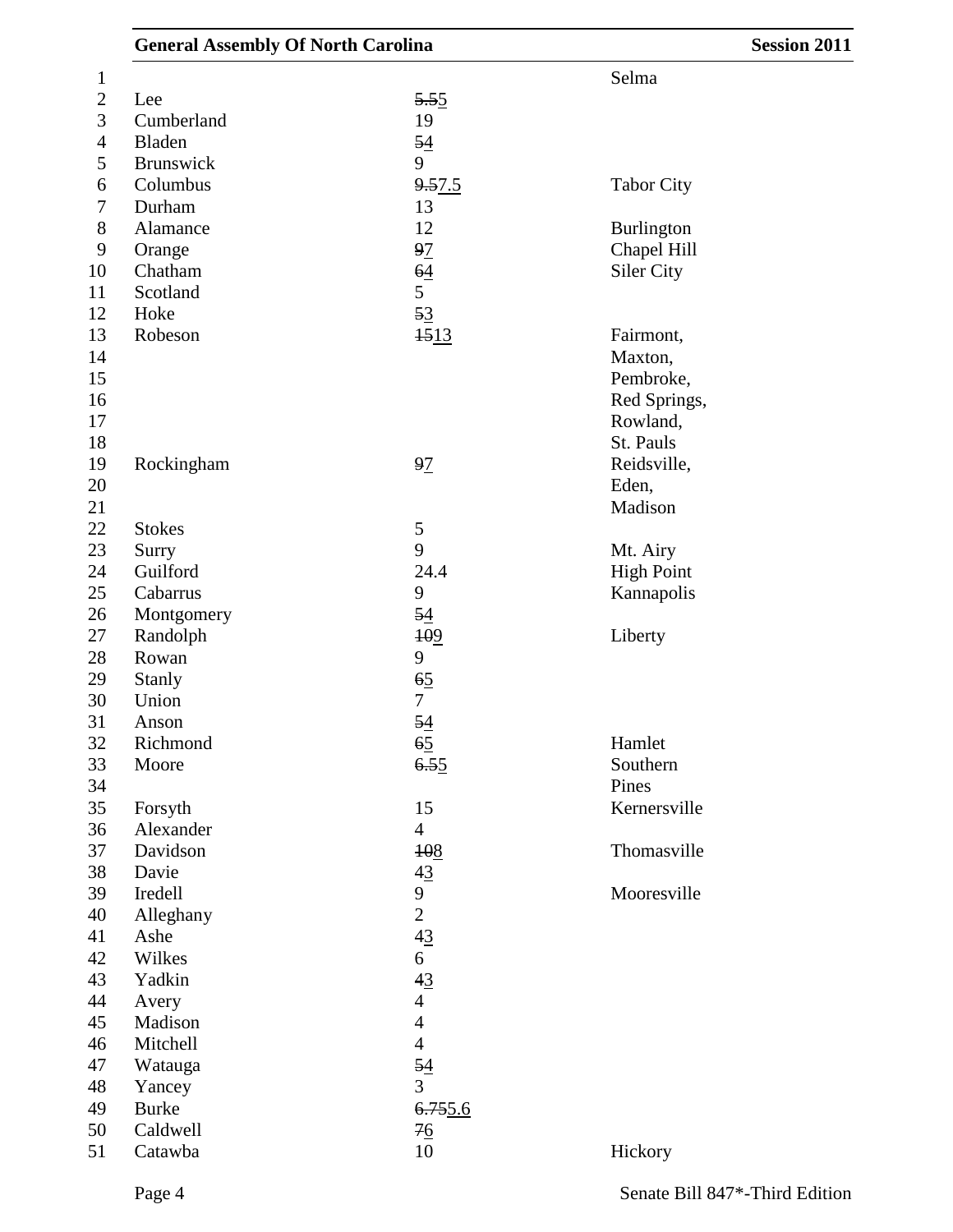| <b>General Assembly Of North Carolina</b>                            |                        | <b>Session 2011</b>                                                                |
|----------------------------------------------------------------------|------------------------|------------------------------------------------------------------------------------|
| Mecklenburg                                                          | 26.50                  |                                                                                    |
| Gaston                                                               | 17                     |                                                                                    |
| Cleveland                                                            | 87                     |                                                                                    |
| Lincoln                                                              | 6                      |                                                                                    |
| Buncombe                                                             | 15                     |                                                                                    |
| Henderson                                                            | 6.5                    |                                                                                    |
| McDowell                                                             | 4.54                   |                                                                                    |
| Polk                                                                 | 4                      |                                                                                    |
| Rutherford                                                           | 76                     |                                                                                    |
| Transylvania                                                         | 4                      |                                                                                    |
| Cherokee                                                             | 4                      |                                                                                    |
| Clay                                                                 | $\overline{c}$         |                                                                                    |
| Graham                                                               | $\overline{2}$         |                                                                                    |
| Haywood                                                              | 6.756                  | Canton                                                                             |
| Jackson                                                              | 54                     |                                                                                    |
| Macon                                                                | 3.5                    |                                                                                    |
| Swain                                                                | 3.753"                 |                                                                                    |
| SECTION 1.(d)<br>subsection (c) of this section, reads as rewritten: |                        | Effective January 1, 2013, G.S. 7A-133(c), as amended by                           |
| "(c)                                                                 |                        | Each county shall have the numbers of magistrates and additional seats of district |
| court, as set forth in the following table:                          |                        |                                                                                    |
|                                                                      |                        |                                                                                    |
|                                                                      |                        |                                                                                    |
|                                                                      |                        | Additional                                                                         |
|                                                                      | Magistrates            | Seats of                                                                           |
| County                                                               | Min.                   | Court                                                                              |
| Camden                                                               | 3                      |                                                                                    |
| Chowan                                                               | 3                      |                                                                                    |
| Currituck                                                            | 43                     |                                                                                    |
| Dare                                                                 | 64                     |                                                                                    |
| Gates                                                                | $\overline{2}$         |                                                                                    |
| Pasquotank                                                           | 4                      |                                                                                    |
| Perquimans                                                           | 3                      |                                                                                    |
| Martin                                                               | 43                     |                                                                                    |
| Beaufort                                                             | 54                     |                                                                                    |
| Tyrrell                                                              | $\overline{3}$         |                                                                                    |
| Hyde                                                                 | 3.5                    |                                                                                    |
| Washington                                                           | 3                      |                                                                                    |
| Pitt                                                                 | 10.5                   | Farmville                                                                          |
|                                                                      |                        | Ayden                                                                              |
| Craven                                                               | $8\,$                  | Havelock                                                                           |
| Pamlico                                                              | $\overline{3}$         |                                                                                    |
| Carteret                                                             |                        |                                                                                    |
| Sampson                                                              | 76<br>$6\underline{5}$ |                                                                                    |
|                                                                      | $\overline{4}$         |                                                                                    |
| Duplin                                                               | $\overline{2}$         |                                                                                    |
| Jones<br>Onslow                                                      | 11                     |                                                                                    |
|                                                                      |                        |                                                                                    |
| New Hanover                                                          | 11                     |                                                                                    |
| Pender<br>Halifax                                                    | 3.8<br>7               | Roanoke                                                                            |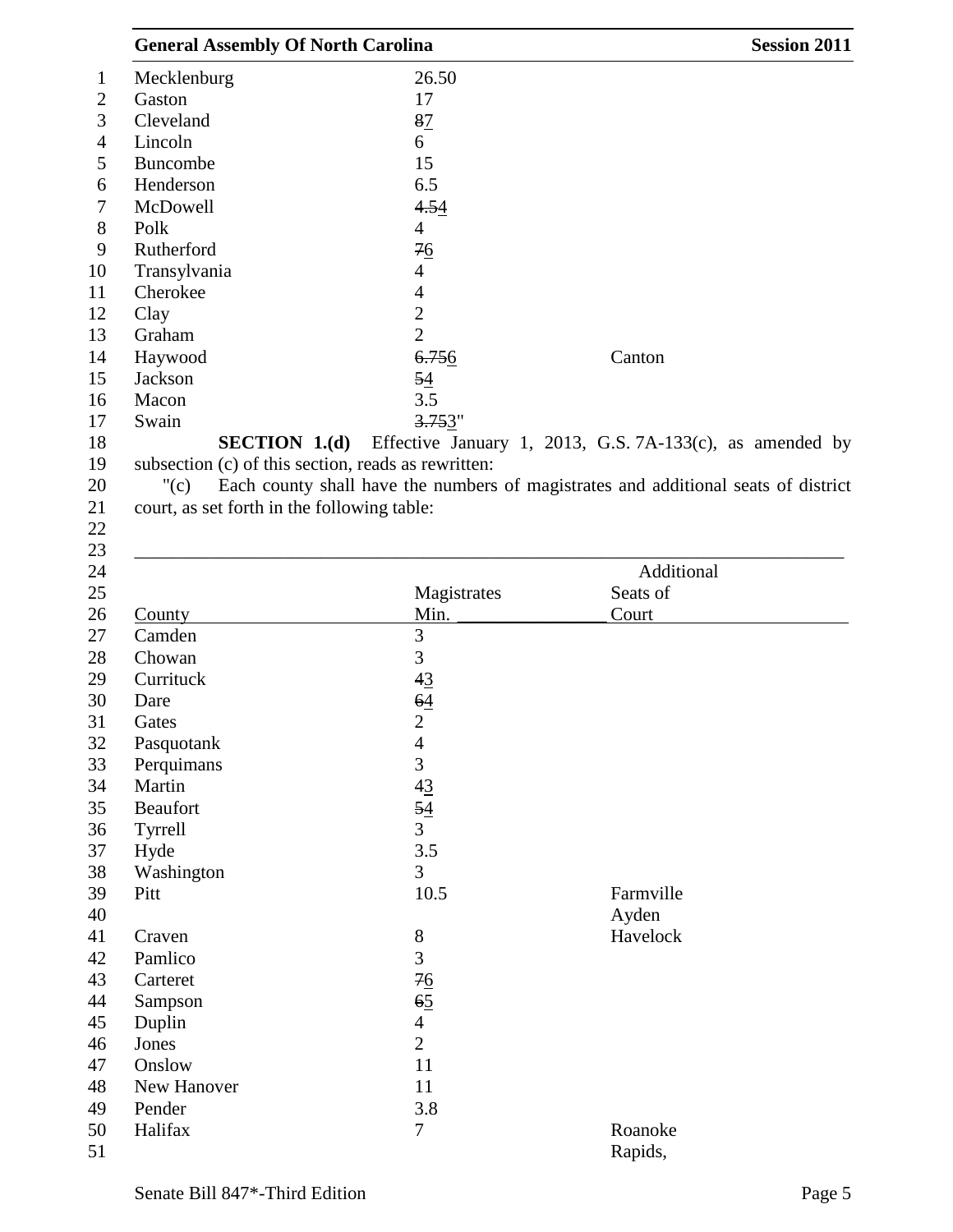| <b>General Assembly Of North Carolina</b> |                  | <b>Session 2011</b>  |  |
|-------------------------------------------|------------------|----------------------|--|
|                                           |                  | <b>Scotland Neck</b> |  |
| Northampton                               | 5.253            |                      |  |
| Bertie                                    | 3                |                      |  |
| Hertford                                  | 53               |                      |  |
| Nash                                      | 9                | <b>Rocky Mount</b>   |  |
| Edgecombe                                 | 7                | <b>Rocky Mount</b>   |  |
| Wilson                                    | $\boldsymbol{7}$ |                      |  |
| Wayne                                     | 9                | Mount Olive          |  |
| Greene                                    | 43               |                      |  |
| Lenoir                                    | 7                | La Grange            |  |
| Granville                                 | 6.755            |                      |  |
| Vance                                     | 6                |                      |  |
| Warren                                    | 3.53             |                      |  |
| Franklin                                  | 74               |                      |  |
| Person                                    | $\overline{4}$   |                      |  |
| Caswell                                   | 3                |                      |  |
| Wake                                      | 18.5             | Apex,                |  |
|                                           |                  | Wendell,             |  |
|                                           |                  | Fuquay-              |  |
|                                           |                  | Varina,              |  |
|                                           |                  | <b>Wake Forest</b>   |  |
| Harnett                                   | 8                | Dunn                 |  |
| Johnston                                  | 10               | Benson,              |  |
|                                           |                  | Clayton,             |  |
|                                           |                  | Selma                |  |
| Lee                                       | 5                |                      |  |
| Cumberland                                | 19               |                      |  |
| Bladen                                    | 43               |                      |  |
| Brunswick                                 | 98               |                      |  |
| Columbus                                  | 7.55             | <b>Tabor City</b>    |  |
| Durham                                    | 13               |                      |  |
| Alamance                                  | 12               | Burlington           |  |
| Orange                                    | $\overline{7}$   | Chapel Hill          |  |
| Chatham                                   | $\overline{4}$   | Siler City           |  |
| Scotland                                  | 5                |                      |  |
| Hoke                                      | $\overline{3}$   |                      |  |
| Robeson                                   | 1312             | Fairmont,            |  |
|                                           |                  | Maxton,              |  |
|                                           |                  | Pembroke,            |  |
|                                           |                  | Red Springs,         |  |
|                                           |                  | Rowland,             |  |
|                                           |                  | St. Pauls            |  |
| Rockingham                                | $\overline{7}$   | Reidsville,          |  |
|                                           |                  | Eden,                |  |
|                                           |                  | Madison              |  |
|                                           |                  |                      |  |
| <b>Stokes</b>                             | 53               |                      |  |
| Surry                                     | 96               | Mt. Airy             |  |
| Guilford                                  | 24.4             | <b>High Point</b>    |  |
| Cabarrus                                  | 9                | Kannapolis           |  |
| Montgomery                                | 43               |                      |  |
| Randolph                                  | 9                | Liberty              |  |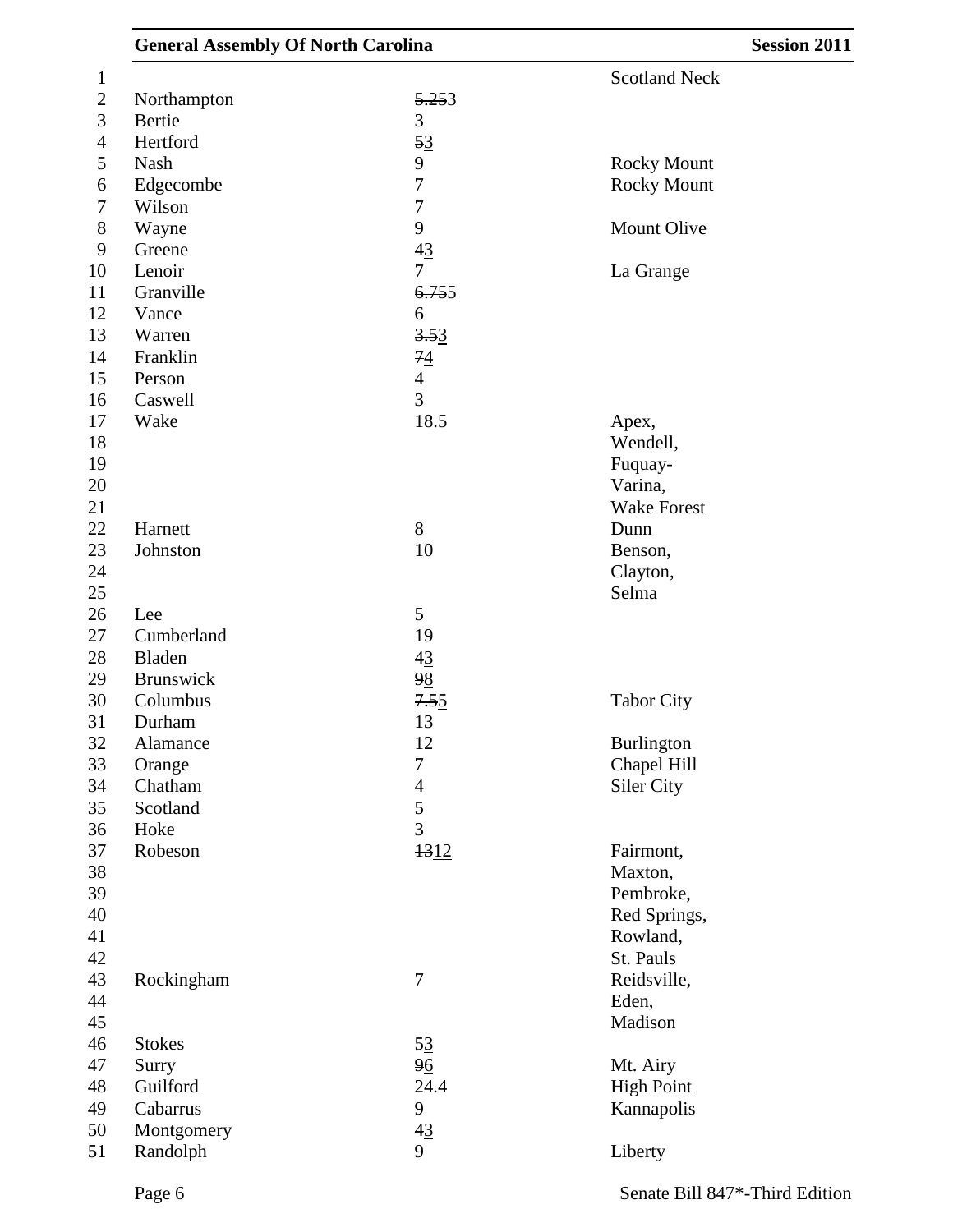| <b>General Assembly Of North Carolina</b>                                                            |                           | <b>Session 2011</b>                                                                       |
|------------------------------------------------------------------------------------------------------|---------------------------|-------------------------------------------------------------------------------------------|
| Rowan                                                                                                | 9                         |                                                                                           |
| <b>Stanly</b>                                                                                        | 5                         |                                                                                           |
| Union                                                                                                | $\boldsymbol{7}$          |                                                                                           |
| Anson                                                                                                | 43                        |                                                                                           |
| Richmond                                                                                             |                           | Hamlet                                                                                    |
| Moore                                                                                                | $rac{5}{5}$               | Southern                                                                                  |
|                                                                                                      |                           | Pines                                                                                     |
| Forsyth                                                                                              | 15                        | Kernersville                                                                              |
| Alexander                                                                                            | 43                        |                                                                                           |
| Davidson                                                                                             | $8\,$                     | Thomasville                                                                               |
| Davie                                                                                                | 3                         |                                                                                           |
| Iredell                                                                                              | 9                         | Mooresville                                                                               |
| Alleghany                                                                                            | $\overline{c}$            |                                                                                           |
| Ashe                                                                                                 | 3                         |                                                                                           |
| Wilkes                                                                                               | 6                         |                                                                                           |
| Yadkin                                                                                               | 3                         |                                                                                           |
| Avery                                                                                                | 43                        |                                                                                           |
| Madison                                                                                              | 43                        |                                                                                           |
| Mitchell                                                                                             | 43                        |                                                                                           |
| Watauga                                                                                              | $\overline{4}$            |                                                                                           |
| Yancey                                                                                               | 3                         |                                                                                           |
| <b>Burke</b>                                                                                         | 5.6                       |                                                                                           |
| Caldwell                                                                                             | 6                         |                                                                                           |
| Catawba                                                                                              | 10                        | Hickory                                                                                   |
| Mecklenburg                                                                                          | 26.50                     |                                                                                           |
| Gaston                                                                                               | 17                        |                                                                                           |
| Cleveland                                                                                            | $\overline{7}$            |                                                                                           |
| Lincoln                                                                                              | 65                        |                                                                                           |
| Buncombe                                                                                             | 15                        |                                                                                           |
| Henderson                                                                                            | 6.5                       |                                                                                           |
| McDowell                                                                                             | 43                        |                                                                                           |
| Polk                                                                                                 | 43                        |                                                                                           |
| Rutherford                                                                                           | 6                         |                                                                                           |
| Transylvania                                                                                         |                           |                                                                                           |
| Cherokee                                                                                             |                           |                                                                                           |
| Clay                                                                                                 | $\frac{43}{43}$<br>2<br>2 |                                                                                           |
| Graham                                                                                               |                           |                                                                                           |
| Haywood                                                                                              | $6\overline{5}$           | Canton                                                                                    |
| Jackson                                                                                              |                           |                                                                                           |
| Macon                                                                                                | $\frac{43}{3.53}$         |                                                                                           |
| Swain                                                                                                | 3"                        |                                                                                           |
|                                                                                                      |                           | <b>SECTION 1.(e)</b> Subsection (d) of this section is effective January 1, 2013. The     |
| remainder of this section is effective when it becomes law.                                          |                           |                                                                                           |
| <b>SECTION 2.</b> G.S. 7B-1112 reads as rewritten:                                                   |                           |                                                                                           |
| "§ 7B-1112. Effects of termination order.                                                            |                           |                                                                                           |
|                                                                                                      |                           | An order terminating the parental rights completely and permanently terminates all rights |
| and obligations of the parent to the juvenile and of the juvenile to the parent arising from the     |                           |                                                                                           |
| parental relationship, except that the juvenile's right of inheritance from the juvenile's parent    |                           |                                                                                           |
| shall not terminate until a final order of adoption is issued. The parent is not thereafter entitled |                           |                                                                                           |
| to notice of proceedings to adopt the juvenile and may not object thereto or otherwise               |                           |                                                                                           |
| participate therein:                                                                                 |                           |                                                                                           |
|                                                                                                      |                           |                                                                                           |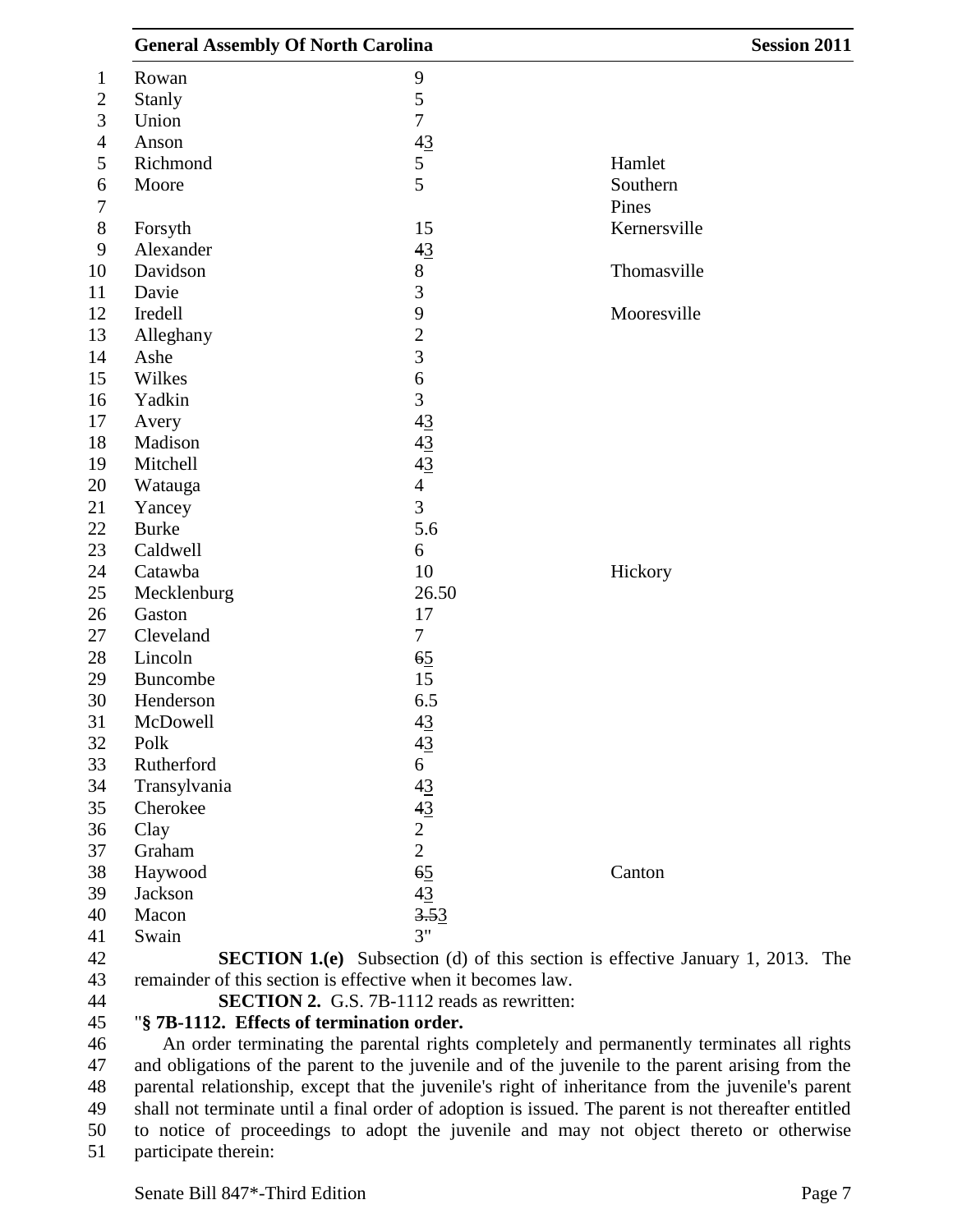|                                                                                      | <b>General Assembly Of North Carolina</b>                                                                                                                                                                                                                                                                                                                                                                                                                                                                                                                                                                                                                         | <b>Session 2011</b> |
|--------------------------------------------------------------------------------------|-------------------------------------------------------------------------------------------------------------------------------------------------------------------------------------------------------------------------------------------------------------------------------------------------------------------------------------------------------------------------------------------------------------------------------------------------------------------------------------------------------------------------------------------------------------------------------------------------------------------------------------------------------------------|---------------------|
| 1<br>$\overline{c}$<br>3<br>$\overline{4}$<br>5<br>$\sqrt{6}$<br>$\overline{7}$<br>8 | (1)<br>If the juvenile had been placed in the custody of or released for adoption by<br>one parent to a county department of social services or licensed<br>child-placing agency and is in the custody of the agency at the time of the<br>filing of the petition or motion, including a petition or motion filed pursuant<br>to G.S. 7B-1103 $(6)$ , G.S. 7B-1103 $(a)(6)$ , that agency shall, upon entry of the<br>order terminating parental rights, acquire all of the rights for placement of<br>the juvenile, except as otherwise provided in G.S. 7B-908(d), as the agency<br>would have acquired had the parent whose rights are terminated released the |                     |
| 9<br>10<br>11<br>12                                                                  | juvenile to that agency pursuant to the provisions of Part 7 of Article 3 of<br>Chapter 48 of the General Statutes, including the right to consent to the<br>adoption of the juvenile.                                                                                                                                                                                                                                                                                                                                                                                                                                                                            |                     |
| 13                                                                                   | <b>SECTION 3.</b> G.S. 7B-4002 reads as rewritten:                                                                                                                                                                                                                                                                                                                                                                                                                                                                                                                                                                                                                |                     |
| 14                                                                                   | "§ 7B-4002. Implementation of the Compact.                                                                                                                                                                                                                                                                                                                                                                                                                                                                                                                                                                                                                        |                     |
| 15                                                                                   | The North Carolina State Council for Interstate Juvenile Supervision is hereby<br>(a)                                                                                                                                                                                                                                                                                                                                                                                                                                                                                                                                                                             |                     |
| 16                                                                                   | established. The Secretary of the Department of Juvenile Justice and Delinquency Prevention,                                                                                                                                                                                                                                                                                                                                                                                                                                                                                                                                                                      |                     |
| 17                                                                                   | Secretary of Public Safety, or the Secretary's designee, shall serve as the Compact                                                                                                                                                                                                                                                                                                                                                                                                                                                                                                                                                                               |                     |
| 18                                                                                   | Administrator for the State of North Carolina and as North Carolina's Commissioner to the                                                                                                                                                                                                                                                                                                                                                                                                                                                                                                                                                                         |                     |
| 19                                                                                   | Interstate Commission. The Secretary of the Department of Juvenile Justice and Delinquency                                                                                                                                                                                                                                                                                                                                                                                                                                                                                                                                                                        |                     |
| 20                                                                                   | Prevention, Secretary of Public Safety, or the Secretary's designee, is a member of the State                                                                                                                                                                                                                                                                                                                                                                                                                                                                                                                                                                     |                     |
| 21                                                                                   | Council and serves as chairperson of the State Council. In addition to the chairperson, the State                                                                                                                                                                                                                                                                                                                                                                                                                                                                                                                                                                 |                     |
| 22                                                                                   | Council shall consist of 10 members as follows:                                                                                                                                                                                                                                                                                                                                                                                                                                                                                                                                                                                                                   |                     |
| 23<br>24                                                                             | One member representing the executive branch, to be appointed by the<br>(1)<br>Governor;                                                                                                                                                                                                                                                                                                                                                                                                                                                                                                                                                                          |                     |
| 25                                                                                   | One member from a victim's assistance group, to be appointed by the<br>(2)                                                                                                                                                                                                                                                                                                                                                                                                                                                                                                                                                                                        |                     |
| 26                                                                                   | Governor;                                                                                                                                                                                                                                                                                                                                                                                                                                                                                                                                                                                                                                                         |                     |
| 27                                                                                   | (3)<br>One at-large member, to be appointed by the Governor;                                                                                                                                                                                                                                                                                                                                                                                                                                                                                                                                                                                                      |                     |
| 28                                                                                   | One member of the Senate, to be appointed by the President Pro Tempore of<br>(4)                                                                                                                                                                                                                                                                                                                                                                                                                                                                                                                                                                                  |                     |
| 29                                                                                   | the Senate;                                                                                                                                                                                                                                                                                                                                                                                                                                                                                                                                                                                                                                                       |                     |
| 30                                                                                   | One member of the House of Representatives, to be appointed by the<br>(5)                                                                                                                                                                                                                                                                                                                                                                                                                                                                                                                                                                                         |                     |
| 31                                                                                   | Speaker of the House of Representatives;                                                                                                                                                                                                                                                                                                                                                                                                                                                                                                                                                                                                                          |                     |
| 32                                                                                   | A district court judge, to be appointed by the Chief Justice of the Supreme<br>(6)                                                                                                                                                                                                                                                                                                                                                                                                                                                                                                                                                                                |                     |
| 33                                                                                   | Court; and                                                                                                                                                                                                                                                                                                                                                                                                                                                                                                                                                                                                                                                        |                     |
| 34                                                                                   | Four members representing the juvenile court counselors, to be appointed by<br>(7)                                                                                                                                                                                                                                                                                                                                                                                                                                                                                                                                                                                |                     |
| 35<br>36                                                                             | the Secretary of the Department of Juvenile Justice and Delinquency                                                                                                                                                                                                                                                                                                                                                                                                                                                                                                                                                                                               |                     |
| 37                                                                                   | Prevention. Secretary of Public Safety.<br>The State Council shall meet at least twice a year and may also hold special<br>(b)                                                                                                                                                                                                                                                                                                                                                                                                                                                                                                                                    |                     |
| 38                                                                                   | meetings at the call of the chairperson. All terms are for three years.                                                                                                                                                                                                                                                                                                                                                                                                                                                                                                                                                                                           |                     |
| 39                                                                                   | The State Council may advise the Compact Administrator on participation in the<br>(c)                                                                                                                                                                                                                                                                                                                                                                                                                                                                                                                                                                             |                     |
| 40                                                                                   | Interstate Commission activities and administration of the Compact.                                                                                                                                                                                                                                                                                                                                                                                                                                                                                                                                                                                               |                     |
| 41                                                                                   | The members of the State Council shall serve without compensation but shall be<br>(d)                                                                                                                                                                                                                                                                                                                                                                                                                                                                                                                                                                             |                     |
| 42                                                                                   | reimbursed for necessary travel and subsistence expenses in accordance with the policies of the                                                                                                                                                                                                                                                                                                                                                                                                                                                                                                                                                                   |                     |
| 43                                                                                   | Office of State Budget and Management.                                                                                                                                                                                                                                                                                                                                                                                                                                                                                                                                                                                                                            |                     |
| 44                                                                                   | The State Council shall act in an advisory capacity to the Secretary of the<br>(e)                                                                                                                                                                                                                                                                                                                                                                                                                                                                                                                                                                                |                     |
| 45                                                                                   | Department of Juvenile Justice and Delinquency Prevention Secretary of Public Safety                                                                                                                                                                                                                                                                                                                                                                                                                                                                                                                                                                              |                     |
| 46                                                                                   | concerning this State's participation in Interstate Commission activities and other duties as may                                                                                                                                                                                                                                                                                                                                                                                                                                                                                                                                                                 |                     |
| 47                                                                                   | be determined by each member state, including recommendations for policy concerning the                                                                                                                                                                                                                                                                                                                                                                                                                                                                                                                                                                           |                     |
| 48                                                                                   | operations and procedures of the Compact within this State.                                                                                                                                                                                                                                                                                                                                                                                                                                                                                                                                                                                                       |                     |
| 49                                                                                   | The Governor shall by executive order provide for any other matters necessary for<br>(f)                                                                                                                                                                                                                                                                                                                                                                                                                                                                                                                                                                          |                     |
| 50                                                                                   | implementation of the Compact at the time that it becomes effective, and, except as otherwise                                                                                                                                                                                                                                                                                                                                                                                                                                                                                                                                                                     |                     |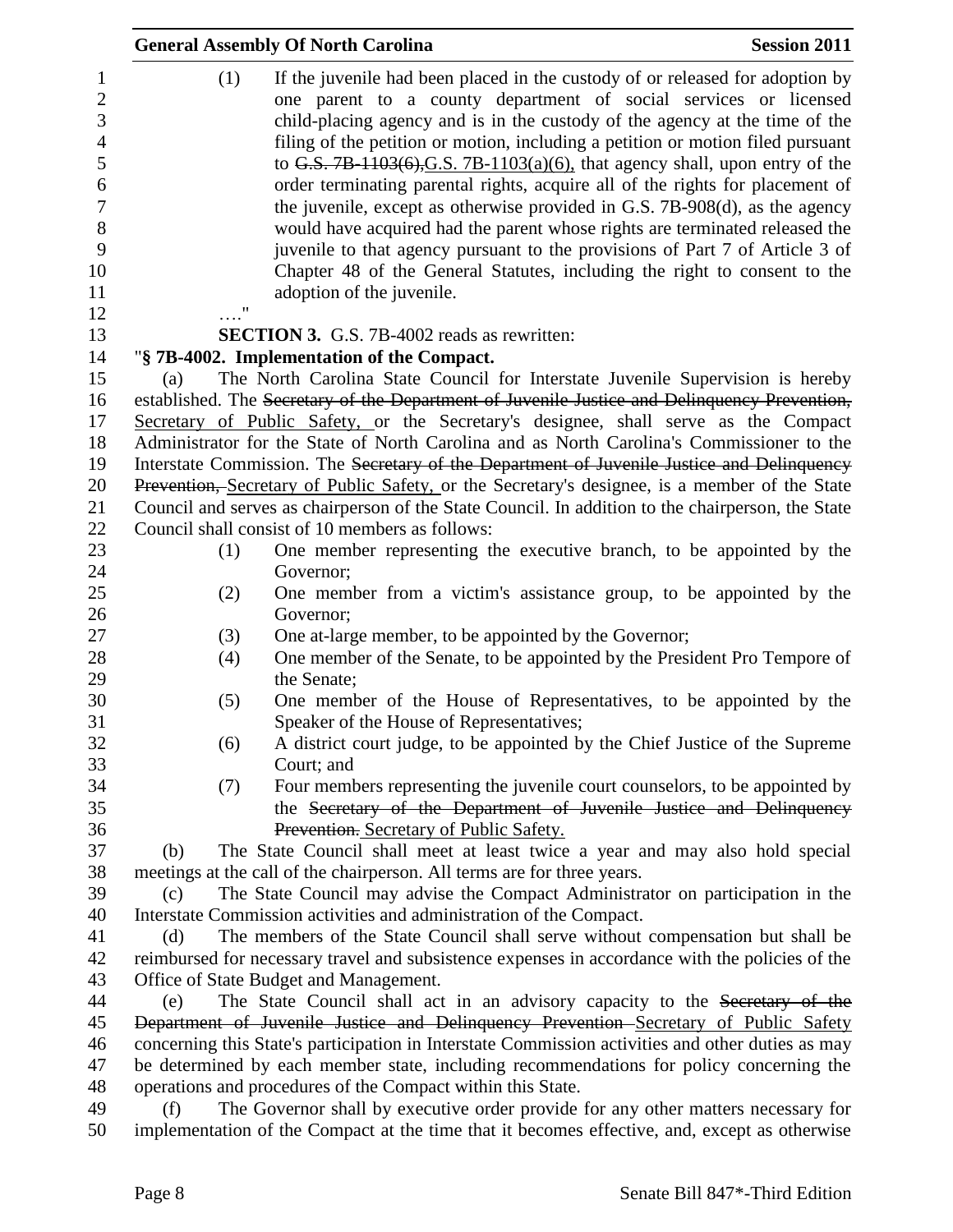provided for in this section, the State Council may promulgate rules or regulations necessary to implement and administer the Compact." **SECTION 4.(a)** G.S. 14-208.6 reads as rewritten: "**§ 14-208.6. Definitions.** The following definitions apply in this Article: … (5) "Sexually violent offense" means a violation of G.S. 14-27.2 (first degree rape), G.S. 14-27.2A (rape of a child; adult offender), G.S. 14-27.3 (second degree rape), G.S. 14-27.4 (first degree sexual offense), G.S. 14-27.4A (sex offense with a child; adult offender), G.S. 14-27.5 (second degree sexual offense), G.S. 14-27.5A (sexual battery), former G.S. 14-27.6 (attempted rape or sexual offense), G.S. 14-27.7 (intercourse and sexual offense with certain victims), G.S. 14-27.7A(a) (statutory rape or sexual offense of person who is 13-, 14-, or 15-years-old where the defendant is at least six years older), G.S. 14-43.13 (subjecting or maintaining a person for sexual servitude), G.S. 14-178 (incest between near relatives), G.S. 14-190.6 (employing or permitting minor to assist in offenses against public morality 18 and decency), G.S. 14-190.9(a1) (felonious indecent exposure), G.S. 14-190.16 (first degree sexual exploitation of a minor), G.S. 14-190.17 (second degree sexual exploitation of a minor), G.S. 14-190.17A (third degree sexual exploitation of a minor), G.S. 14-190.18 (promoting prostitution of a minor), G.S. 14-190.19 (participating in the prostitution of a minor), G.S. 14-202.1 (taking indecent liberties with children), G.S. 14-202.3 (Solicitation of child by computer or certain other electronic devices to commit an unlawful sex act), G.S. 14-202.4(a) (taking indecent liberties with a student), G.S. 14-318.4(a1) (parent or caretaker commit or permit act of prostitution with or by a juvenile), or G.S. 14-318.4(a2) (commission or allowing of sexual act upon a juvenile by parent or guardian). The term also includes the following: a solicitation or conspiracy to commit any of these offenses; aiding and abetting any of these offenses. …." **SECTION 4.(b)** G.S. 14-208.26(a) reads as rewritten: "(a) When a juvenile is adjudicated delinquent for a violation of G.S. 14-27.2 (first degree rape), G.S. 14-27.3 (second degree rape), G.S. 14-27.4 (first degree sexual offense), G.S. 14-27.5 (second degree sexual offense), or former G.S. 14-27.6 (attempted rape or sexual offense), and the juvenile was at least eleven years of age at the time of the commission of the offense, the court shall consider whether the juvenile is a danger to the community. If the court finds that the juvenile is a danger to the community, then the court shall consider whether the juvenile should be required to register with the county sheriff in accordance with this Part. The

 determination as to whether the juvenile is a danger to the community and whether the juvenile shall be ordered to register shall be made by the presiding judge at the dispositional hearing. If the judge rules that the juvenile is a danger to the community and that the juvenile shall register, then an order shall be entered requiring the juvenile to register. The court's findings regarding whether the juvenile is a danger to the community and whether the juvenile shall register shall be entered into the court record. No juvenile may be required to register under this Part unless the court first finds that the juvenile is a danger to the community."

**SECTION 5.(a)** G.S. 15-196.3 reads as rewritten:

## "**§ 15-196.3. Effect of credit.**

 Time creditable under this section shall reduce the minimum and maximum term of a sentence; and, irrespective of sentence, shall reduce the time required to attain privileges made 51 available to inmates in the custody of the State-Division of Adult Correction of the Department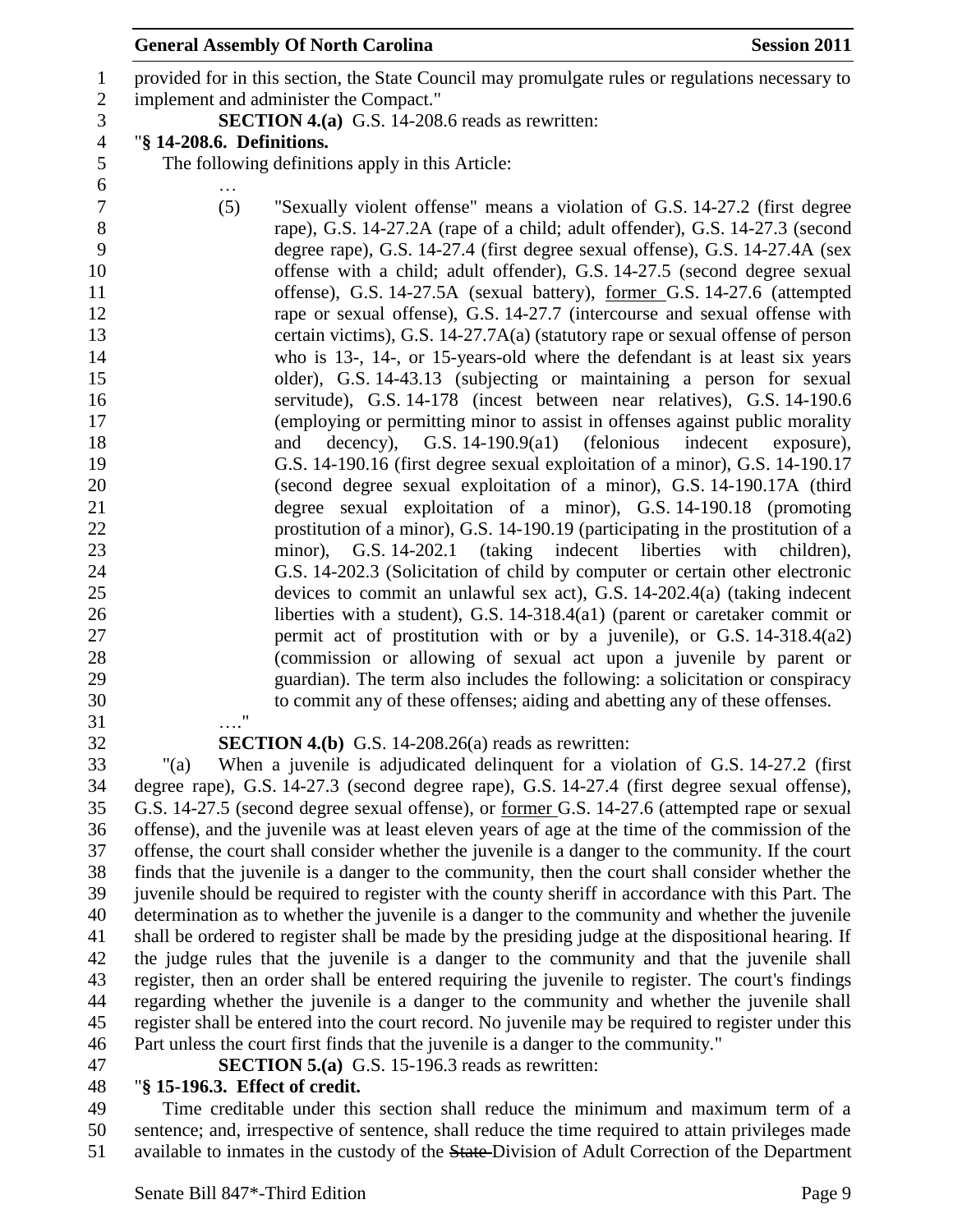| $\mathbf{1}$     |                                                                                            |      | of Public Safety which are dependent, in whole or in part, upon the passage of a specific length                               |  |  |
|------------------|--------------------------------------------------------------------------------------------|------|--------------------------------------------------------------------------------------------------------------------------------|--|--|
| $\overline{2}$   |                                                                                            |      | of time in custody, including parole or post-release supervision consideration by the                                          |  |  |
| 3                |                                                                                            |      | Post-Release Supervision and Parole Commission. However, nothing in this section shall be                                      |  |  |
| $\overline{4}$   | construed as requiring an automatic award of privileges by virtue of the passage of time." |      |                                                                                                                                |  |  |
| 5                | <b>SECTION 5.(b)</b> G.S. 15A-821(a) reads as rewritten:                                   |      |                                                                                                                                |  |  |
| 6                | " $(a)$                                                                                    |      | If a judge of a court of general jurisdiction in any other state, which by its laws has                                        |  |  |
| $\tau$           |                                                                                            |      | made provision for commanding a prisoner within that state to attend and testify in this State,                                |  |  |
| $8\,$            |                                                                                            |      | certifies under the seal of that court that there is a criminal prosecution pending in the court or                            |  |  |
| $\boldsymbol{9}$ |                                                                                            |      | that a grand jury investigation has commenced, and that a person confined in an institution                                    |  |  |
| 10               |                                                                                            |      | under the control of the State-Division of Adult Correction of the Department of Public Safety                                 |  |  |
| 11               |                                                                                            |      | of North Carolina, other than a person confined as criminally insane, is a material witness in the                             |  |  |
| 12               |                                                                                            |      | prosecution or investigation and that his presence is required for a specified number of days,                                 |  |  |
| 13               |                                                                                            |      | upon presentment of the certificate to a superior court judge in the superior court district or set                            |  |  |
| 14               |                                                                                            |      | of districts as defined in G.S. 7A-41.1 where the person is confined, upon notice to the                                       |  |  |
| 15               |                                                                                            |      | Attorney General, the judge must fix a time and place for a hearing and order the person having                                |  |  |
| 16<br>17         |                                                                                            |      | custody of the prisoner to produce him at the hearing."                                                                        |  |  |
| 18               | " $(b)$                                                                                    |      | <b>SECTION 5.(c)</b> G.S. 66-58(b) reads as rewritten:<br>The provisions of subsection (a) of this section shall not apply to: |  |  |
| 19               |                                                                                            |      |                                                                                                                                |  |  |
| 20               |                                                                                            | (15) | The State-Division of Adult Correction of the Department of Public Safety is                                                   |  |  |
| 21               |                                                                                            |      | authorized to purchase and install automobile license tag plant equipment for                                                  |  |  |
| 22               |                                                                                            |      | the purpose of manufacturing license tags for the State and local                                                              |  |  |
| 23               |                                                                                            |      | governments and for such other purposes as the Division may direct.                                                            |  |  |
| 24               |                                                                                            |      | The Commissioner of Motor Vehicles, or such other authority as may                                                             |  |  |
| 25               |                                                                                            |      | exercise the authority to purchase automobile license tags is hereby directed                                                  |  |  |
| 26               |                                                                                            |      | to purchase from, and to contract with, the State-Division of Adult                                                            |  |  |
| 27               |                                                                                            |      | Correction of the Department of Public Safety for the State automobile                                                         |  |  |
| 28               |                                                                                            |      | license tag requirements from year to year.                                                                                    |  |  |
| 29               |                                                                                            |      | The price to be paid to the <b>State-Division</b> of Adult Correction of the                                                   |  |  |
| 30               |                                                                                            |      | Department of Public Safety for the tags shall be fixed and agreed upon by                                                     |  |  |
| 31               |                                                                                            |      | the Governor, the State-Division of Adult Correction of the Department of                                                      |  |  |
| 32               |                                                                                            |      | Public Safety, and the Motor Vehicle Commissioner, or such authority as                                                        |  |  |
| 33               |                                                                                            |      | may be authorized to purchase the supplies.                                                                                    |  |  |
| 34               |                                                                                            | 11   |                                                                                                                                |  |  |
| 35               |                                                                                            |      | <b>SECTION 5.(d)</b> G.S. 148-6 reads as rewritten:                                                                            |  |  |
| 36               |                                                                                            |      | "§ 148-6. Custody, employment and hiring out of convicts.                                                                      |  |  |
| 37               |                                                                                            |      | The State-Division of Adult Correction of the Department of Public Safety shall provide for                                    |  |  |
| 38               |                                                                                            |      | receiving, and keeping in custody until discharged by law, all such convicts as may be now                                     |  |  |
| 39               |                                                                                            |      | confined in the prison and such as may be hereafter sentenced to imprisonment therein by the                                   |  |  |
| 40               |                                                                                            |      | several courts of this State. The Division shall have full power and authority to provide for                                  |  |  |
| 41               |                                                                                            |      | employment of such convicts, either in the prison or on farms leased or owned by the State of                                  |  |  |
| 42               |                                                                                            |      | North Carolina, or elsewhere, or otherwise; and may contract for the hire or employment of any                                 |  |  |
| 43               |                                                                                            |      | able-bodied convicts upon such terms as may be just and fair, but such convicts so hired, or                                   |  |  |
| 44               |                                                                                            |      | employed, shall remain under the actual management, control and care of the Division."                                         |  |  |

 **SECTION 5.(e)** This section is repealed if any of the following bills become law: House Bill 969, 2011 Regular Session, Senate Bill 880, 2011 Regular Session, or Senate Bill 881, 2011 Regular Session.

**SECTION 6.** G.S. 15A-101.1 reads as rewritten:

## "**§ 15A-101.1. Electronic technology in criminal process and procedure.**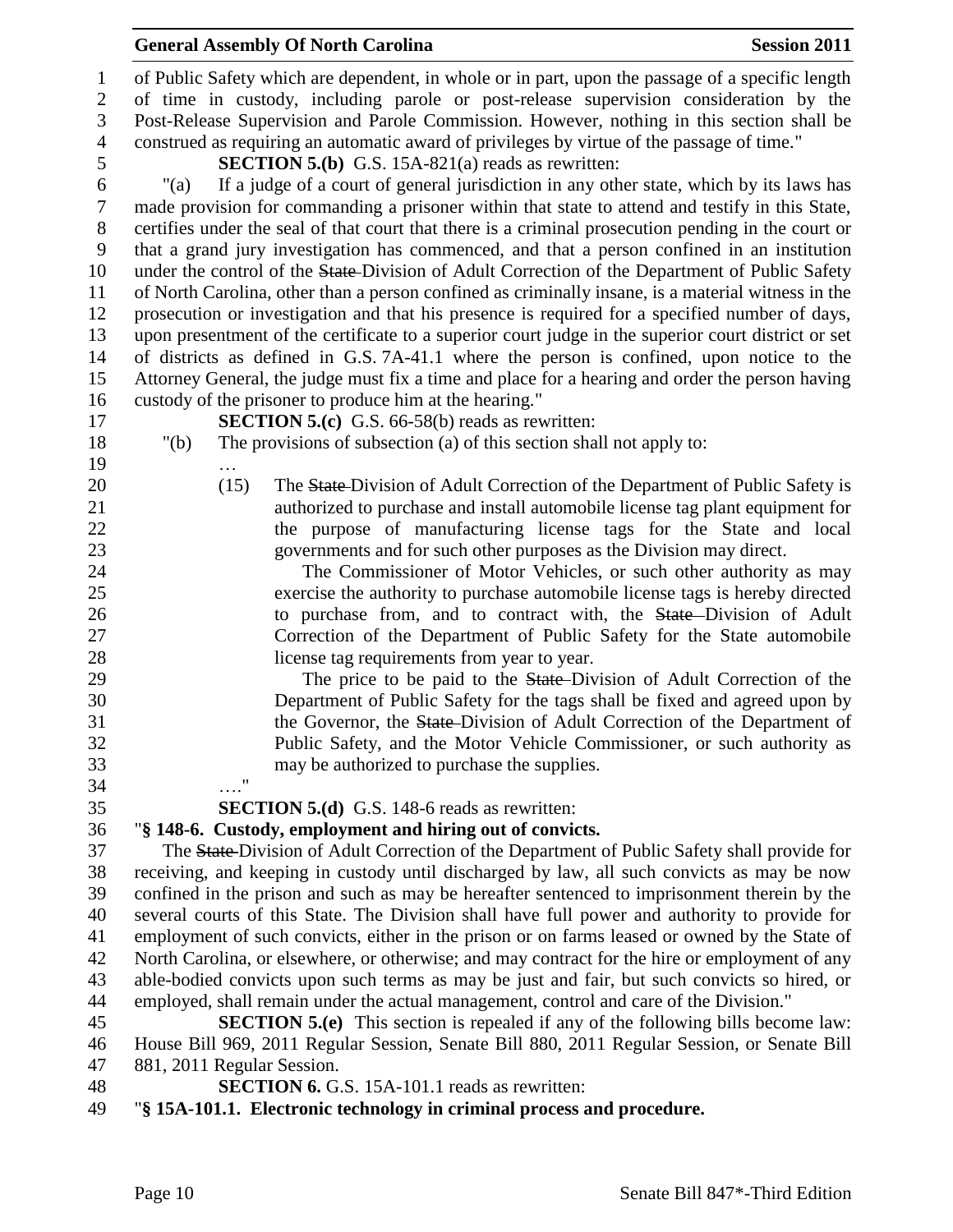|                                                       | <b>General Assembly Of North Carolina</b><br><b>Session 2011</b>                                                                                                                                               |
|-------------------------------------------------------|----------------------------------------------------------------------------------------------------------------------------------------------------------------------------------------------------------------|
| $\mathbf{1}$<br>$\overline{2}$<br>3<br>$\overline{4}$ | As used in this Chapter, in Chapter 7A of the General Statutes, in Chapter 15 of the General<br>Statutes, and in all other provisions of the General Statutes that deal with criminal process or<br>procedure: |
| 5                                                     | (3a)<br>"Electronic monitoring" or "electronically monitor" or "satellite-based                                                                                                                                |
| 6                                                     | monitoring" means monitoring with an electronic monitoring device that is                                                                                                                                      |
| 7                                                     | not removed from a person's body, that is utilized by the supervising agency                                                                                                                                   |
| 8                                                     | in conjunction with a Web-based computer system that actively monitors,                                                                                                                                        |
| 9                                                     | identifies, tracks, and records a person's location at least once every minute                                                                                                                                 |
| 10                                                    | 24 hours a day, that has a battery life of at least 48 hours without being                                                                                                                                     |
| 11<br>12                                              | recharged, that timely records and reports or records the person's presence<br>near or within a crime scene or prohibited area or the person's departure                                                       |
| 13                                                    | from a specified geographic location, and that has incorporated into the                                                                                                                                       |
| 14                                                    | software the ability to automatically compare crime scene data with                                                                                                                                            |
| 15                                                    | locations of all person's persons being electronically monitored so as to                                                                                                                                      |
| 16                                                    | provide any correlation daily or in real time. In areas of the State where lack                                                                                                                                |
| 17                                                    | of cellular coverage requires the use of an alternative device, the supervising                                                                                                                                |
| 18                                                    | agency shall use an alternative device that works in concert with the                                                                                                                                          |
| 19                                                    | software and records location and tracking data for later download and crime                                                                                                                                   |
| 20<br>21                                              | scene comparison.<br>$^{\prime\prime}$                                                                                                                                                                         |
| 22                                                    | <b>SECTION 7.(a)</b> G.S. 15A-1344(c) reads as rewritten:                                                                                                                                                      |
| 23                                                    | Procedure on Altering or Revoking Probation; Returning Probationer to District<br>" $(c)$                                                                                                                      |
| 24                                                    | Where Sentenced. — When a judge reduces, terminates, extends, modifies, or revokes                                                                                                                             |
| 25                                                    | probation outside the county where the judgment was entered, the clerk must send a copy of the                                                                                                                 |

 probation outside the county where the judgment was entered, the clerk must send a copy of the 26 order and any other records to the court where probation was originally imposed. A court on its own motion may return the probationer to the district court district as defined in G.S. 7A-133 or superior court district or set of districts as defined in G.S. 7A-41.1, as the case may be, where probation was imposed or where the probationer resides for reduction, termination, continuation, extension, modification, or revocation of probation. In cases where the probation is revoked in a county other than the county of original conviction the clerk in that county must issue a commitment order and must file the order revoking probation and the commitment order, which will constitute sufficient permanent record of the proceeding in that court, and must send a certified copy of the order revoking probation, the commitment order, and all other records pertaining thereto to the county of original conviction to be filed with the original records. The clerk in the county other than the county of original conviction must issue the formal commitment to the North Carolina Division of Adult Correction of the Department of Public Safety."

### **SECTION 7.(b)** G.S. 15A-1344(d) and (e) read as rewritten:

 "(d) Extension and Modification; Response to Violations. — At any time prior to the expiration or termination of the probation period or in accordance with subsection (f) of this section, the court may after notice and hearing and for good cause shown extend the period of probation up to the maximum allowed under G.S. 15A-1342(a) and may modify the conditions 44 of probation. A hearing extending or modifying probation may be held in the absence of the 45 defendant, if hea defendant who fails to appear for the hearing after a reasonable effort to notify him.the defendant. If a probationer violates a condition of probation at any time prior to the expiration or termination of the period of probation, the court, in accordance with the provisions of G.S. 15A-1345, may continue him the defendant on probation, with or without modifying the conditions, may place the defendant on special probation as provided in subsection (e), or, if continuation, modification, or special probation is not appropriate, may revoke the probation and activate the suspended sentence imposed at the time of initial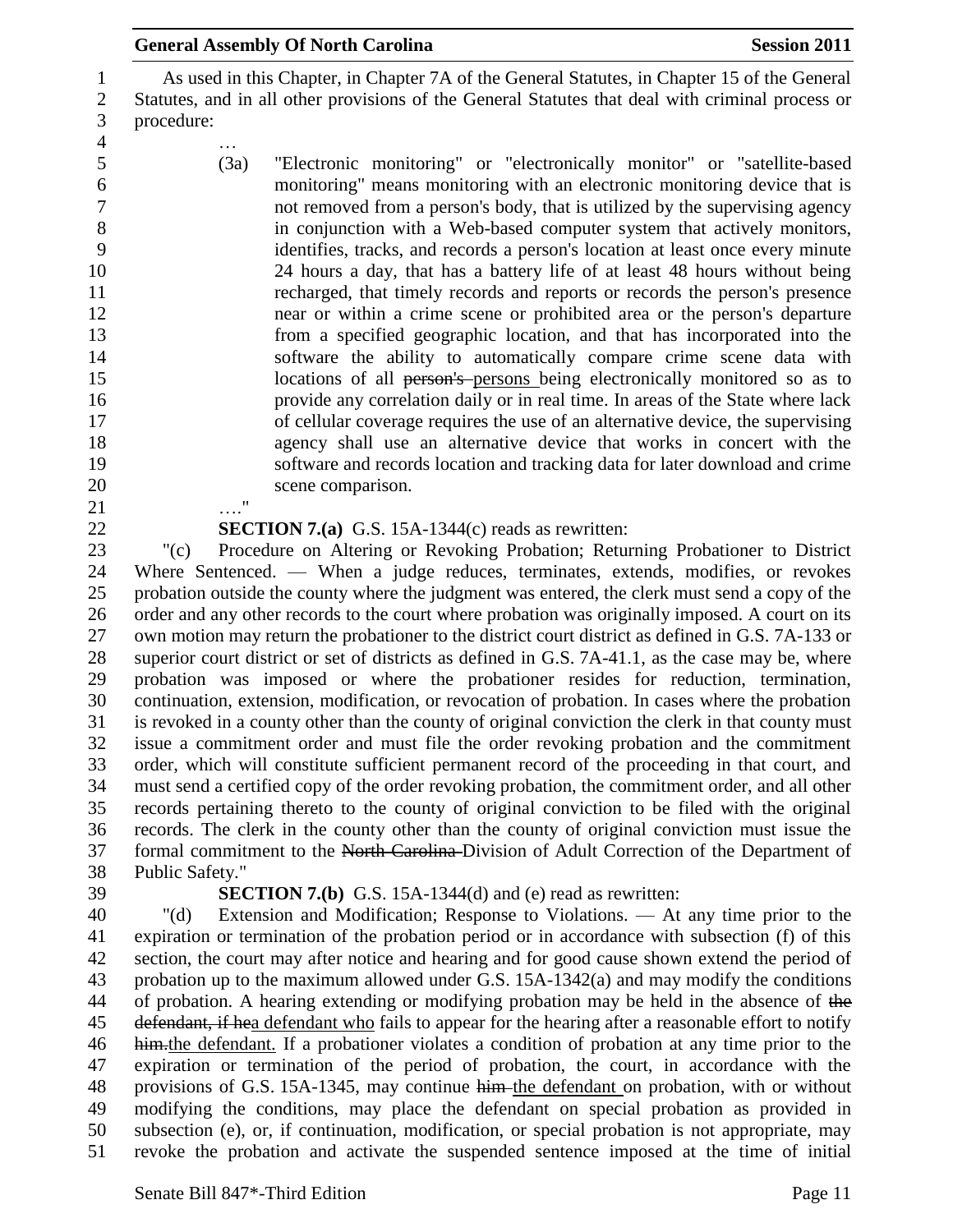sentencing, if any, or may order that charges as to which prosecution has been deferred be brought to trial; provided that probation may not be revoked solely for conviction of a Class 3 misdemeanor. The court, before activating a sentence to imprisonment established when the defendant was placed on probation, may reduce the sentence, but the reduction shall be consistent with subsection (d1) of this section. A sentence activated upon revocation of probation commences on the day probation is revoked and runs concurrently with any other period of probation, parole, or imprisonment to which the defendant is subject during that period unless the revoking judge specifies that it is to run consecutively with the other period.

 (e) Special Probation in Response to Violation. — When a defendant has violated a 10 condition of probation, the court may modify his the probation to place him the defendant on special probation as provided in this subsection. In placing him the defendant on special 12 probation, the court may continue or modify the conditions of his-probation and in addition 13 require that he the defendant submit to a period or periods of imprisonment, either continuous or noncontinuous, at whatever time or intervals within the period of probation the court determines. In addition to any other conditions of probation which the court may impose, the court shall impose, when imposing a period or periods of imprisonment as a condition of 17 special probation, the condition that the defendant obey the Rules and Regulationsrules and regulations of the Division of Adult Correction of the Department of Public Safety governing conduct of inmates, and this condition shall apply to the defendant whether or not the court imposes it as a part of the written order. If imprisonment is for continuous periods, the confinement may be in either the custody of the Division of Adult Correction of the Department of Public Safety or a local confinement facility. Noncontinuous periods of imprisonment under special probation may only be served in a designated local confinement or treatment facility. Except for probationary sentences for impaired driving under G.S. 20-138.1, the total of all periods of confinement imposed as an incident of special probation, but not including an activated suspended sentence, may not exceed one-fourth the maximum sentence of imprisonment imposed for the offense. For probationary sentences for impaired driving under G.S. 20-138.1, the total of all periods of confinement imposed as an incident of special probation, but not including an activated suspended sentence, shall not exceed one-fourth the maximum penalty allowed by law. No confinement other than an activated suspended sentence may be required beyond the period of probation or beyond two years of the time the special probation is imposed, whichever comes first."

 **SECTION 7.(c)** Subsection (a) of this section is repealed if any of the following bills become law: House Bill 969, 2011 Regular Session, Senate Bill 880, 2011 Regular Session, or Senate Bill 881, 2011 Regular Session.

**SECTION 8.** G.S. 20-9(d) is repealed.

**SECTION 9.** G.S. 20-141(j2) reads as rewritten:

 "(j2) A person who drives a motor vehicle in a highway work zone at a speed greater than the speed limit set and posted under this section shall be required to pay a penalty of two hundred fifty dollars (\$250.00). This penalty shall be imposed in addition to those penalties established in this Chapter. A "highway work zone" is the area between the first sign that informs motorists of the existence of a work zone on a highway and the last sign that informs motorists of the end of the work zone. The additional penalty imposed by this subsection 44 applies only if sign-signs are posted at the beginning and end of any segment of the highway work zone stating the penalty for speeding in that segment of the work zone. The Secretary shall ensure that work zones shall only be posted with penalty signs if the Secretary determines, after engineering review, that the posting is necessary to ensure the safety of the traveling public due to a hazardous condition.

 A law enforcement officer issuing a citation for a violation of this section while in a highway work zone shall indicate the vehicle speed and speed limit posted in the segment of the work zone, and determine whether the individual committed a violation of G.S. 20-141(j1).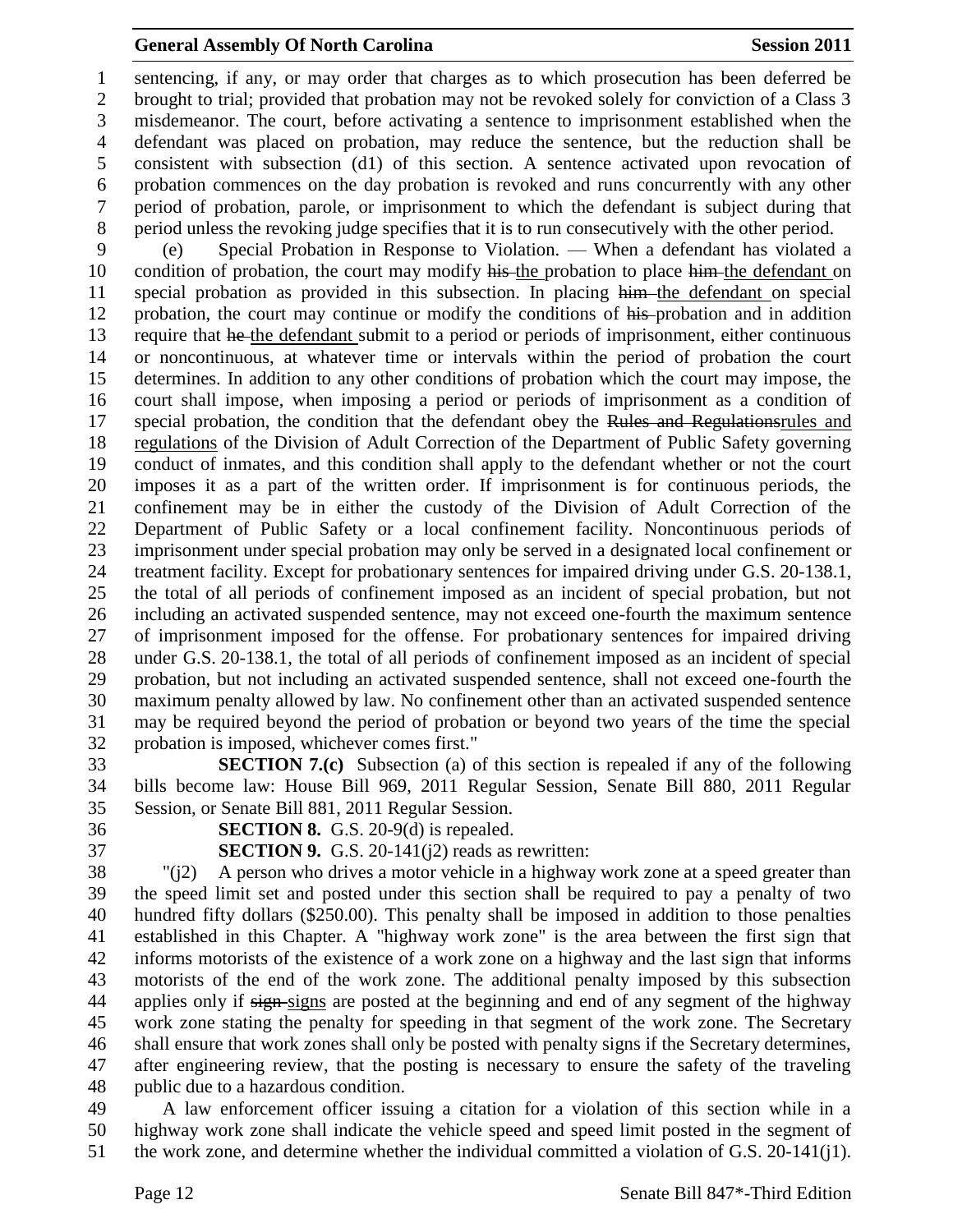Upon an individual's conviction of a violation of this section while in a highway work zone, the clerk of court shall report that the vehicle was in a work zone at the time of the violation, the vehicle speed, and the speed limit of the work zone to the Division of Motor Vehicles."

**SECTION 10.** G.S. 20-146.2(a) reads as rewritten:

 "(a) HOV Lanes. – The Department of Transportation may designate one or more travel lanes as high occupancy vehicle (HOV) lanes on streets and highways on the State Highway System and cities may designate one or more travel lanes as high occupancy vehicle (HOV) lanes on streets on the Municipal Street System. HOV lanes shall be reserved for vehicles with a specified number of passengers as determined by the Department of Transportation or the city having jurisdiction over the street or highway. When HOV lanes have been designated, and have been appropriately marked with signs or other markers, they shall be reserved for privately or publicly operated buses, and automobiles or other vehicles containing the specified number of persons. Where access restrictions are applied on HOV lanes through designated signing and pavement markings, vehicles shall only cross into or out of an HOV lane at designated openings. A motor vehicle shall not travel in a designated HOV lane if the motor vehicle has more than three axles, regardless of the number of occupants. HOV lane restrictions shall not apply to any of the following:

- …
- 

 (6) Fuel cell electric vehicles as defined in G.S. 29-4.01(12a), G.S. 20-4.01(12a), regardless of the number of passengers in the vehicle. These vehicles must be able to travel at the posted speed limit while 22 operating in the HOV lane."

**SECTION 11.** Article 11 of Chapter 25 of the General Statutes is repealed.

**SECTION 12.** G.S. 28A-2-4(a) reads as rewritten:

 "(a) The clerks of superior court of this State, as ex officio judges of probate, shall have original jurisdiction of estate proceedings. Except as provided in subdivision (4) of this subsection, the jurisdiction of the clerk of superior court is exclusive. Estate proceedings include, but are not limited to, the following:

- …
- 

 (4) Proceedings to ascertain heirs or devisees, to approve family settlement agreements pursuant to G.S. 28A-2-10, to determine questions of construction of wills, to determine priority among creditors, to determine whether a person is in possession of property belonging to an estate, to order the recovery of property of the estate in possession of third parties, and to determine the existence or nonexistence of any immunity, power, privilege, duty, or right. Any party or the clerk of superior court may file a notice of transfer of a proceeding pursuant to this subdivision to the Superior Court Division of the General Court of Justice as provided in G.S. 28A-2-6(h). In the absence of a transfer to superior court, Article 26 of Chapter 1 of the General Statutes shall apply to a trust proceeding pending before the clerk of superior court to the extent consistent with this Article."

**SECTION 13.(a)** G.S. 28A-5-1(b) reads as rewritten:

 "(b) Implied Renunciation by Executor. – If any person named or designated as executor fails to qualify or to renounce within 30 days after the will had been admitted to probate, (i) the clerk of superior court may issue a notice to that person to qualify or move for an extension of time to qualify within 15 days, or (ii) any other person named or designated as executor in the will or any interested person may file a petition in accordance with Article 2 of this Chapter for an order finding that person named or designated as executor to be deemed to have renounced. If that person does not file a response to the motion notice or petition within 15 days from the date of service of the motion notice or petition, the clerk of superior court shall enter an order adjudging that the person has renounced. If the person files a response within 15 days from the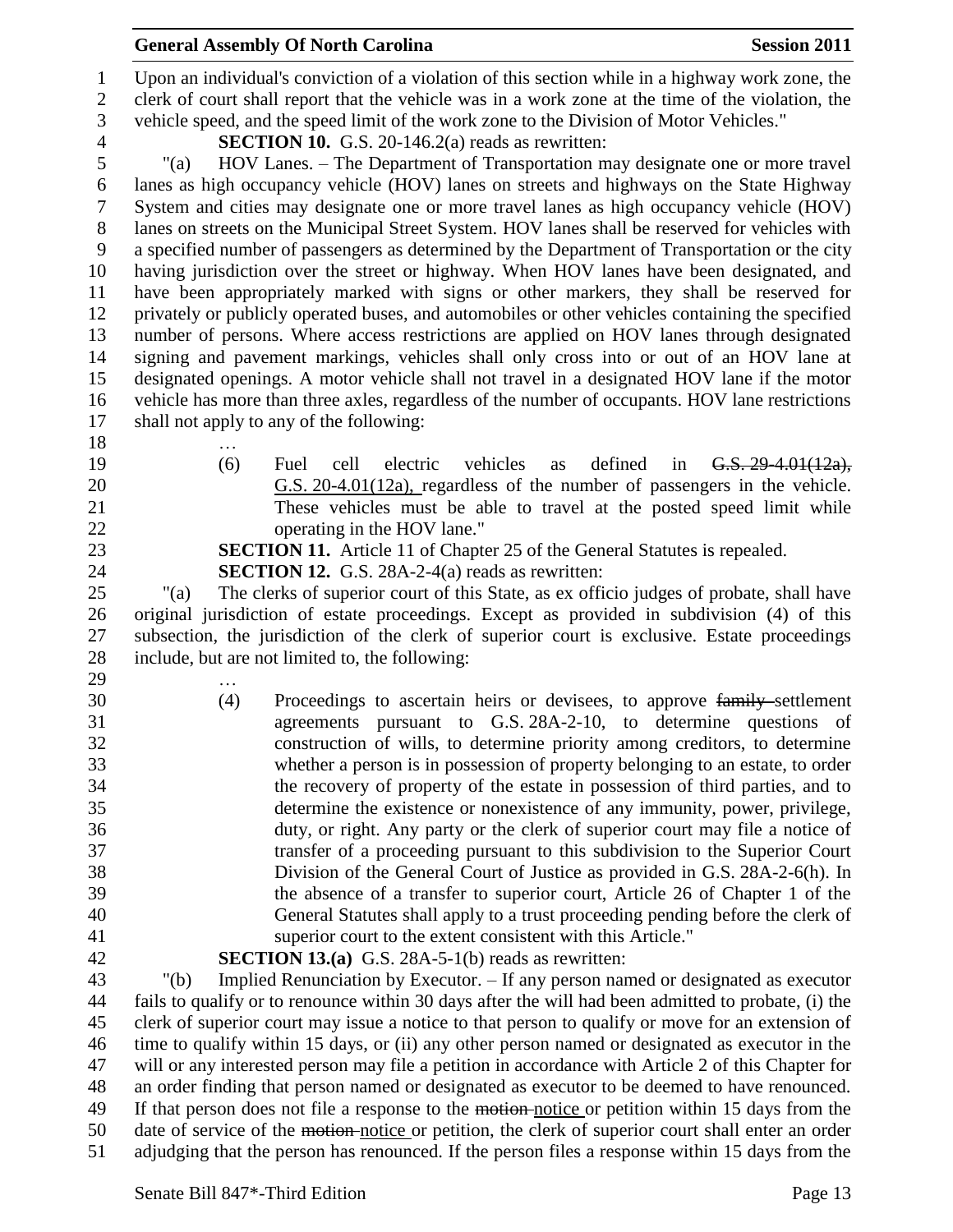1 date of service of the motion notice or petition requesting an extension of time within which to qualify or renounce, upon hearing, the clerk of superior court may grant to that person a reasonable extension of time within which to qualify or renounce for cause shown. If that 4 person qualifies within 15 days of the date of service of the motion-notice or petition, the clerk of superior court shall dismiss that motion notice or petition, without prejudice, summarily and without hearing." **SECTION 13.(b)** G.S. 28A-5-2(b) reads as rewritten: "(b) Implied Renunciation. – (1) If any person entitled to apply for letters of administration fails to apply therefor within 30 days from the date of death of the intestate, (i) the clerk of 11 superior court may issue a notice to the person to qualify or move for an extension of time to qualify within 15 days, or (ii) any interested person may file a petition in accordance with Article 2 of this Chapter for an order finding that person to be deemed to have renounced. If the person does not file a response to the notice or petition within 15 days from the date of 16 service of the motion, notice or petition, the clerk of superior court shall enter an order adjudging that the person has renounced. If the person files a **response within 15 days from the date of service of the <del>motion</del>-notice or**  petition requesting an extension of time within which to qualify or renounce, upon hearing, the clerk of superior court may grant to that person a reasonable extension of time within which to qualify or renounce for cause shown. If the person qualifies within 15 days of the date of service of the 23 motion,notice or petition, the clerk of superior court shall dismiss the 24 motion,notice or petition, without prejudice, summarily and without hearing and the clerk of superior court shall issue letters to some other person as provided in G.S. 28A-4-1. No notice shall be required to be given to any interested person, but the clerk may give notice as the clerk in the clerk's discretion may determine. …." **SECTION 14.** The catch line of G.S. 30-30 reads as rewritten: "**§ 30-30. Judgment and order for commissioners.Judgment.**" **SECTION 15.** G.S. 44A-24.2 reads as rewritten: "**§ 44A-24.2. Definitions.** The following definitions apply in this Part: … (3) Commercial real estate. – Any real property or interest therein, whether freehold or nonfreehold, which at the time the property or interest is made the subject of an agreement for broker services: a. Is lawfully used primarily for sales, office, research, institutional, warehouse, manufacturing, industrial, or mining purposes or for multifamily residential purposes involving five or more dwelling units; 43 b. May lawfully be used for any of the purposes listed in subdivision (3) sub-subdivision (3)a. of this section by a zoning ordinance adopted pursuant to the provisions of Article 18 of Chapter 153A or Article 19 of Chapter 160A of the General Statutes or which is the subject of an official application or petition to amend the applicable zoning 48 ordinance to permit any of the uses listed in subdivision (3) sub-subdivision (3)a. of this section which is under consideration by the government agency with authority to approve the amendment; or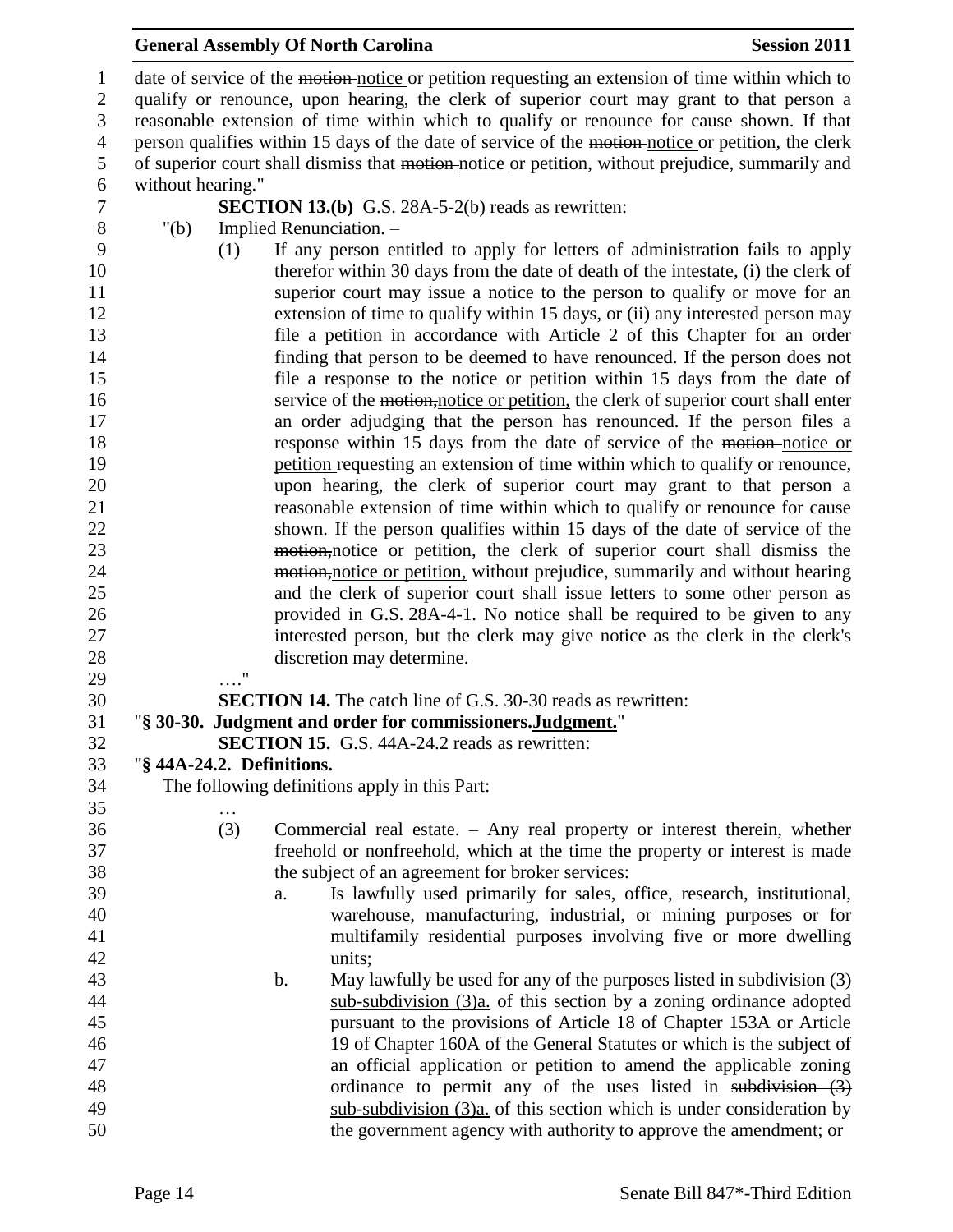| <b>General Assembly Of North Carolina</b> |                                                                                                                 | <b>Session 2011</b>                                                                                                                                                                                                     |
|-------------------------------------------|-----------------------------------------------------------------------------------------------------------------|-------------------------------------------------------------------------------------------------------------------------------------------------------------------------------------------------------------------------|
| c.                                        | contract, lease, or option.                                                                                     | Is in good faith intended to be immediately used for any of the<br>purposes listed in subdivision $(3)$ sub-subdivision $(3)a$ , of this section<br>by the parties to any contract, lease, option, or offer to make any |
|                                           |                                                                                                                 |                                                                                                                                                                                                                         |
|                                           | <b>SECTION 16.</b> G.S. 62-36A is recodified as G.S. 62-36.1.                                                   |                                                                                                                                                                                                                         |
|                                           | <b>SECTION 17.</b> G.S. 63A-3(b) reads as rewritten:                                                            |                                                                                                                                                                                                                         |
| " $(b)$                                   | Board shall consist of at least the following 20 members:                                                       | Board of Directors. – The Authority shall be governed by a Board of Directors. The                                                                                                                                      |
| (1)                                       |                                                                                                                 | Six members appointed by the Governor. One member shall be                                                                                                                                                              |
|                                           |                                                                                                                 | representative of the economic development industry, two members shall be                                                                                                                                               |
|                                           |                                                                                                                 | representative of the commercial real estate development industry, two                                                                                                                                                  |
|                                           |                                                                                                                 | members shall be representative of the banking and finance industry, and                                                                                                                                                |
|                                           |                                                                                                                 | one member shall be representative of environmental interests. Of the                                                                                                                                                   |
|                                           |                                                                                                                 | Governor's six appointments, at least one member shall come from each of                                                                                                                                                |
|                                           | the State's three regions: Western, Piedmont, and Eastern.                                                      |                                                                                                                                                                                                                         |
| 11                                        |                                                                                                                 |                                                                                                                                                                                                                         |
|                                           | <b>SECTION 18.</b> G.S. 63A-24 reads as rewritten:                                                              |                                                                                                                                                                                                                         |
|                                           | "§ 63A-24. General laws apply to Authority; exceptions.                                                         |                                                                                                                                                                                                                         |
| (a)                                       |                                                                                                                 | Except as provided in this section, the general laws that apply to State agencies                                                                                                                                       |
|                                           |                                                                                                                 | apply to the Authority. The following general laws, to the extent provided below, do not apply                                                                                                                          |
| to the Authority:                         |                                                                                                                 |                                                                                                                                                                                                                         |
|                                           |                                                                                                                 |                                                                                                                                                                                                                         |
| (3)                                       |                                                                                                                 | Except for G.S. 146-29.1, 146-79, and 146-80, Chapter 146 of the General                                                                                                                                                |
|                                           | Statutes does not apply to the Authority.                                                                       |                                                                                                                                                                                                                         |
| (b)                                       |                                                                                                                 | Notwithstanding this exemption from Chapter 146 of the General Statutes,                                                                                                                                                |
|                                           |                                                                                                                 | $G.S. 126-5(c1)(15)$ , the Secretary of Transportation may designate employees of the Authority                                                                                                                         |
|                                           | as subject to Chapter 146 126 of the General Statutes."<br><b>SECTION 19.</b> G.S. 101-5(f) reads as rewritten: |                                                                                                                                                                                                                         |
| " $(f)$                                   |                                                                                                                 | If the clerk finds that good and sufficient reasons exist to deny the applicant's                                                                                                                                       |
|                                           |                                                                                                                 | request for a name change, it is the clerk's duty not to issue an order changing the name of the                                                                                                                        |
|                                           |                                                                                                                 | applicant from that person's true name to the name sought to be adopted. The order denying the                                                                                                                          |
|                                           |                                                                                                                 | name change shall state the reasons for the denial. If the applicant desires to appeal the clerk's                                                                                                                      |
|                                           |                                                                                                                 | decision, the applicant must petition the chief resident superior court judge within 30 days of                                                                                                                         |
|                                           |                                                                                                                 | the date of the order denying the name change to request a reconsideration of the application.                                                                                                                          |
|                                           |                                                                                                                 | The reconsideration decision of the chief resident superior court judge is final and not subject                                                                                                                        |
|                                           |                                                                                                                 | to appeal. An unsuccessful applicant on reconsideration is subject to a waiting period of 12                                                                                                                            |
|                                           |                                                                                                                 | months from the date of the adverse decision of the chief resident superior court judge before                                                                                                                          |
|                                           |                                                                                                                 | the applicant may submit another name change application. A successful applicant on                                                                                                                                     |
|                                           |                                                                                                                 | reconsideration shall be granted the name change by the clerk in like manner as prescribed by                                                                                                                           |
| subsection (d) of this section."          |                                                                                                                 |                                                                                                                                                                                                                         |
|                                           | <b>SECTION 20.(a)</b> The catch line of G.S. 105-187.70 reads as rewritten:                                     |                                                                                                                                                                                                                         |
|                                           |                                                                                                                 | "§ 105-187.70. (Effective July 1, 2013) Department to comply with Article 4 Article 3 of                                                                                                                                |
|                                           | <b>Chapter 62A of the General Statutes."</b>                                                                    |                                                                                                                                                                                                                         |
|                                           |                                                                                                                 | <b>SECTION 20.(b)</b> This section is effective July 1, 2013. This section is repealed if                                                                                                                               |
|                                           | Senate Bill 826, 2011 Regular Session, becomes law.                                                             |                                                                                                                                                                                                                         |
|                                           | <b>SECTION 21.(a)</b> G.S. 115C-325(p) reads as rewritten:                                                      |                                                                                                                                                                                                                         |
| $"(\mathsf{p})$                           |                                                                                                                 | Section Applicable to Certain Institutions. – Notwithstanding any law or regulation                                                                                                                                     |
|                                           |                                                                                                                 | to the contrary, this section shall apply to all persons employed in teaching and related                                                                                                                               |
|                                           |                                                                                                                 | educational classes in the schools and institutions of the Departments of Health and Human<br>Services, Services and Public Instruction, Correction, or Juvenile Justice and Delinquency                                |
|                                           |                                                                                                                 |                                                                                                                                                                                                                         |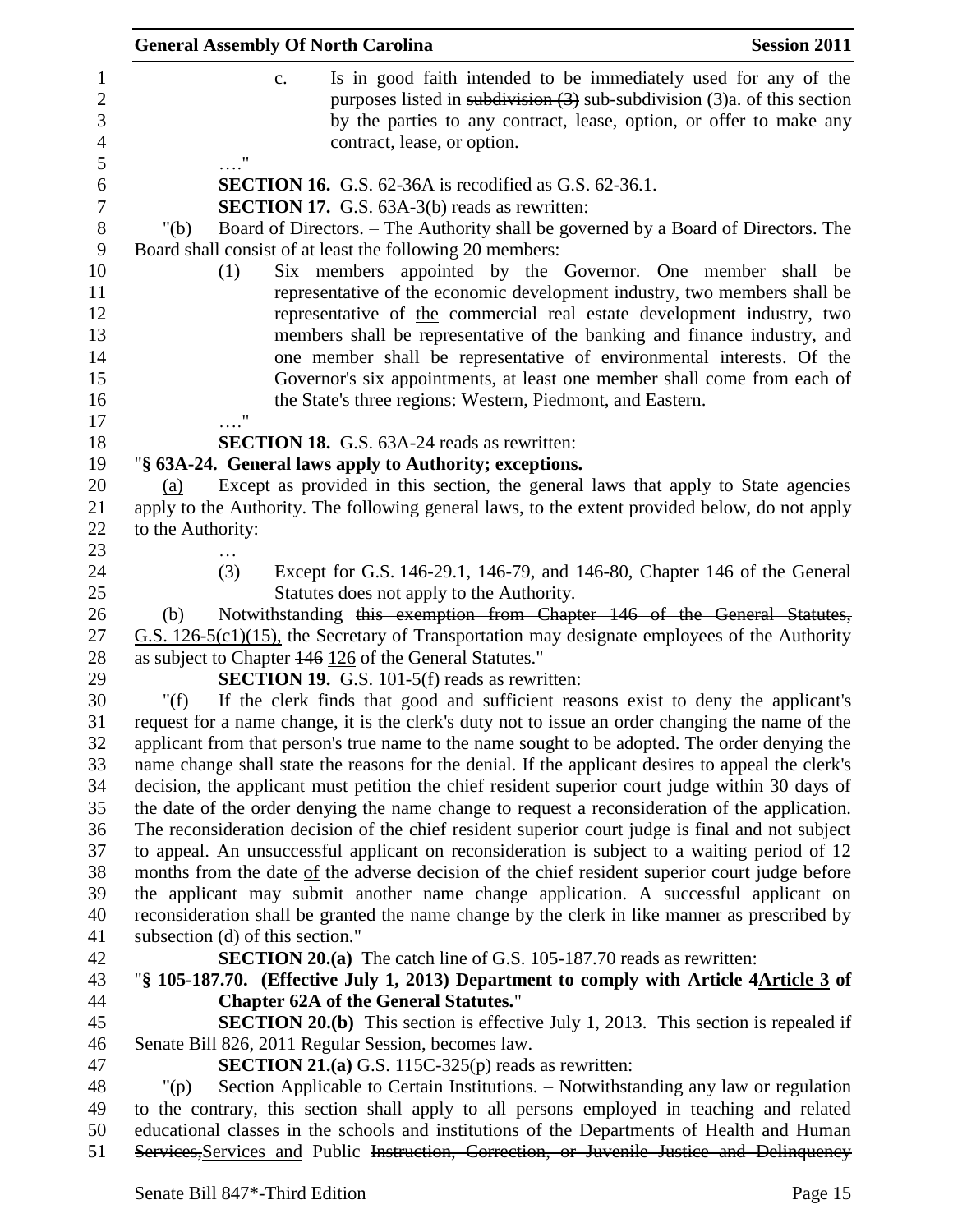| <b>General Assembly Of North Carolina</b><br><b>Session 2011</b>                                    |
|-----------------------------------------------------------------------------------------------------|
| Prevention [the Division of Juvenile Justice of the Department of Public Safety] Instruction and    |
| the Divisions of Juvenile Justice and Adult Correction of the Department of Public Safety           |
| regardless of the age of the students."                                                             |
| <b>SECTION 21.(b)</b> If House Bill 969, 2011 Regular Session, becomes law and, as                  |
| enacted, contains the amendment to G.S. $115C-325(p)$ that appears in Section 42 of the first       |
| edition of that bill, that amendment is repealed. If Senate Bill 880, 2011 Regular Session,         |
| becomes law and, as enacted, contains the amendment to G.S. $115C-325(p)$ that appears in           |
| Section 41 of the first edition of that bill, that amendment is repealed. If Senate Bill 881, 2011  |
| Regular Session, becomes law, Section 40 of that act is repealed.                                   |
| <b>SECTION 22.(a)</b> G.S. 120-30.9F reads as rewritten:                                            |
| "§ 120-30.9F. Municipalities; municipal attorney.                                                   |
| The municipal attorney of any municipality covered by the Voting Rights Act of 1965 shall           |
| submit to the Attorney General of the United States within 30 days:                                 |
| Of the time they become laws, any local acts of the General Assembly; and<br>(1)                    |
| Of adoption actions of the municipal governing body or board of elections or<br>(2)                 |
| any other municipal agency or county board of elections which constitutes a                         |
| "change affecting voting" under Section 5 of the Voting Rights Act of 1965                          |
| in that municipality; provided that, if required or allowed by regulations or                       |
| practices of the United States Department of Justice, a municipal attorney                          |
| may delay submission of any annexation ordinance or group of ordinances                             |
| until all previously submitted annexation ordinances have been precleared or                        |
| otherwise received final disposition."                                                              |
| <b>SECTION 22.(b)</b> G.S. 163-304 reads as rewritten:                                              |
| "§ 163-304. State Board of Elections to have jurisdiction over municipal elections and              |
| election officials, elections,<br>and<br>advise;<br>emergency<br>to<br>ongoing<br>and               |
| administration by county board.                                                                     |
| Authority and Duty of State Board. - The State Board of Elections shall have the<br>(a)             |
| same authority over municipal elections and election officials as it has over county and State      |
| elections and election officials elections. The State Board of Elections shall advise and assist    |
| cities, towns, incorporated villages and special districts, their members and legal officers on the |
| conduct and administration of their elections and registration procedure.                           |
| The county boards of elections shall be governed by the same rules for settling                     |
| controversies with respect to counting ballots or certification of the returns of the vote in any   |
| municipal or special district election as are in effect for settling such controversies in county   |
| and State elections.                                                                                |
| through (e) Repealed by Session Laws 2011-31, s. 25, effective April 7, 2011."<br>(b)               |
| <b>SECTION 23.</b> G.S. 120-70.94(a) reads as rewritten:                                            |
| The Joint Legislative Oversight Committee on Justice and Public Safety shall<br>" $(a)$             |
| examine, on a continuing basis, the correctional, law enforcement, and juvenile justice systems     |
| in North Carolina, in order to make ongoing recommendations to the General Assembly on              |
| ways to improve those systems and to assist those systems in realizing their objectives of          |
| protecting the public and of punishing and rehabilitating offenders. In this examination, the       |
| Committee shall:                                                                                    |
| Study the budget, programs, and policies of the Departments of Correction,<br>(1)                   |
| Crime Control and Public Safety, and Juvenile Justice and Delinquency                               |
| Prevention–Department of Public Safety to determine ways in which the                               |
| General Assembly may improve the effectiveness of those Departments.the                             |
| Department.                                                                                         |
|                                                                                                     |
| Study the needs of juveniles. This study may include, but is not limited to:<br>(10)                |
| Determining the adequacy and appropriateness of services:<br>a.                                     |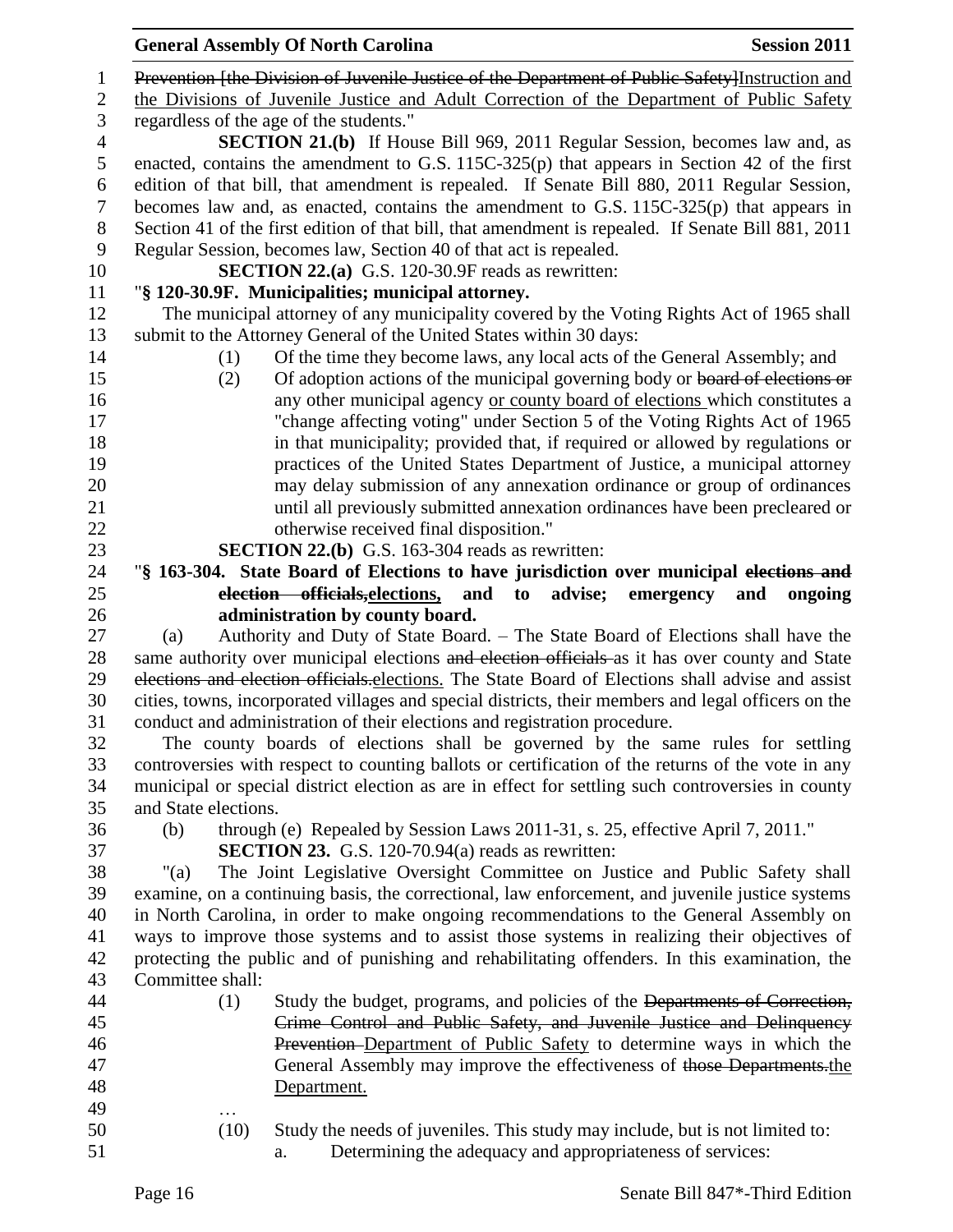| <b>General Assembly Of North Carolina</b>                                     | <b>Session 2011</b>                                                                                                                                                                                                                                                                                                                                                                                                                                                                                                                                                                                                                                                                                                                                                                                                                                                                                                                                                                                                                                                                                                                                                                                                                                                                                                                                                                                                                                                                                                                                                                                                                                                                                                                                                                                                                                                                                                                                                                                                                                                                                                                                                                                                                                                                                                                                                                                                                                                                                                                                                                                                                                                                                                                                                                                                                                                                                                                                                                                                                                                                                                                                                                                                                                                                                        |
|-------------------------------------------------------------------------------|------------------------------------------------------------------------------------------------------------------------------------------------------------------------------------------------------------------------------------------------------------------------------------------------------------------------------------------------------------------------------------------------------------------------------------------------------------------------------------------------------------------------------------------------------------------------------------------------------------------------------------------------------------------------------------------------------------------------------------------------------------------------------------------------------------------------------------------------------------------------------------------------------------------------------------------------------------------------------------------------------------------------------------------------------------------------------------------------------------------------------------------------------------------------------------------------------------------------------------------------------------------------------------------------------------------------------------------------------------------------------------------------------------------------------------------------------------------------------------------------------------------------------------------------------------------------------------------------------------------------------------------------------------------------------------------------------------------------------------------------------------------------------------------------------------------------------------------------------------------------------------------------------------------------------------------------------------------------------------------------------------------------------------------------------------------------------------------------------------------------------------------------------------------------------------------------------------------------------------------------------------------------------------------------------------------------------------------------------------------------------------------------------------------------------------------------------------------------------------------------------------------------------------------------------------------------------------------------------------------------------------------------------------------------------------------------------------------------------------------------------------------------------------------------------------------------------------------------------------------------------------------------------------------------------------------------------------------------------------------------------------------------------------------------------------------------------------------------------------------------------------------------------------------------------------------------------------------------------------------------------------------------------------------------------------|
|                                                                               |                                                                                                                                                                                                                                                                                                                                                                                                                                                                                                                                                                                                                                                                                                                                                                                                                                                                                                                                                                                                                                                                                                                                                                                                                                                                                                                                                                                                                                                                                                                                                                                                                                                                                                                                                                                                                                                                                                                                                                                                                                                                                                                                                                                                                                                                                                                                                                                                                                                                                                                                                                                                                                                                                                                                                                                                                                                                                                                                                                                                                                                                                                                                                                                                                                                                                                            |
|                                                                               |                                                                                                                                                                                                                                                                                                                                                                                                                                                                                                                                                                                                                                                                                                                                                                                                                                                                                                                                                                                                                                                                                                                                                                                                                                                                                                                                                                                                                                                                                                                                                                                                                                                                                                                                                                                                                                                                                                                                                                                                                                                                                                                                                                                                                                                                                                                                                                                                                                                                                                                                                                                                                                                                                                                                                                                                                                                                                                                                                                                                                                                                                                                                                                                                                                                                                                            |
|                                                                               |                                                                                                                                                                                                                                                                                                                                                                                                                                                                                                                                                                                                                                                                                                                                                                                                                                                                                                                                                                                                                                                                                                                                                                                                                                                                                                                                                                                                                                                                                                                                                                                                                                                                                                                                                                                                                                                                                                                                                                                                                                                                                                                                                                                                                                                                                                                                                                                                                                                                                                                                                                                                                                                                                                                                                                                                                                                                                                                                                                                                                                                                                                                                                                                                                                                                                                            |
|                                                                               |                                                                                                                                                                                                                                                                                                                                                                                                                                                                                                                                                                                                                                                                                                                                                                                                                                                                                                                                                                                                                                                                                                                                                                                                                                                                                                                                                                                                                                                                                                                                                                                                                                                                                                                                                                                                                                                                                                                                                                                                                                                                                                                                                                                                                                                                                                                                                                                                                                                                                                                                                                                                                                                                                                                                                                                                                                                                                                                                                                                                                                                                                                                                                                                                                                                                                                            |
|                                                                               |                                                                                                                                                                                                                                                                                                                                                                                                                                                                                                                                                                                                                                                                                                                                                                                                                                                                                                                                                                                                                                                                                                                                                                                                                                                                                                                                                                                                                                                                                                                                                                                                                                                                                                                                                                                                                                                                                                                                                                                                                                                                                                                                                                                                                                                                                                                                                                                                                                                                                                                                                                                                                                                                                                                                                                                                                                                                                                                                                                                                                                                                                                                                                                                                                                                                                                            |
|                                                                               |                                                                                                                                                                                                                                                                                                                                                                                                                                                                                                                                                                                                                                                                                                                                                                                                                                                                                                                                                                                                                                                                                                                                                                                                                                                                                                                                                                                                                                                                                                                                                                                                                                                                                                                                                                                                                                                                                                                                                                                                                                                                                                                                                                                                                                                                                                                                                                                                                                                                                                                                                                                                                                                                                                                                                                                                                                                                                                                                                                                                                                                                                                                                                                                                                                                                                                            |
|                                                                               |                                                                                                                                                                                                                                                                                                                                                                                                                                                                                                                                                                                                                                                                                                                                                                                                                                                                                                                                                                                                                                                                                                                                                                                                                                                                                                                                                                                                                                                                                                                                                                                                                                                                                                                                                                                                                                                                                                                                                                                                                                                                                                                                                                                                                                                                                                                                                                                                                                                                                                                                                                                                                                                                                                                                                                                                                                                                                                                                                                                                                                                                                                                                                                                                                                                                                                            |
|                                                                               |                                                                                                                                                                                                                                                                                                                                                                                                                                                                                                                                                                                                                                                                                                                                                                                                                                                                                                                                                                                                                                                                                                                                                                                                                                                                                                                                                                                                                                                                                                                                                                                                                                                                                                                                                                                                                                                                                                                                                                                                                                                                                                                                                                                                                                                                                                                                                                                                                                                                                                                                                                                                                                                                                                                                                                                                                                                                                                                                                                                                                                                                                                                                                                                                                                                                                                            |
|                                                                               |                                                                                                                                                                                                                                                                                                                                                                                                                                                                                                                                                                                                                                                                                                                                                                                                                                                                                                                                                                                                                                                                                                                                                                                                                                                                                                                                                                                                                                                                                                                                                                                                                                                                                                                                                                                                                                                                                                                                                                                                                                                                                                                                                                                                                                                                                                                                                                                                                                                                                                                                                                                                                                                                                                                                                                                                                                                                                                                                                                                                                                                                                                                                                                                                                                                                                                            |
|                                                                               |                                                                                                                                                                                                                                                                                                                                                                                                                                                                                                                                                                                                                                                                                                                                                                                                                                                                                                                                                                                                                                                                                                                                                                                                                                                                                                                                                                                                                                                                                                                                                                                                                                                                                                                                                                                                                                                                                                                                                                                                                                                                                                                                                                                                                                                                                                                                                                                                                                                                                                                                                                                                                                                                                                                                                                                                                                                                                                                                                                                                                                                                                                                                                                                                                                                                                                            |
|                                                                               |                                                                                                                                                                                                                                                                                                                                                                                                                                                                                                                                                                                                                                                                                                                                                                                                                                                                                                                                                                                                                                                                                                                                                                                                                                                                                                                                                                                                                                                                                                                                                                                                                                                                                                                                                                                                                                                                                                                                                                                                                                                                                                                                                                                                                                                                                                                                                                                                                                                                                                                                                                                                                                                                                                                                                                                                                                                                                                                                                                                                                                                                                                                                                                                                                                                                                                            |
|                                                                               |                                                                                                                                                                                                                                                                                                                                                                                                                                                                                                                                                                                                                                                                                                                                                                                                                                                                                                                                                                                                                                                                                                                                                                                                                                                                                                                                                                                                                                                                                                                                                                                                                                                                                                                                                                                                                                                                                                                                                                                                                                                                                                                                                                                                                                                                                                                                                                                                                                                                                                                                                                                                                                                                                                                                                                                                                                                                                                                                                                                                                                                                                                                                                                                                                                                                                                            |
|                                                                               |                                                                                                                                                                                                                                                                                                                                                                                                                                                                                                                                                                                                                                                                                                                                                                                                                                                                                                                                                                                                                                                                                                                                                                                                                                                                                                                                                                                                                                                                                                                                                                                                                                                                                                                                                                                                                                                                                                                                                                                                                                                                                                                                                                                                                                                                                                                                                                                                                                                                                                                                                                                                                                                                                                                                                                                                                                                                                                                                                                                                                                                                                                                                                                                                                                                                                                            |
|                                                                               |                                                                                                                                                                                                                                                                                                                                                                                                                                                                                                                                                                                                                                                                                                                                                                                                                                                                                                                                                                                                                                                                                                                                                                                                                                                                                                                                                                                                                                                                                                                                                                                                                                                                                                                                                                                                                                                                                                                                                                                                                                                                                                                                                                                                                                                                                                                                                                                                                                                                                                                                                                                                                                                                                                                                                                                                                                                                                                                                                                                                                                                                                                                                                                                                                                                                                                            |
|                                                                               |                                                                                                                                                                                                                                                                                                                                                                                                                                                                                                                                                                                                                                                                                                                                                                                                                                                                                                                                                                                                                                                                                                                                                                                                                                                                                                                                                                                                                                                                                                                                                                                                                                                                                                                                                                                                                                                                                                                                                                                                                                                                                                                                                                                                                                                                                                                                                                                                                                                                                                                                                                                                                                                                                                                                                                                                                                                                                                                                                                                                                                                                                                                                                                                                                                                                                                            |
|                                                                               |                                                                                                                                                                                                                                                                                                                                                                                                                                                                                                                                                                                                                                                                                                                                                                                                                                                                                                                                                                                                                                                                                                                                                                                                                                                                                                                                                                                                                                                                                                                                                                                                                                                                                                                                                                                                                                                                                                                                                                                                                                                                                                                                                                                                                                                                                                                                                                                                                                                                                                                                                                                                                                                                                                                                                                                                                                                                                                                                                                                                                                                                                                                                                                                                                                                                                                            |
|                                                                               |                                                                                                                                                                                                                                                                                                                                                                                                                                                                                                                                                                                                                                                                                                                                                                                                                                                                                                                                                                                                                                                                                                                                                                                                                                                                                                                                                                                                                                                                                                                                                                                                                                                                                                                                                                                                                                                                                                                                                                                                                                                                                                                                                                                                                                                                                                                                                                                                                                                                                                                                                                                                                                                                                                                                                                                                                                                                                                                                                                                                                                                                                                                                                                                                                                                                                                            |
|                                                                               |                                                                                                                                                                                                                                                                                                                                                                                                                                                                                                                                                                                                                                                                                                                                                                                                                                                                                                                                                                                                                                                                                                                                                                                                                                                                                                                                                                                                                                                                                                                                                                                                                                                                                                                                                                                                                                                                                                                                                                                                                                                                                                                                                                                                                                                                                                                                                                                                                                                                                                                                                                                                                                                                                                                                                                                                                                                                                                                                                                                                                                                                                                                                                                                                                                                                                                            |
|                                                                               |                                                                                                                                                                                                                                                                                                                                                                                                                                                                                                                                                                                                                                                                                                                                                                                                                                                                                                                                                                                                                                                                                                                                                                                                                                                                                                                                                                                                                                                                                                                                                                                                                                                                                                                                                                                                                                                                                                                                                                                                                                                                                                                                                                                                                                                                                                                                                                                                                                                                                                                                                                                                                                                                                                                                                                                                                                                                                                                                                                                                                                                                                                                                                                                                                                                                                                            |
|                                                                               |                                                                                                                                                                                                                                                                                                                                                                                                                                                                                                                                                                                                                                                                                                                                                                                                                                                                                                                                                                                                                                                                                                                                                                                                                                                                                                                                                                                                                                                                                                                                                                                                                                                                                                                                                                                                                                                                                                                                                                                                                                                                                                                                                                                                                                                                                                                                                                                                                                                                                                                                                                                                                                                                                                                                                                                                                                                                                                                                                                                                                                                                                                                                                                                                                                                                                                            |
|                                                                               |                                                                                                                                                                                                                                                                                                                                                                                                                                                                                                                                                                                                                                                                                                                                                                                                                                                                                                                                                                                                                                                                                                                                                                                                                                                                                                                                                                                                                                                                                                                                                                                                                                                                                                                                                                                                                                                                                                                                                                                                                                                                                                                                                                                                                                                                                                                                                                                                                                                                                                                                                                                                                                                                                                                                                                                                                                                                                                                                                                                                                                                                                                                                                                                                                                                                                                            |
|                                                                               |                                                                                                                                                                                                                                                                                                                                                                                                                                                                                                                                                                                                                                                                                                                                                                                                                                                                                                                                                                                                                                                                                                                                                                                                                                                                                                                                                                                                                                                                                                                                                                                                                                                                                                                                                                                                                                                                                                                                                                                                                                                                                                                                                                                                                                                                                                                                                                                                                                                                                                                                                                                                                                                                                                                                                                                                                                                                                                                                                                                                                                                                                                                                                                                                                                                                                                            |
|                                                                               |                                                                                                                                                                                                                                                                                                                                                                                                                                                                                                                                                                                                                                                                                                                                                                                                                                                                                                                                                                                                                                                                                                                                                                                                                                                                                                                                                                                                                                                                                                                                                                                                                                                                                                                                                                                                                                                                                                                                                                                                                                                                                                                                                                                                                                                                                                                                                                                                                                                                                                                                                                                                                                                                                                                                                                                                                                                                                                                                                                                                                                                                                                                                                                                                                                                                                                            |
|                                                                               |                                                                                                                                                                                                                                                                                                                                                                                                                                                                                                                                                                                                                                                                                                                                                                                                                                                                                                                                                                                                                                                                                                                                                                                                                                                                                                                                                                                                                                                                                                                                                                                                                                                                                                                                                                                                                                                                                                                                                                                                                                                                                                                                                                                                                                                                                                                                                                                                                                                                                                                                                                                                                                                                                                                                                                                                                                                                                                                                                                                                                                                                                                                                                                                                                                                                                                            |
|                                                                               |                                                                                                                                                                                                                                                                                                                                                                                                                                                                                                                                                                                                                                                                                                                                                                                                                                                                                                                                                                                                                                                                                                                                                                                                                                                                                                                                                                                                                                                                                                                                                                                                                                                                                                                                                                                                                                                                                                                                                                                                                                                                                                                                                                                                                                                                                                                                                                                                                                                                                                                                                                                                                                                                                                                                                                                                                                                                                                                                                                                                                                                                                                                                                                                                                                                                                                            |
|                                                                               |                                                                                                                                                                                                                                                                                                                                                                                                                                                                                                                                                                                                                                                                                                                                                                                                                                                                                                                                                                                                                                                                                                                                                                                                                                                                                                                                                                                                                                                                                                                                                                                                                                                                                                                                                                                                                                                                                                                                                                                                                                                                                                                                                                                                                                                                                                                                                                                                                                                                                                                                                                                                                                                                                                                                                                                                                                                                                                                                                                                                                                                                                                                                                                                                                                                                                                            |
|                                                                               |                                                                                                                                                                                                                                                                                                                                                                                                                                                                                                                                                                                                                                                                                                                                                                                                                                                                                                                                                                                                                                                                                                                                                                                                                                                                                                                                                                                                                                                                                                                                                                                                                                                                                                                                                                                                                                                                                                                                                                                                                                                                                                                                                                                                                                                                                                                                                                                                                                                                                                                                                                                                                                                                                                                                                                                                                                                                                                                                                                                                                                                                                                                                                                                                                                                                                                            |
|                                                                               |                                                                                                                                                                                                                                                                                                                                                                                                                                                                                                                                                                                                                                                                                                                                                                                                                                                                                                                                                                                                                                                                                                                                                                                                                                                                                                                                                                                                                                                                                                                                                                                                                                                                                                                                                                                                                                                                                                                                                                                                                                                                                                                                                                                                                                                                                                                                                                                                                                                                                                                                                                                                                                                                                                                                                                                                                                                                                                                                                                                                                                                                                                                                                                                                                                                                                                            |
|                                                                               |                                                                                                                                                                                                                                                                                                                                                                                                                                                                                                                                                                                                                                                                                                                                                                                                                                                                                                                                                                                                                                                                                                                                                                                                                                                                                                                                                                                                                                                                                                                                                                                                                                                                                                                                                                                                                                                                                                                                                                                                                                                                                                                                                                                                                                                                                                                                                                                                                                                                                                                                                                                                                                                                                                                                                                                                                                                                                                                                                                                                                                                                                                                                                                                                                                                                                                            |
|                                                                               |                                                                                                                                                                                                                                                                                                                                                                                                                                                                                                                                                                                                                                                                                                                                                                                                                                                                                                                                                                                                                                                                                                                                                                                                                                                                                                                                                                                                                                                                                                                                                                                                                                                                                                                                                                                                                                                                                                                                                                                                                                                                                                                                                                                                                                                                                                                                                                                                                                                                                                                                                                                                                                                                                                                                                                                                                                                                                                                                                                                                                                                                                                                                                                                                                                                                                                            |
|                                                                               |                                                                                                                                                                                                                                                                                                                                                                                                                                                                                                                                                                                                                                                                                                                                                                                                                                                                                                                                                                                                                                                                                                                                                                                                                                                                                                                                                                                                                                                                                                                                                                                                                                                                                                                                                                                                                                                                                                                                                                                                                                                                                                                                                                                                                                                                                                                                                                                                                                                                                                                                                                                                                                                                                                                                                                                                                                                                                                                                                                                                                                                                                                                                                                                                                                                                                                            |
|                                                                               |                                                                                                                                                                                                                                                                                                                                                                                                                                                                                                                                                                                                                                                                                                                                                                                                                                                                                                                                                                                                                                                                                                                                                                                                                                                                                                                                                                                                                                                                                                                                                                                                                                                                                                                                                                                                                                                                                                                                                                                                                                                                                                                                                                                                                                                                                                                                                                                                                                                                                                                                                                                                                                                                                                                                                                                                                                                                                                                                                                                                                                                                                                                                                                                                                                                                                                            |
|                                                                               |                                                                                                                                                                                                                                                                                                                                                                                                                                                                                                                                                                                                                                                                                                                                                                                                                                                                                                                                                                                                                                                                                                                                                                                                                                                                                                                                                                                                                                                                                                                                                                                                                                                                                                                                                                                                                                                                                                                                                                                                                                                                                                                                                                                                                                                                                                                                                                                                                                                                                                                                                                                                                                                                                                                                                                                                                                                                                                                                                                                                                                                                                                                                                                                                                                                                                                            |
|                                                                               |                                                                                                                                                                                                                                                                                                                                                                                                                                                                                                                                                                                                                                                                                                                                                                                                                                                                                                                                                                                                                                                                                                                                                                                                                                                                                                                                                                                                                                                                                                                                                                                                                                                                                                                                                                                                                                                                                                                                                                                                                                                                                                                                                                                                                                                                                                                                                                                                                                                                                                                                                                                                                                                                                                                                                                                                                                                                                                                                                                                                                                                                                                                                                                                                                                                                                                            |
|                                                                               |                                                                                                                                                                                                                                                                                                                                                                                                                                                                                                                                                                                                                                                                                                                                                                                                                                                                                                                                                                                                                                                                                                                                                                                                                                                                                                                                                                                                                                                                                                                                                                                                                                                                                                                                                                                                                                                                                                                                                                                                                                                                                                                                                                                                                                                                                                                                                                                                                                                                                                                                                                                                                                                                                                                                                                                                                                                                                                                                                                                                                                                                                                                                                                                                                                                                                                            |
|                                                                               |                                                                                                                                                                                                                                                                                                                                                                                                                                                                                                                                                                                                                                                                                                                                                                                                                                                                                                                                                                                                                                                                                                                                                                                                                                                                                                                                                                                                                                                                                                                                                                                                                                                                                                                                                                                                                                                                                                                                                                                                                                                                                                                                                                                                                                                                                                                                                                                                                                                                                                                                                                                                                                                                                                                                                                                                                                                                                                                                                                                                                                                                                                                                                                                                                                                                                                            |
|                                                                               |                                                                                                                                                                                                                                                                                                                                                                                                                                                                                                                                                                                                                                                                                                                                                                                                                                                                                                                                                                                                                                                                                                                                                                                                                                                                                                                                                                                                                                                                                                                                                                                                                                                                                                                                                                                                                                                                                                                                                                                                                                                                                                                                                                                                                                                                                                                                                                                                                                                                                                                                                                                                                                                                                                                                                                                                                                                                                                                                                                                                                                                                                                                                                                                                                                                                                                            |
|                                                                               |                                                                                                                                                                                                                                                                                                                                                                                                                                                                                                                                                                                                                                                                                                                                                                                                                                                                                                                                                                                                                                                                                                                                                                                                                                                                                                                                                                                                                                                                                                                                                                                                                                                                                                                                                                                                                                                                                                                                                                                                                                                                                                                                                                                                                                                                                                                                                                                                                                                                                                                                                                                                                                                                                                                                                                                                                                                                                                                                                                                                                                                                                                                                                                                                                                                                                                            |
|                                                                               |                                                                                                                                                                                                                                                                                                                                                                                                                                                                                                                                                                                                                                                                                                                                                                                                                                                                                                                                                                                                                                                                                                                                                                                                                                                                                                                                                                                                                                                                                                                                                                                                                                                                                                                                                                                                                                                                                                                                                                                                                                                                                                                                                                                                                                                                                                                                                                                                                                                                                                                                                                                                                                                                                                                                                                                                                                                                                                                                                                                                                                                                                                                                                                                                                                                                                                            |
|                                                                               |                                                                                                                                                                                                                                                                                                                                                                                                                                                                                                                                                                                                                                                                                                                                                                                                                                                                                                                                                                                                                                                                                                                                                                                                                                                                                                                                                                                                                                                                                                                                                                                                                                                                                                                                                                                                                                                                                                                                                                                                                                                                                                                                                                                                                                                                                                                                                                                                                                                                                                                                                                                                                                                                                                                                                                                                                                                                                                                                                                                                                                                                                                                                                                                                                                                                                                            |
|                                                                               |                                                                                                                                                                                                                                                                                                                                                                                                                                                                                                                                                                                                                                                                                                                                                                                                                                                                                                                                                                                                                                                                                                                                                                                                                                                                                                                                                                                                                                                                                                                                                                                                                                                                                                                                                                                                                                                                                                                                                                                                                                                                                                                                                                                                                                                                                                                                                                                                                                                                                                                                                                                                                                                                                                                                                                                                                                                                                                                                                                                                                                                                                                                                                                                                                                                                                                            |
|                                                                               |                                                                                                                                                                                                                                                                                                                                                                                                                                                                                                                                                                                                                                                                                                                                                                                                                                                                                                                                                                                                                                                                                                                                                                                                                                                                                                                                                                                                                                                                                                                                                                                                                                                                                                                                                                                                                                                                                                                                                                                                                                                                                                                                                                                                                                                                                                                                                                                                                                                                                                                                                                                                                                                                                                                                                                                                                                                                                                                                                                                                                                                                                                                                                                                                                                                                                                            |
|                                                                               |                                                                                                                                                                                                                                                                                                                                                                                                                                                                                                                                                                                                                                                                                                                                                                                                                                                                                                                                                                                                                                                                                                                                                                                                                                                                                                                                                                                                                                                                                                                                                                                                                                                                                                                                                                                                                                                                                                                                                                                                                                                                                                                                                                                                                                                                                                                                                                                                                                                                                                                                                                                                                                                                                                                                                                                                                                                                                                                                                                                                                                                                                                                                                                                                                                                                                                            |
|                                                                               |                                                                                                                                                                                                                                                                                                                                                                                                                                                                                                                                                                                                                                                                                                                                                                                                                                                                                                                                                                                                                                                                                                                                                                                                                                                                                                                                                                                                                                                                                                                                                                                                                                                                                                                                                                                                                                                                                                                                                                                                                                                                                                                                                                                                                                                                                                                                                                                                                                                                                                                                                                                                                                                                                                                                                                                                                                                                                                                                                                                                                                                                                                                                                                                                                                                                                                            |
|                                                                               |                                                                                                                                                                                                                                                                                                                                                                                                                                                                                                                                                                                                                                                                                                                                                                                                                                                                                                                                                                                                                                                                                                                                                                                                                                                                                                                                                                                                                                                                                                                                                                                                                                                                                                                                                                                                                                                                                                                                                                                                                                                                                                                                                                                                                                                                                                                                                                                                                                                                                                                                                                                                                                                                                                                                                                                                                                                                                                                                                                                                                                                                                                                                                                                                                                                                                                            |
|                                                                               |                                                                                                                                                                                                                                                                                                                                                                                                                                                                                                                                                                                                                                                                                                                                                                                                                                                                                                                                                                                                                                                                                                                                                                                                                                                                                                                                                                                                                                                                                                                                                                                                                                                                                                                                                                                                                                                                                                                                                                                                                                                                                                                                                                                                                                                                                                                                                                                                                                                                                                                                                                                                                                                                                                                                                                                                                                                                                                                                                                                                                                                                                                                                                                                                                                                                                                            |
|                                                                               |                                                                                                                                                                                                                                                                                                                                                                                                                                                                                                                                                                                                                                                                                                                                                                                                                                                                                                                                                                                                                                                                                                                                                                                                                                                                                                                                                                                                                                                                                                                                                                                                                                                                                                                                                                                                                                                                                                                                                                                                                                                                                                                                                                                                                                                                                                                                                                                                                                                                                                                                                                                                                                                                                                                                                                                                                                                                                                                                                                                                                                                                                                                                                                                                                                                                                                            |
|                                                                               |                                                                                                                                                                                                                                                                                                                                                                                                                                                                                                                                                                                                                                                                                                                                                                                                                                                                                                                                                                                                                                                                                                                                                                                                                                                                                                                                                                                                                                                                                                                                                                                                                                                                                                                                                                                                                                                                                                                                                                                                                                                                                                                                                                                                                                                                                                                                                                                                                                                                                                                                                                                                                                                                                                                                                                                                                                                                                                                                                                                                                                                                                                                                                                                                                                                                                                            |
|                                                                               |                                                                                                                                                                                                                                                                                                                                                                                                                                                                                                                                                                                                                                                                                                                                                                                                                                                                                                                                                                                                                                                                                                                                                                                                                                                                                                                                                                                                                                                                                                                                                                                                                                                                                                                                                                                                                                                                                                                                                                                                                                                                                                                                                                                                                                                                                                                                                                                                                                                                                                                                                                                                                                                                                                                                                                                                                                                                                                                                                                                                                                                                                                                                                                                                                                                                                                            |
|                                                                               |                                                                                                                                                                                                                                                                                                                                                                                                                                                                                                                                                                                                                                                                                                                                                                                                                                                                                                                                                                                                                                                                                                                                                                                                                                                                                                                                                                                                                                                                                                                                                                                                                                                                                                                                                                                                                                                                                                                                                                                                                                                                                                                                                                                                                                                                                                                                                                                                                                                                                                                                                                                                                                                                                                                                                                                                                                                                                                                                                                                                                                                                                                                                                                                                                                                                                                            |
| including, without limitation, a mortgage loan to finance, either temporarily |                                                                                                                                                                                                                                                                                                                                                                                                                                                                                                                                                                                                                                                                                                                                                                                                                                                                                                                                                                                                                                                                                                                                                                                                                                                                                                                                                                                                                                                                                                                                                                                                                                                                                                                                                                                                                                                                                                                                                                                                                                                                                                                                                                                                                                                                                                                                                                                                                                                                                                                                                                                                                                                                                                                                                                                                                                                                                                                                                                                                                                                                                                                                                                                                                                                                                                            |
|                                                                               | 1.<br>To children and youth receiving child welfare services;<br>2.<br>To children and youth in the juvenile court system;<br>3.<br>Provided by the Division of Social Services of the<br>Department of Health and Human Services and the Division<br>of Juvenile Justice of the Department of Public Safety;<br>To children and youth served by the Mental Health,<br>4.<br>Developmental Disabilities, and Substance Abuse Services<br>system.<br>$\mathbf b$ .<br>Developing methods for identifying and providing services to<br>children and youth not receiving but in need of child welfare<br>services, children and youth at risk of entering the juvenile court<br>system, and children and youth exposed to domestic violence<br>situations.<br>Identifying obstacles to ensuring that children who are in secure or<br>c.<br>nonsecure custody are placed in safe and permanent homes within a<br>reasonable period of time and recommending strategies for<br>overcoming those obstacles. The Commission shall consider what, if<br>anything, can be done to expedite the adjudication and appeal of<br>abuse and neglect charges against parents so that decisions may be<br>made about the safe and permanent placement of their children as<br>quickly as possible.<br><b>SECTION 24.</b> G.S. 122A-3 reads as rewritten:<br>"§ 122A-3. Definitions.<br>The following definitions apply in this section: Chapter:<br>Agency. – The North Carolina Housing Finance Agency created by this<br>Chapter.<br>Bonds or notes. – The bonds or the bond anticipation notes or construction<br>loan notes authorized to be issued by the Agency under this Chapter.<br>Counseling agency. $-$ A nonprofit counseling agency located in North<br>Carolina that is approved by the North Carolina Housing Finance Agency.<br>Energy conservation $\text{loan.} - \text{A}$ loan obtained from a mortgage lender for the<br>purpose of satisfying an existing obligation of a borrower who is the resident<br>owner of a single-family dwelling or of "residential housing." The existing<br>obligation of the owner in an "energy conservation loan" must have been<br>incurred to pay for the purchase of materials or the installation of materials,<br>or both, which results in a significant decrease in the amount of consumption<br>of nonrenewable sources of energy in order to provide or maintain a<br>comfortable level of room temperatures in his residence during the winter.<br>"Energy conservation loan" does not include a loan obtained to refinance an<br>existing loan agreement unless payment or collection of the original loan<br>was guaranteed by the Agency.<br>Federally insured securities. - An evidence of indebtedness secured by a first<br>mortgage lien on residential housing for persons of lower income and<br>insured or guaranteed as to repayment of principal and interest by the United<br>States or any agency or instrumentality thereof.<br>Governmental agency. - Any department, division, public agency, political<br>subdivision, or other public instrumentality of the State, the federal<br>government, any other State or public agency, or any two or more thereof.<br>Mortgage or mortgage loan. - A mortgage loan for residential housing, |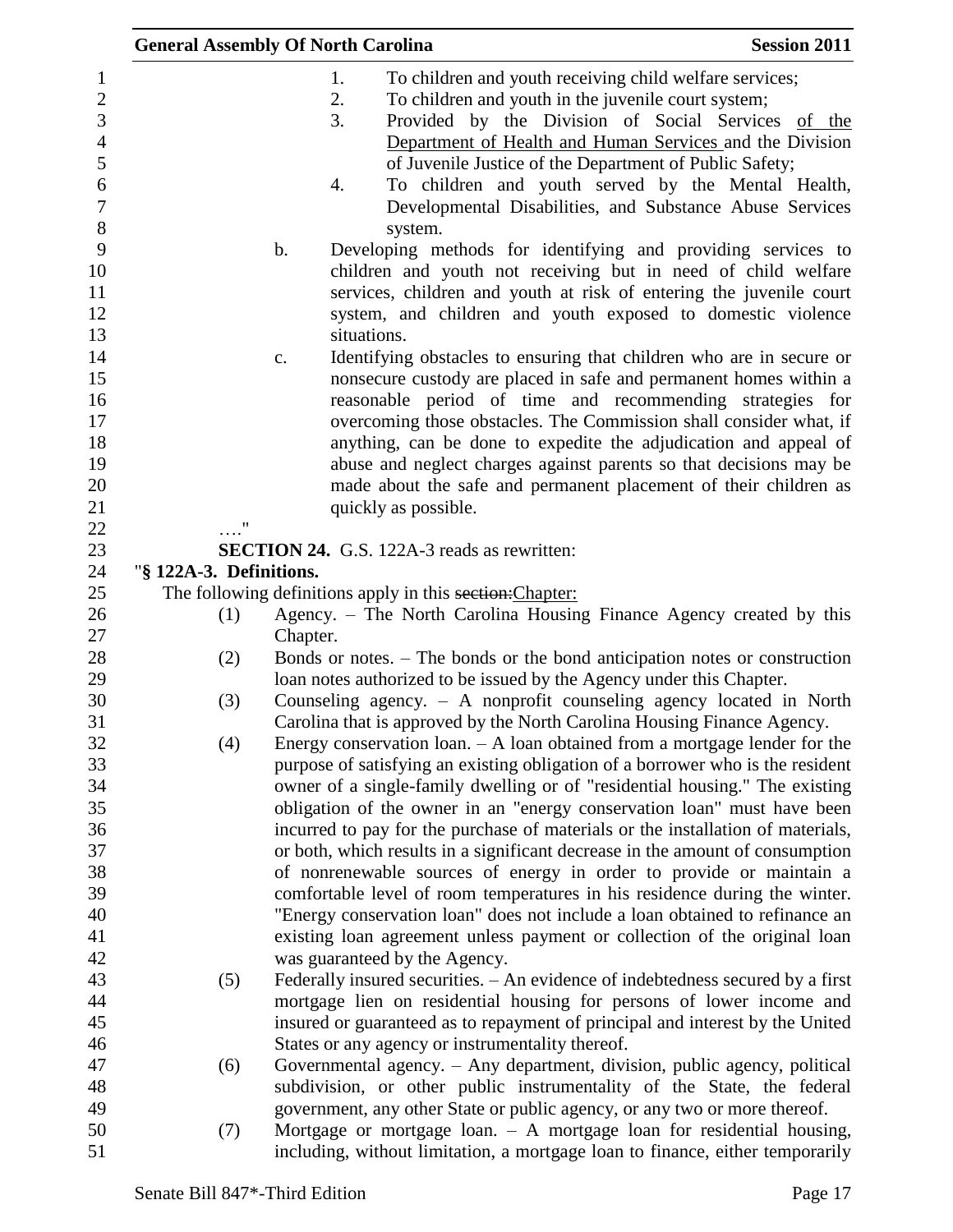|                                                                                         |         | <b>General Assembly Of North Carolina</b>                                                                                                                                                                                                                                                                                                                                              | <b>Session 2011</b> |
|-----------------------------------------------------------------------------------------|---------|----------------------------------------------------------------------------------------------------------------------------------------------------------------------------------------------------------------------------------------------------------------------------------------------------------------------------------------------------------------------------------------|---------------------|
| $\mathbf{1}$<br>$\sqrt{2}$<br>$\overline{3}$<br>$\overline{4}$<br>5<br>$\boldsymbol{6}$ |         | or permanently, the construction, rehabilitation, improvement, or acquisition<br>and rehabilitation or improvement of residential housing and a mortgage<br>loan insured or guaranteed by the United States or an instrumentality thereof<br>or for which there is a commitment by the United States or an<br>instrumentality thereof to insure such a mortgage. A mortgage obligation |                     |
| $\overline{7}$<br>8<br>9                                                                |         | may be evidenced by a security document and secured by a lien upon real<br>property, including a deed of trust and land sale agreement. Mortgage also<br>means an obligation evidenced by a security lien on real property upon<br>which an owner-occupied mobile home is located.                                                                                                     |                     |
| 10<br>11<br>12<br>13<br>14                                                              | (8)     | Mortgage lenders. - Any bank or trust company, savings bank, national<br>banking association, savings and loan association, or building and loan<br>association, life insurance company, mortgage banking company, the federal<br>government, and any other financial institution authorized to transact<br>business in the State.                                                     |                     |
| 15<br>16<br>17<br>18                                                                    | (9)     | Mortgagee. – The owner of a beneficial interest in a mortgage loan, the<br>servicer for the owner of a beneficial interest in a mortgage loan, or the<br>trustee for a securitized trust that holds title to a beneficial interest in a<br>mortgage loan.                                                                                                                              |                     |
| 19<br>20                                                                                | (10)    | Obligations. - Any bonds or bond anticipation notes authorized to be issued<br>by the Agency under the provisions of this Chapter.                                                                                                                                                                                                                                                     |                     |
| 21<br>22                                                                                | (11)    | Persons and families of lower income. – Persons and families deemed by the<br>Agency to require such assistance as is made available by this Chapter on                                                                                                                                                                                                                                |                     |
| 23<br>24<br>25                                                                          |         | account of insufficient personal or family income, taking into consideration,<br>without limitation, (i) the amount of the total income of such persons and<br>families available for housing needs, (ii) the size of the family, (iii) the cost                                                                                                                                       |                     |
| 26<br>27<br>28                                                                          |         | and condition of housing facilities available, (iv) the eligibility of such<br>persons and families for federal housing assistance of any type predicated<br>upon a lower-income basis, and (v) the ability of such persons and families                                                                                                                                               |                     |
| 29<br>30                                                                                |         | to compete successfully in the normal housing market and to pay the<br>amounts at which private enterprise is providing decent, safe, and sanitary                                                                                                                                                                                                                                     |                     |
| 31<br>32<br>33                                                                          |         | housing and deemed by the Agency therefore to be eligible to occupy<br>residential housing financed wholly or in part, with mortgages, or with other<br>public or private assistance.                                                                                                                                                                                                  |                     |
| 34<br>35                                                                                | (12)    | Rehabilitation. - The renovation or improvement of residential housing by<br>the owner of said residential housing.                                                                                                                                                                                                                                                                    |                     |
| 36<br>37<br>38<br>39                                                                    | (13)    | Residential housing. $- A$ specific work or improvement undertaken primarily<br>to provide dwelling accommodations for persons and families of lower<br>income, including the rehabilitation of buildings and improvements, and<br>such other nonhousing facilities as may be incidental or appurtenant thereto.                                                                       |                     |
| 40                                                                                      | (14)    | State. - The State of North Carolina."                                                                                                                                                                                                                                                                                                                                                 |                     |
| 41                                                                                      |         | <b>SECTION 25.</b> G.S. 126-3(b) reads as rewritten:                                                                                                                                                                                                                                                                                                                                   |                     |
| 42                                                                                      | " $(b)$ | The Office shall be responsible for the following activities, and such other activities                                                                                                                                                                                                                                                                                                |                     |
| 43                                                                                      |         | as specified in this Chapter:                                                                                                                                                                                                                                                                                                                                                          |                     |
| 44<br>45                                                                                | (1)     | Providing policy and rule development for the Commission and<br>implementing and administering all policies, rules, and procedures                                                                                                                                                                                                                                                     |                     |
| 46<br>47                                                                                | (2)     | established by the Commission; Commission.<br>Providing training in personnel management to agencies, departments, and                                                                                                                                                                                                                                                                 |                     |
| 48                                                                                      |         | institutions including train-the-trainer programs for those agencies,                                                                                                                                                                                                                                                                                                                  |                     |
| 49                                                                                      |         | departments, and institutions who request such training and where sufficient                                                                                                                                                                                                                                                                                                           |                     |
| 50                                                                                      |         | staff and expertise exist to provide the training within their respective                                                                                                                                                                                                                                                                                                              |                     |
| 51                                                                                      |         | agencies, departments, and institutions; institutions.                                                                                                                                                                                                                                                                                                                                 |                     |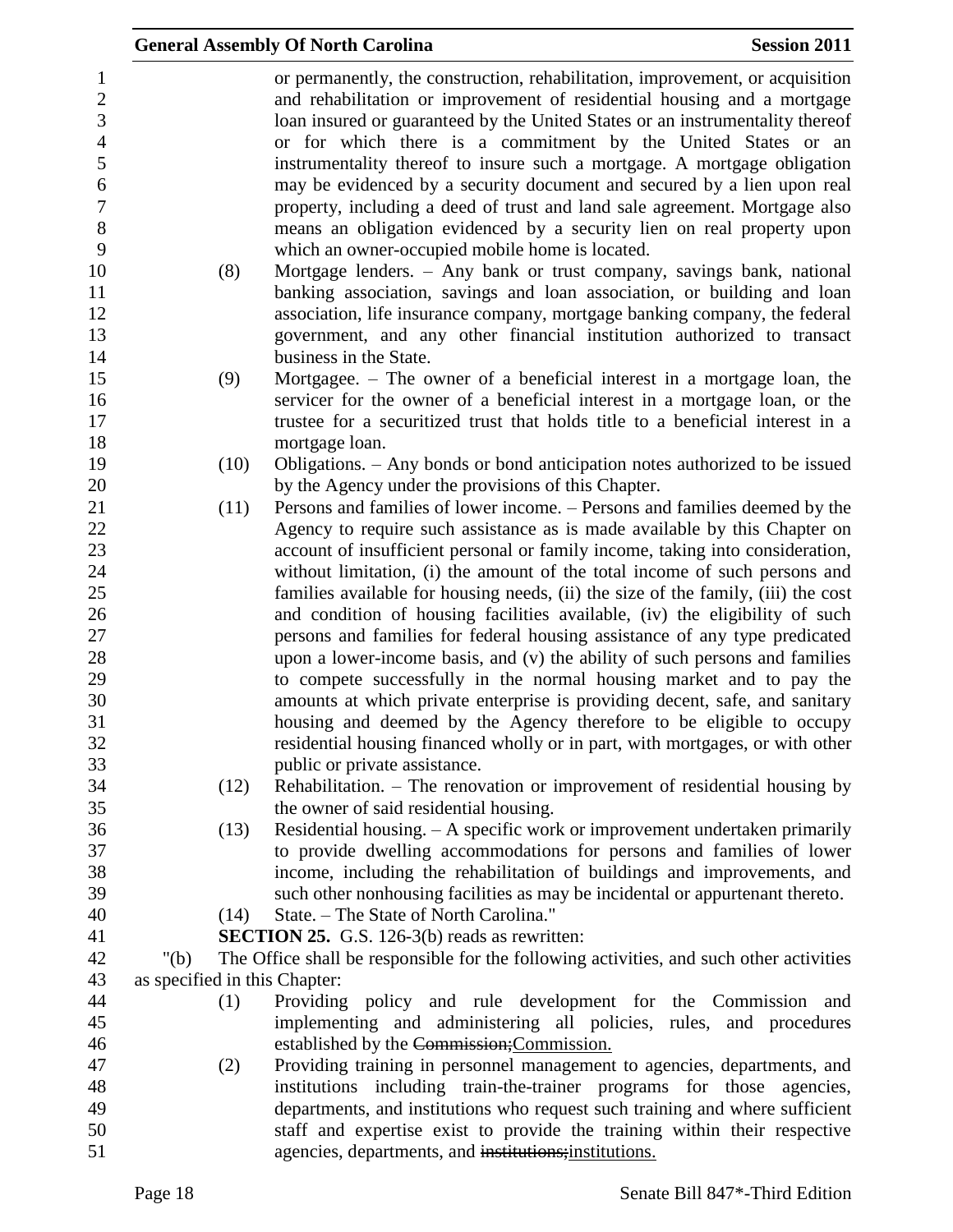|                  |         |      | <b>General Assembly Of North Carolina</b>                                                 | <b>Session 2011</b> |
|------------------|---------|------|-------------------------------------------------------------------------------------------|---------------------|
| 1                |         | (3)  | Providing technical assistance in the management of personnel programs and                |                     |
| $\overline{c}$   |         |      | activities to agencies, departments, and institutions; institutions.                      |                     |
| 3                |         | (4)  | Negotiating decentralization agreements with all agencies, departments, and               |                     |
| $\overline{4}$   |         |      | institutions where it is cost-effective to include delegation of authority for            |                     |
| 5                |         |      | certain classification and corresponding salary administration actions and                |                     |
| 6                |         |      | other personnel programs to be specified in the agreements; agreements.                   |                     |
| $\boldsymbol{7}$ |         | (5)  | Administering such centralized programs and providing services as approved                |                     |
| 8                |         |      | by the Commission which have not been transferred to agencies,                            |                     |
| 9                |         |      | departments, and institutions or where this authority has been rescinded for              |                     |
| 10               |         |      | noncompliance; noncompliance.                                                             |                     |
| 11               |         | (6)  | Providing approval authority of personnel actions involving classification                |                     |
| 12               |         |      | and compensation where such approval authority has not been transferred by                |                     |
| 13               |         |      | the Commission to agencies, departments, and institutions or where such                   |                     |
| 14               |         |      | authority has been rescinded for noncompliance; noncompliance.                            |                     |
| 15               |         | (7)  | Maintaining a computer database of all relevant and necessary information                 |                     |
| 16               |         |      | on employees and positions within agencies, departments, and institutions in              |                     |
| 17               |         |      | the State's personnel system; system.                                                     |                     |
| 18               |         | (8)  | Developing criteria and standards to measure the level of compliance or                   |                     |
| 19               |         |      | noncompliance with established Commission policies, rules, procedures,                    |                     |
| 20               |         |      | criteria, and standards in agencies, departments, and institutions to which               |                     |
| 21               |         |      | authority has been delegated for classification, salary administration and                |                     |
| 22               |         |      | other decentralized programs, and determining through routine monitoring                  |                     |
| 23               |         |      | and periodic review process, that agencies, departments, and institutions are             |                     |
| 24               |         |      | in compliance or noncompliance with established Commission policies,                      |                     |
| 25               |         |      | rules, procedures, criteria, and standards; and standards.                                |                     |
| 26               |         | (9)  | Implementing corrective actions in cases of noncompliance; [and]                          |                     |
| $27\,$           |         |      | noncompliance.                                                                            |                     |
| 28               |         | (10) | Administering the State employee suggestion program (NC-Thinks)."                         |                     |
| 29               |         |      | <b>SECTION 26.</b> G.S. 127A-110(f) reads as rewritten:                                   |                     |
| 30               | " $(f)$ | (1)  | Any amount obtained by any person by settlement with, judgment against, or                |                     |
| 31               |         |      | otherwise from the third party by reason of the injury or death shall be                  |                     |
| 32               |         |      | disbursed by order of the court for the following purposes and in the                     |                     |
| 33               |         |      | following order of priority:                                                              |                     |
| 34               |         |      | First to the payment of actual court costs taxed by judgment.<br>a.                       |                     |
| 35               |         |      | $\mathbf b$ .<br>Second to the payment of the fee of the attorney representing the        |                     |
| 36               |         |      | person making settlement or obtaining judgment, and this fee shall                        |                     |
| 37               |         |      | not exceed one third of the amount obtained or recovered of the third                     |                     |
| 38               |         |      | party.                                                                                    |                     |
| 39               |         |      | Third to the reimbursement of the State for all benefits by way of<br>c.                  |                     |
| 40               |         |      | compensation or medical treatment expense paid or to be paid by the                       |                     |
| 41               |         |      | State pursuant to G.S. 127A-108.                                                          |                     |
| 42               |         |      | Fourth to the payment of any amount remaining to the member or<br>d.                      |                     |
| 43               |         |      | personal representative.                                                                  |                     |
| 44               |         | (2)  | The attorney fee paid under subdivision (1) of this section-subsection shall              |                     |
| 45               |         |      | be paid by the member and the State in direct proportion to the amount each               |                     |
| 46               |         |      | shall receive under sub-subdivisions (1)c. and d. of this subsection and shall            |                     |
| 47               |         |      | be deducted from the payments when distribution is made."                                 |                     |
| 48               |         |      | <b>SECTION 27.</b> G.S. 130A-40.1(b) reads as rewritten:                                  |                     |
| 49               | " $(b)$ |      | The Secretary of Health and Human Services may approve only one request under             |                     |
| 50               |         |      | subsection (a) of this section, this section being designed as a pilot program concerning |                     |
| 51               |         |      | alternative qualifications for a local health director. The Secretary of Health and Human |                     |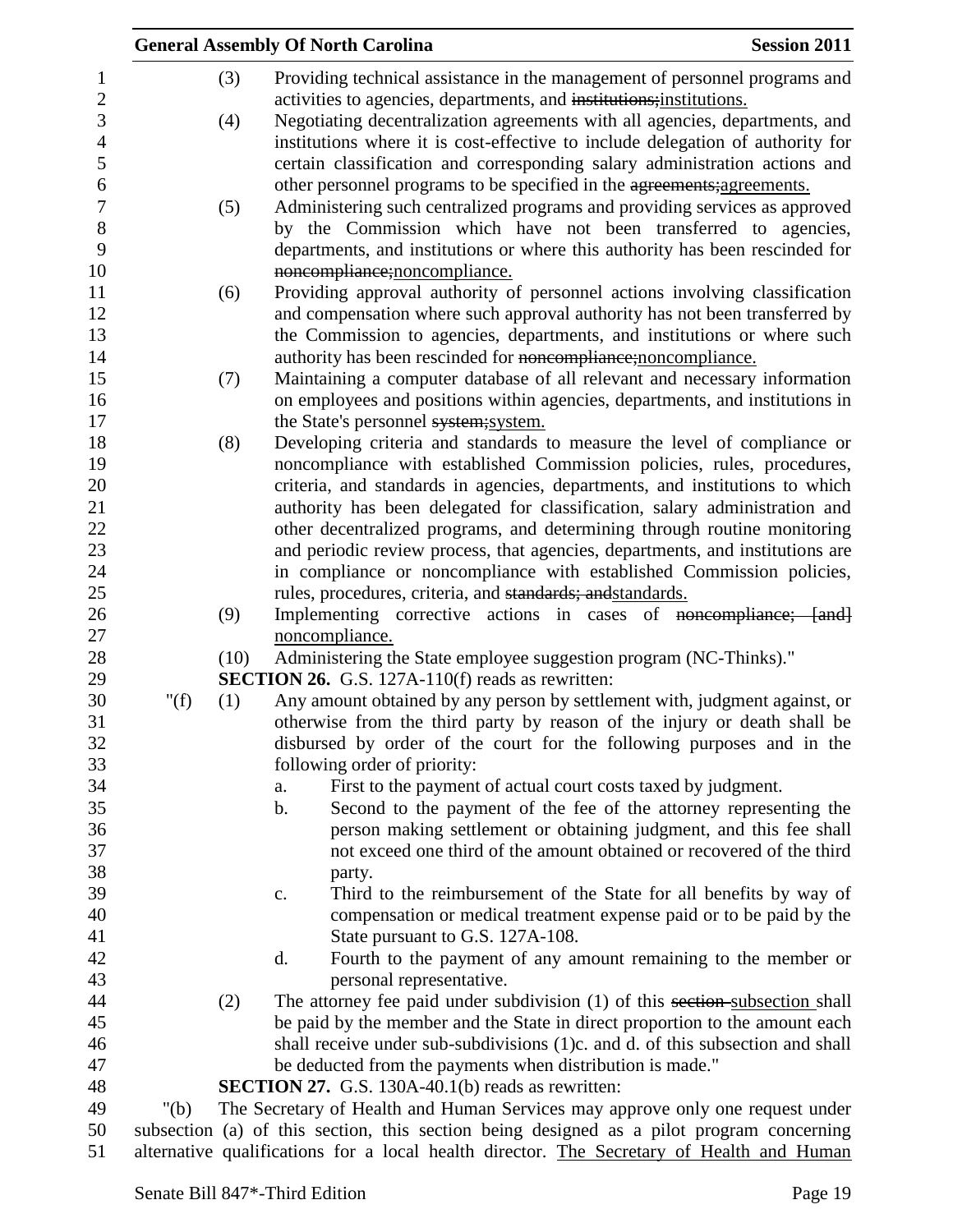|                    | <b>General Assembly Of North Carolina</b>                                                           | <b>Session 2011</b> |
|--------------------|-----------------------------------------------------------------------------------------------------|---------------------|
|                    | Services shall report any approval under this section to the Joint Legislative Oversight            |                     |
|                    | Committee on Health and Human Services."                                                            |                     |
|                    | <b>SECTION 28.</b> G.S. 130A-309.10(e) reads as rewritten:                                          |                     |
| "(e)               | No person shall distribute, sell, or offer for sale in this State any rigid plastic                 |                     |
|                    | container, including a plastic beverage container container, unless the container has a molded      |                     |
|                    | label indicating the plastic resin used to produce the container. The code shall consist of a       |                     |
|                    | number placed within three triangulated arrows and letters placed below the triangulated            |                     |
|                    | arrows. The three arrows shall form an equilateral triangle with the common point of each line      |                     |
|                    | forming each angle of the triangle at the midpoint of each arrow and rounded with a short           |                     |
|                    | radius. The arrowhead of each arrow shall be at the midpoint of each side of the triangle with a    |                     |
|                    | short gap separating the arrowhead from the base of the adjacent arrow. The triangle formed by      |                     |
|                    | the three arrows curved at their midpoints shall depict a clockwise path around the code            |                     |
|                    | number. The label shall appear on or near the bottom of the container and be clearly visible. A     |                     |
|                    | container having a capacity of less than eight fluid ounces or more than five gallons is exempt     |                     |
|                    | from the requirements of this subsection. The numbers and letters shall be as follows:              |                     |
| (1)                | For polyethylene terephthalate, the letters "PETE" and the number 1.                                |                     |
| (2)                | For high density polyethylene, the letters "HDPE" and the number 2.                                 |                     |
| (3)                | For vinyl, the letter "V" and the number 3.                                                         |                     |
| (4)                | For low density polyethylene, the letters "LDPE" and the number 4.                                  |                     |
| (5)                | For polypropylene, the letters "PP" and the number 5.                                               |                     |
| (6)                | For polystyrene, the letters "PS" and the number 6.                                                 |                     |
| (7)                | For any other, the letters "OTHER" and the number 7."                                               |                     |
|                    | <b>SECTION 29.</b> G.S. 131E-129(a) reads as rewritten:                                             |                     |
| " $(a)$            | Violation Classification and Penalties. - The Department of Health and Human                        |                     |
|                    | Services shall impose an administrative penalty in accordance with provisions of this Article on    |                     |
|                    | any facility which is found to be in violation of the requirements of G.S. 131E-117 or              |                     |
|                    | applicable State and federal laws and regulations. Citations for violations shall be classified and |                     |
|                    | penalties assessed according to the nature of the violation as follows:                             |                     |
| (1b)               | "Past Corrected Type A1 or Type A2 Violation" means either (i) the                                  |                     |
|                    | violation was not previously identified by the Department or its authorized                         |                     |
|                    | representative or (ii) the violation was discovered by the facility and was self                    |                     |
|                    | reported, but in either case the violation has been corrected. In determining                       |                     |
|                    | whether a penalty should be assessed under this section, the Department                             |                     |
|                    | shall consider the following factors:                                                               |                     |
|                    | Preventive systems in place prior to the violation.<br>a.                                           |                     |
|                    | Whether the violation or violations were abated immediately. and<br>b.                              |                     |
|                    | Whether the facility implemented corrective measures to achieve and<br>c.                           |                     |
|                    | maintain compliance.                                                                                |                     |
|                    | Whether the facility's system to ensure compliance is maintained and<br>d.                          |                     |
|                    | continues to be implemented.                                                                        |                     |
|                    | Whether the regulatory area remains in compliance.<br>e.                                            |                     |
| $\pmb{\mathsf{H}}$ |                                                                                                     |                     |
|                    | <b>SECTION 30.</b> G.S. 135-48.27 reads as rewritten:                                               |                     |
|                    | "§ 135-48.27. Reports to the General Assembly; General Assembly access to information.              |                     |
|                    | In addition to the reports required by $G.S. 135-48.22(d), G.S. 135-48.23(d)$ , the State           |                     |
|                    | Treasurer, the Executive Administrator, and Board of Trustees shall report to the General           |                     |
|                    | Assembly at such times and in such forms as shall be designated by the President Pro Tempore        |                     |
|                    | of the Senate and the Speaker of the House of Representatives. Employees of the Legislative         |                     |
|                    | Services Commission designated by the Legislative Services Officer (i) shall have access to all     |                     |
|                    | records related to the Plan of the State Treasurer, the Board of Trustees, the Executive            |                     |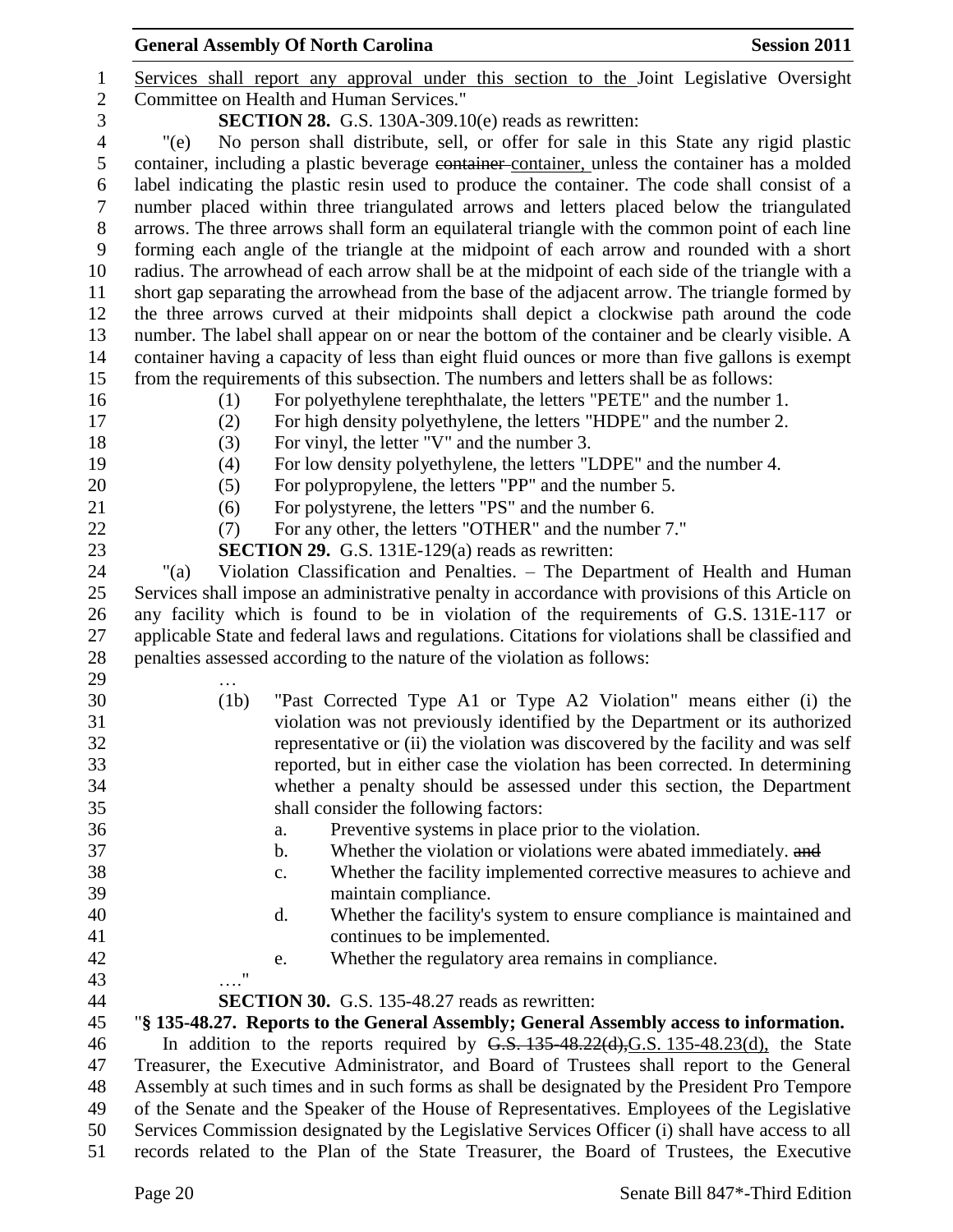|                  |                                 | <b>General Assembly Of North Carolina</b>                                                              | <b>Session 2011</b> |
|------------------|---------------------------------|--------------------------------------------------------------------------------------------------------|---------------------|
| $\mathbf{1}$     |                                 | Administrator, the Claims Processor, and the Plan and (ii) shall be entitled to attend all             |                     |
| $\mathbf{2}$     |                                 | meetings, including executive sessions, of the Board of Trustees."                                     |                     |
| 3                |                                 | <b>SECTION 31.</b> G.S. 135-48.44 reads as rewritten:                                                  |                     |
| $\overline{4}$   |                                 | "§ 135-48.44. Cessation of coverage.                                                                   |                     |
| 5                | (a)                             | Coverage under this Plan of an employee and his or her surviving spouse or eligible                    |                     |
| $\boldsymbol{6}$ |                                 | dependent children or of a retired employee and his or her surviving spouse or eligible                |                     |
| $\tau$           |                                 | dependent children shall cease on the earliest of the following dates:                                 |                     |
| $8\,$            |                                 |                                                                                                        |                     |
| 9                | (2)                             | The last day of the month in which an employee's employment with the State                             |                     |
| 10               |                                 | is terminated as provided in subsection (c) subsection (d) of this section.                            |                     |
| 11               |                                 |                                                                                                        |                     |
| 12               | (c)                             | Coverage under the Plan as a surviving dependent child whether covered as a                            |                     |
| 13               |                                 | dependent of a surviving spouse, or as an individual member (no living parent), ceases when            |                     |
| 14               |                                 | the child ceases to be a dependent child as defined by G.S. 135-48.1, except coverage may              |                     |
| 15               |                                 | continue under the Plan on a fully contributory basis for a period of not more than 36 months          |                     |
| 16               | after loss of dependent status. |                                                                                                        |                     |
| 17               | (d)                             | Termination of employment shall mean termination for any reason, including layoff                      |                     |
| 18               |                                 | and leave of absence, except as provided in subdivisions $(a)(1)$ and $(2)$ of this section, but shall |                     |
| 19               |                                 | not, for purposes of this Plan, include retirement upon which the employee is granted an               |                     |
| 20               |                                 | immediate service or disability pension under and pursuant to a State-supported Retirement             |                     |
| 21               | System.                         |                                                                                                        |                     |
| 22               | (1)                             | In the event of termination for any reason other than death, coverage under                            |                     |
| 23               |                                 | the Plan for an employee and his or her eligible spouse or dependent                                   |                     |
| 24               |                                 | children, provided the eligible spouse or dependent children were covered                              |                     |
| 25               |                                 | under the Plan at termination of employment may be continued for a period                              |                     |
| 26               |                                 | of not more than 18 months following termination of employment on a fully                              |                     |
| 27               |                                 | contributory basis. Employees who were covered under the Plan at                                       |                     |
| 28               |                                 | termination of employment may be continued for a period of not more than                               |                     |
| 29               |                                 | 18 months or 29 months if determined to be disabled under the Social                                   |                     |
| 30               |                                 | Security Act, Title II, OASDI or Title XVI, SSI.                                                       |                     |
| 31               | (2)                             | In the event of approved leave of absence without pay, other than for active                           |                     |
| 32               |                                 | duty in the Armed Forces of the United States, coverage under this Plan for                            |                     |
| 33               |                                 | an employee and his or her dependents may be continued during the period                               |                     |
| 34               |                                 | of such leave of absence by the employee's paying one hundred percent                                  |                     |
| 35               |                                 | $(100\%)$ of the cost.                                                                                 |                     |
| 36               | (3)                             | If employment is terminated in the second half of a calendar month and the                             |                     |
| 37               |                                 | covered individual has made the required contribution for any coverage in                              |                     |
| 38               |                                 | the following month, that coverage will be continued to the end of the                                 |                     |
| 39               |                                 | calendar month following the month in which employment was terminated.                                 |                     |
| 40               | (4)                             | Employees paid for less than 12 months in a year, who are terminated at the                            |                     |
| 41               |                                 | end of the work year and who have made contributions for the non-work                                  |                     |
| 42               |                                 | months, will continue to be covered to the end of the period for which they                            |                     |
| 43               |                                 | have made contributions, with the understanding that if they are not                                   |                     |
| 44               |                                 | employed by another State-covered employer under this Plan at the                                      |                     |
| 45               |                                 | beginning of the next work year, the employee will refund to the                                       |                     |
| 46               |                                 | ex-employer the amount of the employer's cost paid for them during the                                 |                     |
| 47               |                                 | non-paycheck months.                                                                                   |                     |
| 48               | (5)                             | Any employee receiving benefits pursuant to Article 6 of this Chapter when                             |                     |
| 49               |                                 | the employee has less than five years of retirement membership service, or                             |                     |
| 50               |                                 | an employee on leave of absence without pay due to illness or injury for up                            |                     |
| 51               |                                 | to 12 months, is entitled to continued coverage under the Plan for the                                 |                     |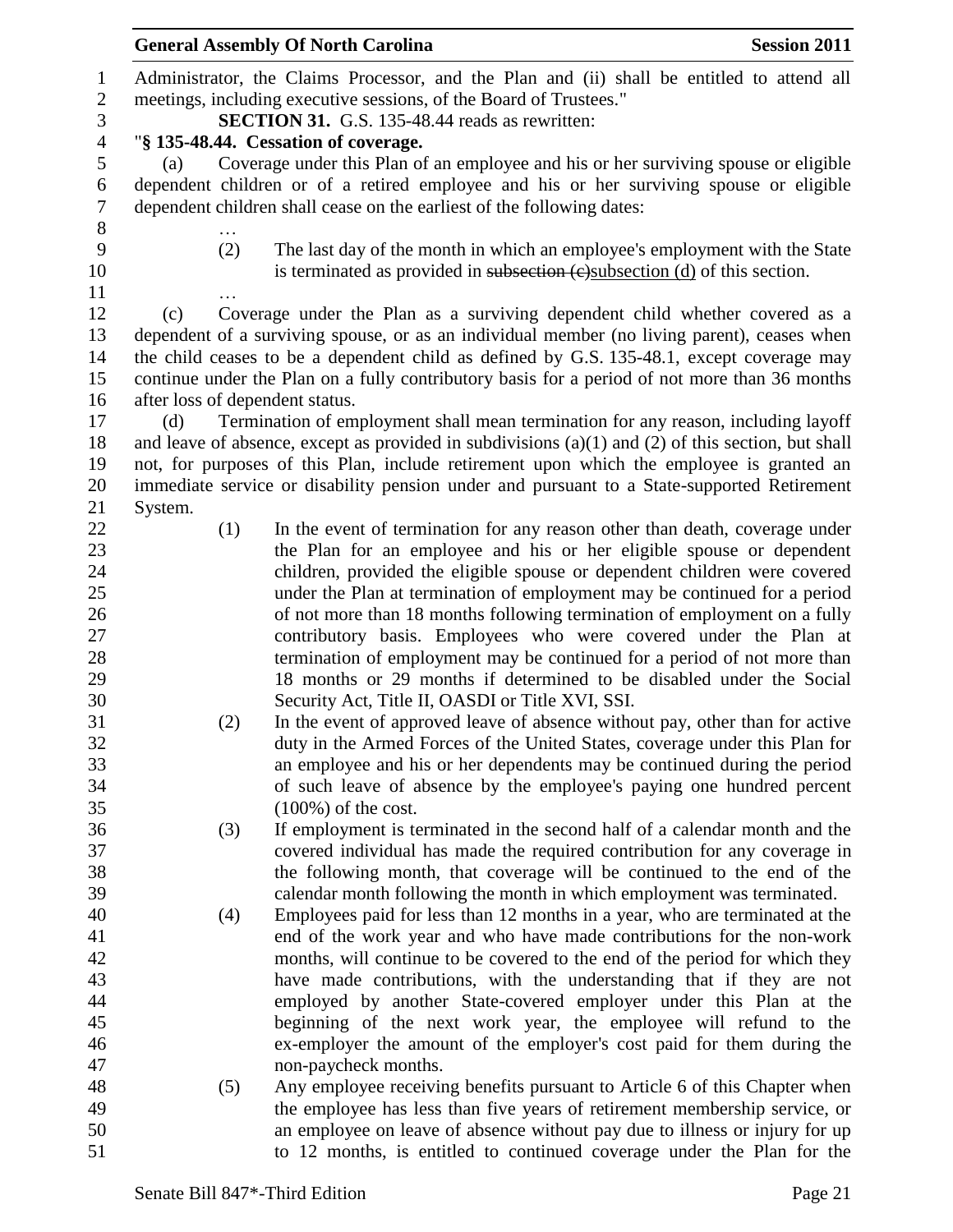|                                | <b>General Assembly Of North Carolina</b><br><b>Session 2011</b>                                                                                                                                                                                                                                                       |
|--------------------------------|------------------------------------------------------------------------------------------------------------------------------------------------------------------------------------------------------------------------------------------------------------------------------------------------------------------------|
| $\mathbf{1}$<br>$\overline{c}$ | employee and any eligible dependents by the employee's paying one hundred<br>percent (100%) of the cost.                                                                                                                                                                                                               |
| 3                              | $\ldots$ "                                                                                                                                                                                                                                                                                                             |
| $\overline{4}$<br>5            | <b>SECTION 32.</b> G.S. 135-48.50(1) and (5) read as rewritten:<br>"§ 135-48.50. Coverage mandates.                                                                                                                                                                                                                    |
| 6                              | The Plan shall provide coverage subject to the following coverage mandates:                                                                                                                                                                                                                                            |
| $\tau$<br>$8\,$<br>9<br>10     | Abortion coverage. – The Plan shall not provide coverage for abortions for<br>(1)<br>which State funds could not be used under G.S. 143C-6-5.5. The Plan shall,<br>however, provide coverage for subsequent complications or related charges<br>arising from an abortion not covered under this subdivision. Reserved. |
| 11                             |                                                                                                                                                                                                                                                                                                                        |
| 12                             | (5)<br>Reserved."                                                                                                                                                                                                                                                                                                      |
| 13                             | <b>SECTION 33.</b> G.S. 143-215.1(a6) reads as rewritten:                                                                                                                                                                                                                                                              |
| 14                             | No permit shall be required to enter into a contract for the construction, installation,<br>"(a6)                                                                                                                                                                                                                      |
| 15<br>16                       | or alteration of any treatment works or disposal system or to construct, install, or alter any                                                                                                                                                                                                                         |
| 17                             | treatment works or disposal system within the State when the system's or work's principle<br>principal function is to conduct, treat, equalize, neutralize, stabilize, recycle, or dispose of                                                                                                                          |
| 18                             | industrial waste or sewage from an industrial facility and the discharge of the industrial waste                                                                                                                                                                                                                       |
| 19                             | or sewage is authorized under a permit issued for the discharge of the industrial waste or                                                                                                                                                                                                                             |
| 20                             | sewage into the waters of the State. Notwithstanding the above, the permit issued for the                                                                                                                                                                                                                              |
| 21                             | discharge may be modified if required by federal regulation."                                                                                                                                                                                                                                                          |
| 22                             | <b>SECTION 34.</b> G.S. 143C-3-5 reads as rewritten:                                                                                                                                                                                                                                                                   |
| 23                             | "§ 143C-3-5. Budget recommendations and budget message.                                                                                                                                                                                                                                                                |
| 24                             |                                                                                                                                                                                                                                                                                                                        |
| 25                             | Odd-Numbered Fiscal Years. - In odd-numbered years the budget recommendations<br>(b)                                                                                                                                                                                                                                   |
| 26<br>27                       | shall include the following components:                                                                                                                                                                                                                                                                                |
| 28                             | (3)<br>A Current Operations Appropriation Appropriations Act that makes                                                                                                                                                                                                                                                |
| 29                             | appropriations for each fiscal year of the upcoming biennium for the                                                                                                                                                                                                                                                   |
| 30                             | operating expenses of all State agencies as contained in the Recommended                                                                                                                                                                                                                                               |
| 31                             | State Budget, together with a Capital Improvements Appropriations Act that                                                                                                                                                                                                                                             |
| 32                             | authorizes any capital improvements projects.                                                                                                                                                                                                                                                                          |
| 33                             | biennial State Information Technology Plan as outlined in<br>(4)<br>The                                                                                                                                                                                                                                                |
| 34                             | G.S. 147-33-72B-G.S. 147-33.72B to be consistent in facilitating the goals                                                                                                                                                                                                                                             |
| 35                             | outlined in the Recommended State Budget.                                                                                                                                                                                                                                                                              |
| 36<br>37                       | $\cdots$<br>Funds Included in Budget. - Consistent with requirements of the North Carolina<br>(d)                                                                                                                                                                                                                      |
| 38                             | Constitution, Article 5, Section $7(a)$ , Section $7(1)$ , the Governor's Recommended State Budget,                                                                                                                                                                                                                    |
| 39                             | together with the Budget Support Document, shall include recommended expenditures of State                                                                                                                                                                                                                             |
| 40                             | funds from all Governmental and Proprietary Funds, as those funds are described in                                                                                                                                                                                                                                     |
| 41                             | G.S. 143C-1-3. Except where provided otherwise by federal law, funds received from the                                                                                                                                                                                                                                 |
| 42                             | federal government become State funds when deposited in the State treasury and shall be                                                                                                                                                                                                                                |
| 43                             | classified and accounted for in the Governor's budget recommendations no differently than                                                                                                                                                                                                                              |
| 44                             | funds from other sources.                                                                                                                                                                                                                                                                                              |
| 45                             |                                                                                                                                                                                                                                                                                                                        |
| 46                             | <b>SECTION 35.</b> G.S. 153A-155 $(g)$ reads as rewritten:                                                                                                                                                                                                                                                             |
| 47                             | Applicability. $-$ Subsection (c) of this section applies to all counties and county<br>" $(g)$                                                                                                                                                                                                                        |
| 48                             | districts that levy an occupancy tax. To the extent subsection (c) conflicts with any provision of                                                                                                                                                                                                                     |
| 49<br>50                       | a local act, subsection (c) supersedes that provision. The remainder of this section applies only<br>to Alleghany, Anson, Brunswick, Buncombe, Burke, Cabarrus, Camden, Carteret, Caswell,                                                                                                                             |

Chatham, Cherokee, Chowan, Clay, Craven, Cumberland, Currituck, Dare, Davie, Duplin,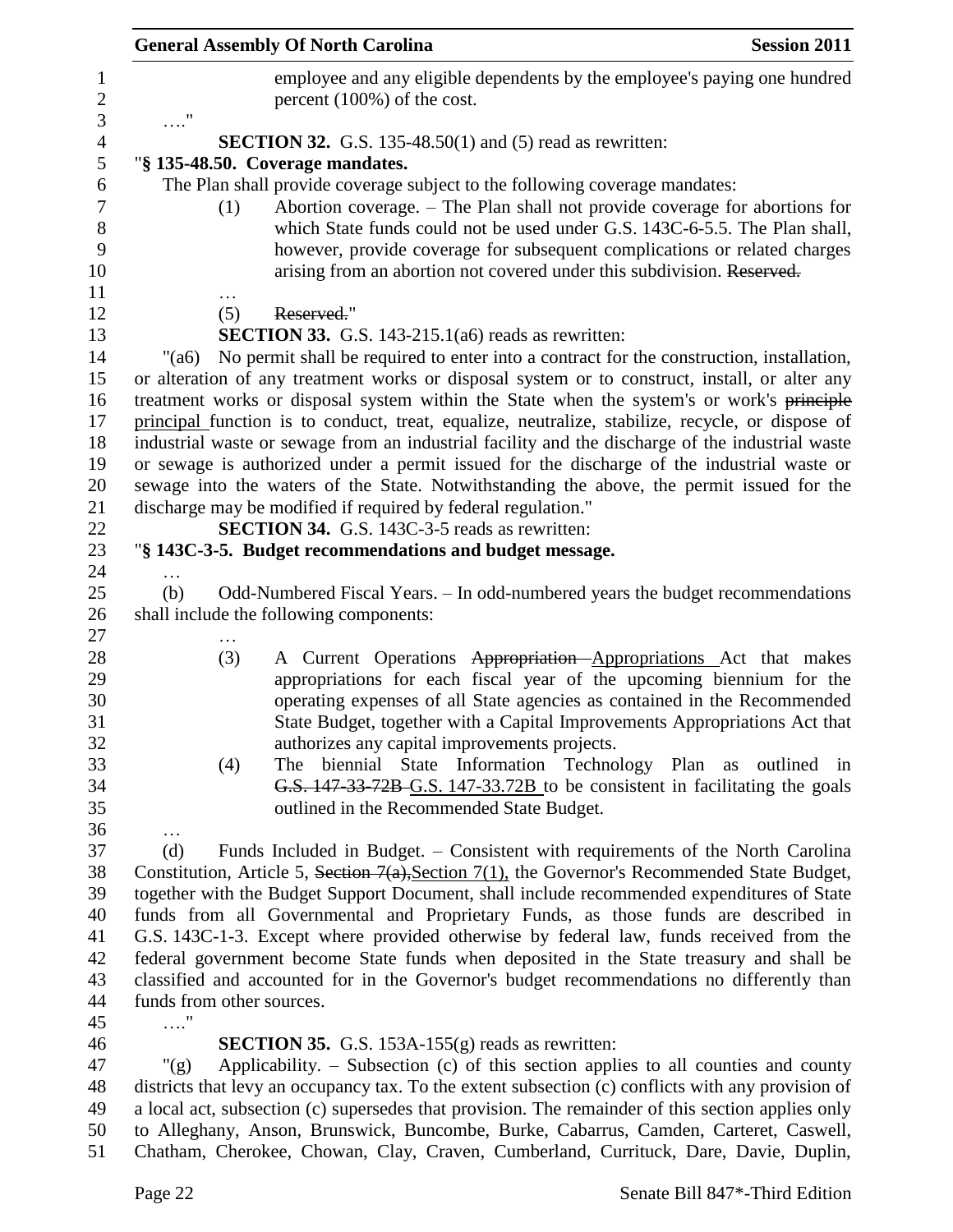| $\mathbf{1}$     |                                                                                | Durham, Forsyth, Franklin, Granville, Halifax, Haywood, Jackson, Madison, Martin,                                                           |  |  |
|------------------|--------------------------------------------------------------------------------|---------------------------------------------------------------------------------------------------------------------------------------------|--|--|
| $\overline{2}$   | McDowell, Montgomery, Moore, Nash, New Hanover, New Hanover County District U, |                                                                                                                                             |  |  |
| 3                |                                                                                | Northampton, Pasquotank, Pender, Perquimans, Person, Randolph, Richmond, Rockingham,                                                        |  |  |
| $\overline{4}$   |                                                                                | Rowan, Rutherford, Sampson, Scotland, Stanly, Swain, Transylvania, Tyrrell, Vance,                                                          |  |  |
| 5                |                                                                                | Washington, and Wilson Counties, to New Hanover County District U, to Surry County                                                          |  |  |
| 6                |                                                                                | District S, to Watauga County District U, to Wilkes County District K, to Yadkin County                                                     |  |  |
| $\boldsymbol{7}$ |                                                                                | District Y, and to the Township of Averasboro in Harnett County and the Ocracoke Township                                                   |  |  |
| $8\,$            | Taxing District."                                                              |                                                                                                                                             |  |  |
| 9                |                                                                                | <b>SECTION 36.</b> G.S. 159-175.10 reads as rewritten:                                                                                      |  |  |
| 10               |                                                                                | "\\$ 159-175.10. Additional requirements for review of city financing application;                                                          |  |  |
| 11               |                                                                                | communications service.                                                                                                                     |  |  |
| 12               |                                                                                | The Commission shall apply additional requirements to an application for financing by a                                                     |  |  |
| 13               |                                                                                | city or a joint agency under Part 1 of Article 20 of Chapter 160A of the General Statutes for the                                           |  |  |
| 14               |                                                                                | construction, operation, expansion, or repair of a communications system or other infrastructure                                            |  |  |
| 15               |                                                                                | for the purpose of offering communications service, as that term is defined in                                                              |  |  |
| 16               |                                                                                | G.S. $160A-340(2)$ , G.S. $160A-340(3)$ , that is or will be competitive with communications                                                |  |  |
| 17               |                                                                                | service offered by a private communications service provider. This section does not apply to                                                |  |  |
| 18               |                                                                                | the repair, rebuilding, replacement, or improvement of an existing communications network, or                                               |  |  |
| 19               |                                                                                | equipment relating thereto, but does apply to the expansion of such existing network. The                                                   |  |  |
| 20               |                                                                                | additional requirements are the following:                                                                                                  |  |  |
| 21               | (1)                                                                            | Prior to submitting an application to the Commission, a city or joint agency                                                                |  |  |
| 22               |                                                                                | shall comply with the provisions of G.S. 160A-340.3 requiring at least two                                                                  |  |  |
| 23               |                                                                                | public hearings on the proposed communications service project and notice                                                                   |  |  |
| 24               |                                                                                | of the hearings to private communications service providers who have                                                                        |  |  |
| 25               |                                                                                | requested notice.                                                                                                                           |  |  |
| 26               | (2)                                                                            | At the same time the application is submitted to the Commission, the city or                                                                |  |  |
| 27               |                                                                                | joint agency shall serve a copy of the application on each person that                                                                      |  |  |
| 28               |                                                                                | provides competitive communications service within the city's jurisdictional                                                                |  |  |
| 29               |                                                                                | boundaries or in areas adjacent to the city. No hearing on the application                                                                  |  |  |
| 30<br>31         |                                                                                | shall be heard by the Commission until at least 60 days after the application<br>is submitted to the Commission.                            |  |  |
| 32               |                                                                                | Upon the request of a communications service provider, the Commission                                                                       |  |  |
| 33               | (3)                                                                            |                                                                                                                                             |  |  |
| 34               |                                                                                | shall accept written and oral comments from competitive private<br>communications service providers in connection with any hearing or other |  |  |
| 35               |                                                                                | review of the application.                                                                                                                  |  |  |
| 36               | (4)                                                                            | In considering the probable net revenues of the proposed communications                                                                     |  |  |
| 37               |                                                                                | service project, the Commission shall consider and make written findings on                                                                 |  |  |
| 38               |                                                                                | the reasonableness of the city or joint agency's revenue projections in light of                                                            |  |  |
| 39               |                                                                                | the current and projected competitive environment for the services to be                                                                    |  |  |
| 40               |                                                                                | provided, taking into consideration the potential impact of technological                                                                   |  |  |
| 41               |                                                                                | innovation and change on the proposed service offerings and the level of                                                                    |  |  |
| 42               |                                                                                | demonstrated community support for the project.                                                                                             |  |  |
| 43               | (5)                                                                            | The city or joint agency making the application to the Commission shall bear                                                                |  |  |
| 44               |                                                                                | the burden of persuasion with respect to subdivisions $(1)$ through $(4)$ of this                                                           |  |  |
| 45               |                                                                                | section."                                                                                                                                   |  |  |
| 46               |                                                                                | <b>SECTION 37.</b> G.S. 163-258.30(a) reads as rewritten:                                                                                   |  |  |
| 47               | " $(a)$                                                                        | The State Board of Elections shall adopt rules and regulations to carry out the intent                                                      |  |  |
| 48               |                                                                                | and purpose of G.S. 163-278.23 and G.S. 163-278.24G.S. 163-258.28 and G.S. 163-258.29 and                                                   |  |  |
| 49               |                                                                                | to ensure that a proper list of persons voting under said sections shall be maintained by the                                               |  |  |
| 50               |                                                                                | boards of elections, and to ensure proper registration records, and such rules and regulations                                              |  |  |
| 51               |                                                                                | shall not be subject to the provisions of Article 2A of Chapter 150B of the General Statutes."                                              |  |  |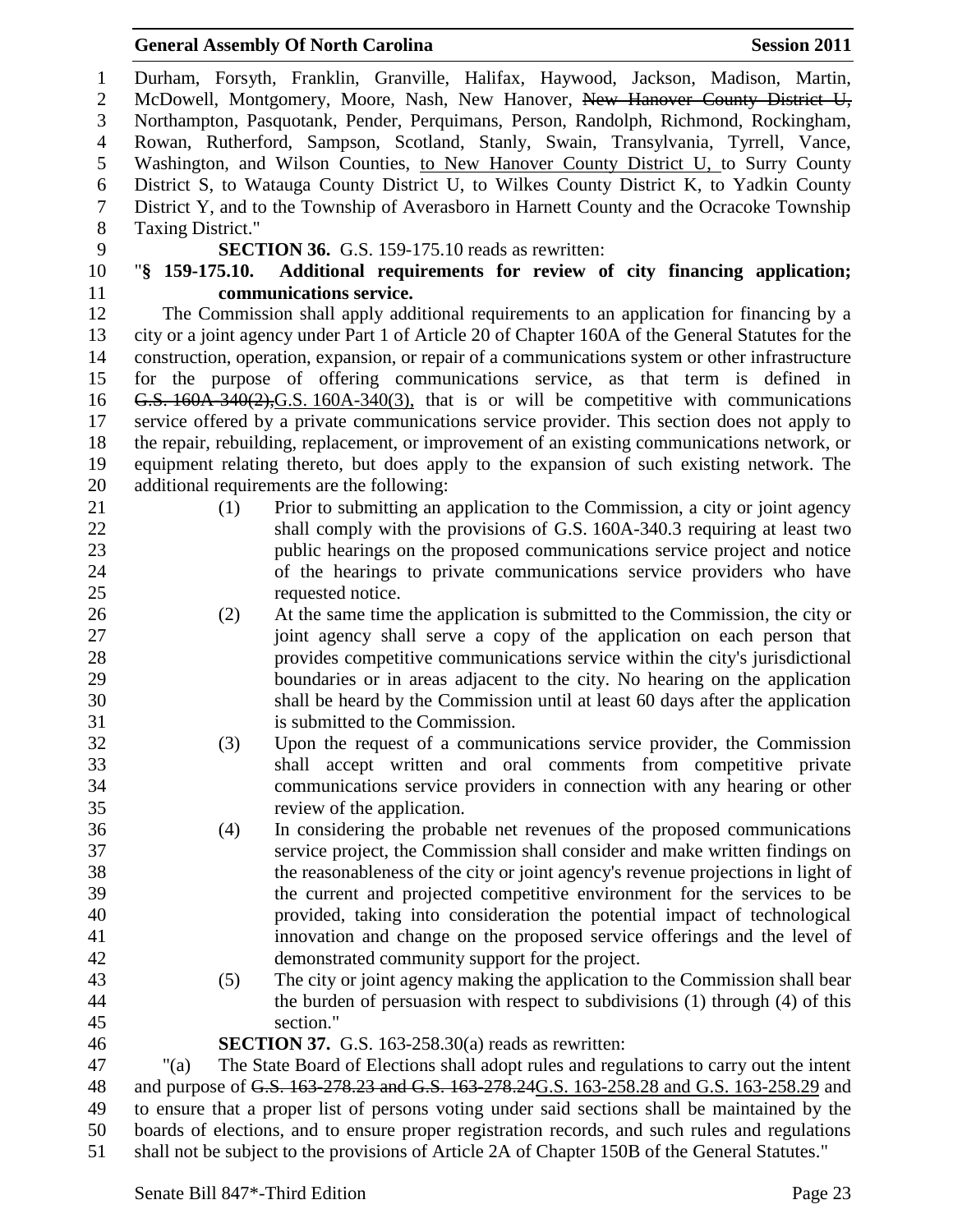| <b>General Assembly Of North Carolina</b>                                                                                                                        | <b>Session 2011</b> |
|------------------------------------------------------------------------------------------------------------------------------------------------------------------|---------------------|
| <b>SECTION 38.</b> Section 6(c) of S.L. 2011-96 reads as rewritten:                                                                                              |                     |
| "SECTION $6.(c)$ Notwithstanding the two-year term limitation in G.S. 135-48.20(m), as                                                                           |                     |
| enacted by Senate Bill 323 of the 2011 Regular Session, the terms of initial appointees under                                                                    |                     |
| G.S. 135-48.20 shall be as follows and shall begin January 1, 2012:                                                                                              |                     |
| Two and one-half years. – Appointees under G.S. 135-48.20(i).<br>(1)                                                                                             |                     |
| Three and one-half years. – Appointees not under G.S. 135-48.20(i)."<br>(2)                                                                                      |                     |
| <b>SECTION 39.</b> Section 19.1(g) of S.L. 2011-145, as amended by Section 43(c) of                                                                              |                     |
| S.L. 2011-391, reads as rewritten:                                                                                                                               |                     |
| "SECTION 19.1.(g) The following statutes are amended by deleting the language "Crime"                                                                            |                     |
| Control and Public Safety" wherever it appears and substituting "Public Safety":                                                                                 |                     |
| G.S. 7A-343.1, 8-50.2, 14-86.1, 14-309.7, 14-309.11, 15B-3, 15B-6, 17C-3, 17C-6, 18B-101,                                                                        |                     |
| 18B-110, 19-2.1, 20-17.7, 20-39.1, 20-49, 20-79.5, 20-81.12, 20-116, 20-118, 20-119, 20-125,                                                                     |                     |
| 20-178.1, 20-183.9, 20-183.10, 20-184, 20-185, 20-187, 20-187.1, 20-187.3, 20-188, 20-189,                                                                       |                     |
| 20-190, 20-191, 20-192, 20-195, 20-196, 20-196.3, 20-196.4, 20-377, 20-379, 20-380, 20-381,                                                                      |                     |
| 20-382.2, 20-383, 20-387, 20-389, 20-390, 20-391, 20-392, 20-393, 20-396, 20-397, 58-32-1,                                                                       |                     |
| 58-78-1, 66-165, 66-168, 104E-8, 105-259, 105-269.3, 105-449.44, 120-12.1, 120-70.94,                                                                            |                     |
| 122C-408, 122C-409, 122C-411, 122C-414, 126-5, 127A-17.1, 127A-19, 127A-20, 127A-21,                                                                             |                     |
| 127A-22, 127A-35, 127A-40, 127A-42, 127A-43, 127A-54, 127A-57, 127A-80, 127A-81,                                                                                 |                     |
| 127A-107, 127A-139, 127A-161, 127A-162, 127A-163, 127A-164, 127C-2, 130A-475,                                                                                    |                     |
| 143-166.13, 143-215.52, 143-215.56, 143-215.93A, 143-215.94GG, 143-215.94HH, 143-341,                                                                            |                     |
| 143-355.1, 143-651, 143-652.1, 143-652.2, 143-654, 143-655, 143-658, 143-661, 143-664,                                                                           |                     |
| 143-726, <del>143A-79.2, 143A-239, 143A-240, 143A-241, 143A-242, 143A-243, 143A-244,</del>                                                                       |                     |
| 143A 245, 143B -2, 143B -6, 143B -181, 143B -394.15, 143B -417, 143B -426.22, 143B -477,                                                                         |                     |
| 143B-478, 143B-479, 143B-480, 143B-480.1, 143B-480.2, 143B-480.3, 143B-490, 143B-491,                                                                            |                     |
| 143B-492, 143B-495, 143B-496, 143B-497, 143B-498, 143B-499, 143B-499.2, 143B-499.4,                                                                              |                     |
| 143B-499.7, 143B-508, 143B-508.1, Parts 8 and 9 of Article 11 of Chapter 143B of the                                                                             |                     |
| General Statutes, 143B-510, 146-30, 147-12, 150B-1, 161-11.4, 166A-5, 166A-6, 166A-6.03,                                                                         |                     |
| 166A-6.1, 166A-14, 166A-18, 166A-21, 166A-26, 166A-28, 166A-60, 166A-61, and 166A-62.                                                                            |                     |
| In all other instances in which the term "Crime Control and Public Safety" appears in the                                                                        |                     |
| General Statutes, the Revisor of Statutes shall replace that term with "Public Safety"."                                                                         |                     |
| SECTION 40. Section 25 of S.L. 2011-284 is repealed.                                                                                                             |                     |
| <b>SECTION 41.</b> The introductory language of Section 12(b) of S.L. 2011-326 reads                                                                             |                     |
| as rewritten:                                                                                                                                                    |                     |
| "SECTION 12.(b) G.S. 7B-1110.1(a)G.S. 7B-1101.1(a) reads as rewritten:".<br><b>SECTION 42.(a)</b> The prefatory language of Section 30 of S.L. 2011-391 reads as |                     |
| rewritten:                                                                                                                                                       |                     |
| "SECTION 30. Section 13.22(b) of Session Law 2011-145 reads as rewrittenis rewritten                                                                             |                     |
| to read:".                                                                                                                                                       |                     |
| <b>SECTION 42.(b)</b> This section is retroactively effective July 1, 2011.                                                                                      |                     |
| <b>SECTION 43.</b> The Revisor of Statutes may cause to be printed all explanatory                                                                               |                     |
| comments of the drafters of S.L. 2011-339 and S.L. 2011-344 as the Revisor deems                                                                                 |                     |
| appropriate.                                                                                                                                                     |                     |
| <b>SECTION 44.</b> The Revisor of Statutes may cause to be printed all explanatory                                                                               |                     |
| comments of the drafters of S.L. 2011-341 as the Revisor deems appropriate.                                                                                      |                     |
|                                                                                                                                                                  |                     |
| PART II. OTHER AMENDMENTS                                                                                                                                        |                     |
| <b>A. TECHNICAL CHANGES</b>                                                                                                                                      |                     |
| <b>SECTION 45.(a)</b> G.S. 15A-1331A is recodified as G.S. 15A-1331.1.                                                                                           |                     |
| <b>SECTION 45.(b)</b> G.S. 20-15.1 reads as rewritten:                                                                                                           |                     |
| "§ 20-15.1. Revocations when licensing privileges forfeited.                                                                                                     |                     |
|                                                                                                                                                                  |                     |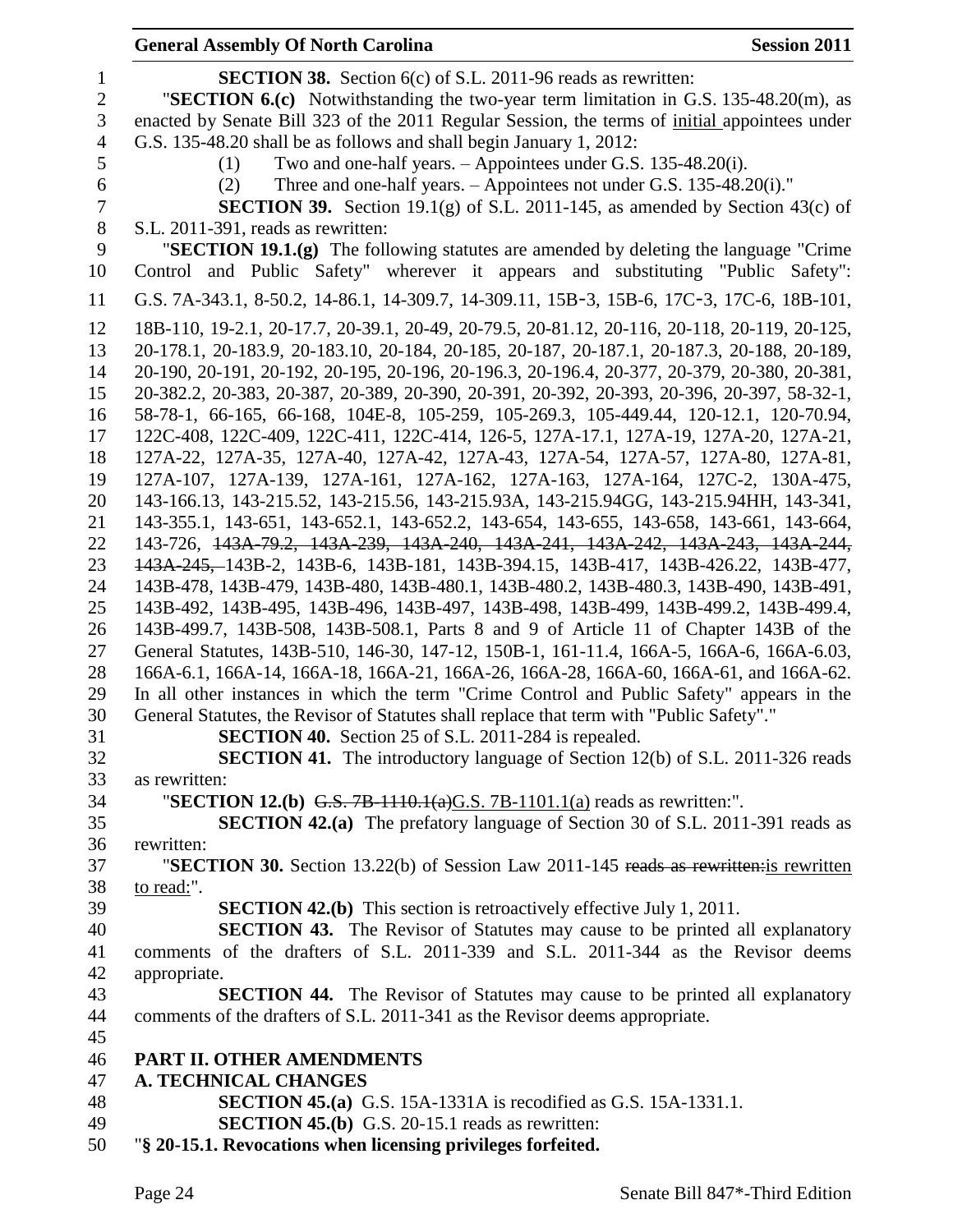| $\mathbf{1}$   | The Division shall revoke the license of a person whose licensing privileges have been              |
|----------------|-----------------------------------------------------------------------------------------------------|
| $\mathbf{2}$   | forfeited under G.S. 15A-1331A, G.S. 15A-1331.1, 50-13.12, and 110-142.2. If a revocation           |
| 3              | period set by this Chapter is longer than the revocation period resulting from the forfeiture of    |
| $\overline{4}$ | licensing privileges, the revocation period in this Chapter applies."                               |
| 5              | <b>SECTION 45.(c)</b> G.S. 20-179.3(b)(2) reads as rewritten:                                       |
| 6              | " $(b)$<br>Eligibility. $-$                                                                         |
| 7              |                                                                                                     |
| 8              | Any person whose licensing privileges are forfeited pursuant to<br>(2)                              |
| 9              | G.S. 15A-1331A-G.S. 15A-1331.1 is eligible for a limited driving privilege                          |
| 10             | if the court finds that at the time of the forfeiture, the person held either a                     |
| 11             | valid drivers license or a drivers license that had been expired for less than                      |
| 12             | one year and                                                                                        |
| 13             | The person is supporting existing dependents or must have a drivers<br>a.                           |
| 14             | license to be gainfully employed; or                                                                |
| 15             | $\mathbf b$ .<br>The person has an existing dependent who requires serious medical                  |
| 16             | treatment and the defendant is the only person able to provide                                      |
| 17             | transportation to the dependent to the health care facility where the                               |
| 18             | dependent can receive the needed medical treatment.                                                 |
| 19             | The limited driving privilege granted under this subdivision must restrict the                      |
| 20             | person to essential driving related to the purposes listed above, and any                           |
| 21             | driving that is not related to those purposes is unlawful even though done at                       |
| 22             | times and upon routes that may be authorized by the privilege."                                     |
| 23             | <b>SECTION 45.(d)</b> G.S. 113-277( $a4$ ) reads as rewritten:                                      |
| 24             | The Wildlife Resources Commission shall order the surrender of any license or<br>$"({\rm a}4)$      |
| 25             | permit issued under this Article to a person whose licensing privileges have been forfeited         |
| 26             | under G.S. 15A-1331A-G.S. 15A-1331.1 for the period specified by the court."                        |
| 27             | <b>SECTION 45.(e)</b> If Senate Bill 707, 2011 Regular Session, becomes law,                        |
| 28             | G.S. 15A-1331B, as enacted by that act, is recodified as G.S. 15A-1331.2.                           |
| 29             | <b>SECTION 45.5.</b> G.S. 18B-1305(a1), as enacted by Section 1 of S.L. 2012-4, reads               |
| 30             | as rewritten:                                                                                       |
| 31             | "(a1) Termination by a Small Brewery. $-$ A brewery's authorization to distribute its own           |
| 32             | malt beverage products pursuant to G.S. 18B-1104(7)G.S. 18B-1104(8) shall revert back to the        |
| 33             | brewery, in the absence of good cause, following the fifth business day after confirmed receipt     |
| 34             | of written notice of such reversion by the brewery to the wholesaler. The brewery shall pay the     |
| 35             | wholesaler fair market value for the distribution rights for the affected brand. For purposes of    |
| 36             | this subsection, "fair market value" means the highest dollar amount at which a seller would be     |
| 37             | willing to sell and a buyer willing to buy at the time the self-distribution rights revert back to  |
| 38             | the brewery, after each party has been provided all information relevant to the transaction."       |
| 39             | <b>SECTION 45.7.</b> G.S. 20-79.4(b)(170) reads as rewritten:                                       |
| 40             | "(170) Purple Heart Recipient. – Issuable to a recipient of the Purple Heart award.                 |
| 41             | The plate shall bear the phrase "Purple Heart Veteran, Combat Wounded"                              |
| 42             | and the letters "PH". Wounded." A person may obtain from the Division a                             |
| 43             | special registration plate under this subdivision for the registered owner of a                     |
| 44             | motor vehicle or a motorcycle. A motorcycle plate issued under this                                 |
| 45             | subdivision shall bear a depiction of the Purple Heart Medal and the phrase                         |
| 46             | "Purple Heart Veteran, Combat Wounded.""                                                            |
| 47             | <b>SECTION 46.(a)</b> G.S. 66-421(a) reads as rewritten:                                            |
| 48             | Issuance of Permits. - The sheriff of each county shall issue a nonferrous metals<br>" $(a)$        |
| 49             | purchase permit to an applicant if the applicant (i) has a fixed site in the sheriff's county; (ii) |
| 50             | declares on a form provided by the sheriff that the applicant is informed of and will comply        |
| 51             | with the provisions of this Part; (iii) does not have a permit that has been revoked pursuant to    |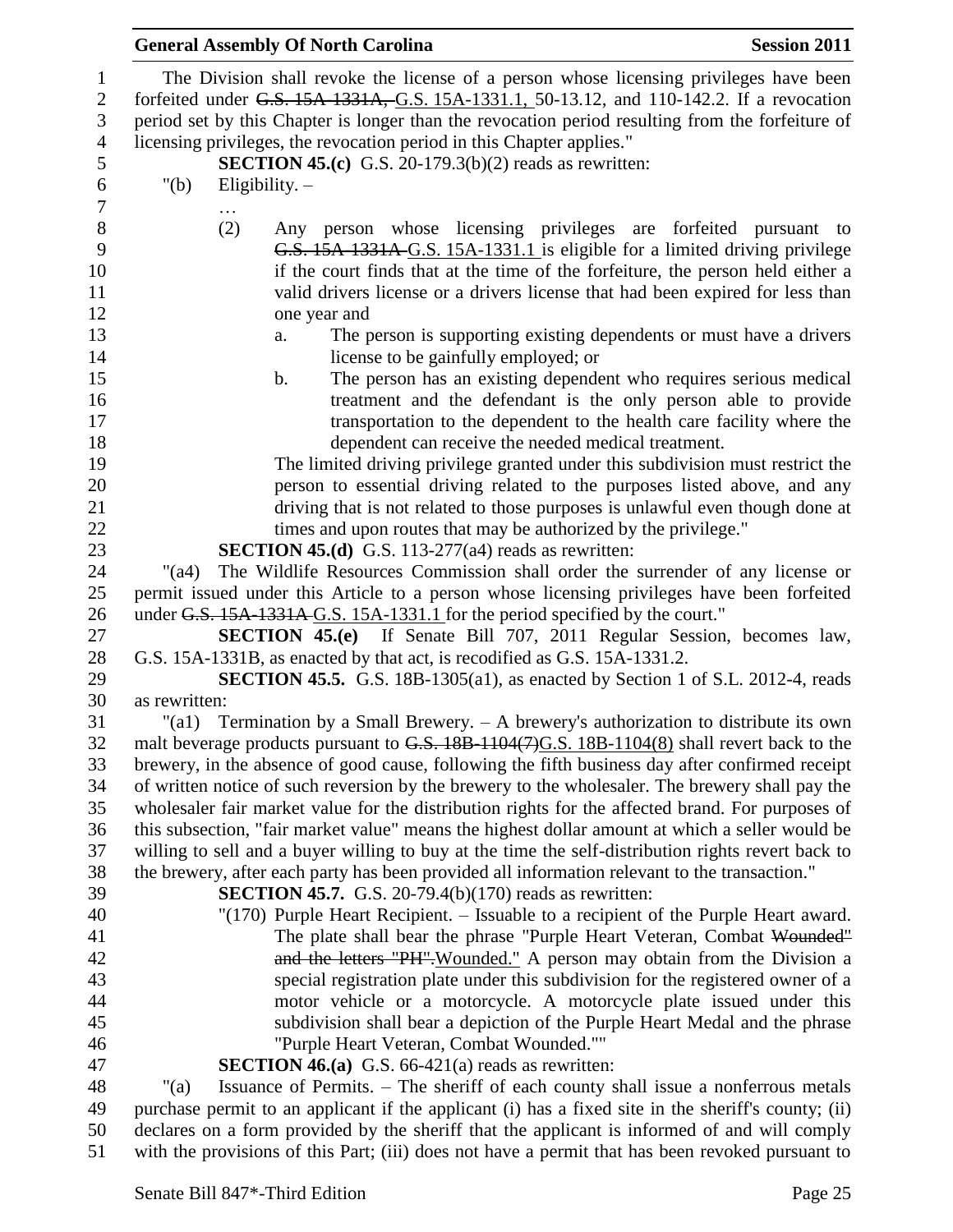| $\mathbf{1}$   |                            | G.S. 66-324(b) G.S. 66-424(b) at the time of the application; and (iv) has not been convicted of  |
|----------------|----------------------------|---------------------------------------------------------------------------------------------------|
| $\overline{2}$ |                            | more than three violations of this Part. A permit shall be valid for 12 months and shall be valid |
| 3              |                            | only for fixed sites in the county of issuance. A permit shall be obtained for each fixed site at |
| $\overline{4}$ |                            | which nonferrous metals are purchased."                                                           |
| 5              |                            | <b>SECTION 46.(b)</b> This section becomes effective October 1, 2012.                             |
| 6              |                            | <b>SECTION 47.(a)</b> If House Bill 614, 2011 Regular Session, becomes law,                       |
| $\tau$         |                            | G.S. 90-21.102, as enacted by that act, reads as rewritten:                                       |
| 8              | "§ 90-21.102. Definitions. |                                                                                                   |
| 9              |                            | The following definitions apply in this Article:                                                  |
| 10             |                            |                                                                                                   |
| 11             | (3)                        | Health care provider. $-$ Any person who:                                                         |
| 12             |                            |                                                                                                   |
| 13             |                            | Is licensed to practice as a physician, physician assistant, dentist,<br>m.                       |
| 14             |                            | pharmacist, optometrist, registered nurse, licensed practical nurse,                              |
| 15             |                            | dental hygienist, or optician under provisions of law of another state                            |
| 16             |                            | of the United States comparable to the provisions referenced in                                   |
| 17             |                            | sub-subdivisions a. through $n=1$ of this subdivision.                                            |
| 18             |                            |                                                                                                   |
| 19             | (5)                        | Voluntary provision of health care services. – The provision of health care                       |
| 20             |                            | services by a health care provider in association with a sponsoring                               |
| 21             |                            | organization in which both of the following circumstances exist:                                  |
| 22             |                            | The health care services are provided without charge to the recipient<br>a.                       |
| 23             |                            | of the services or to a third party on behalf of the recipient.                                   |
| 24             |                            | The health care provider receives no compensation or other<br>b.                                  |
| 25             |                            | consideration in exchange for the health care services provided.                                  |
| 26             |                            | For the purposes of this Article, the provision of health care services in                        |
| $27\,$         |                            | non-profit-nonprofit community health centers, local health department                            |
| 28             |                            | facilities, free clinic facilities, or at a providers provider's place of                         |
| 29             |                            | employment when the patient is referred by a non-profit-nonprofit                                 |
| 30             |                            | community health referral service shall not be considered the voluntary                           |
| 31             |                            | provision of health care."                                                                        |
| 32             |                            | SECTION 47.(b) If House Bill 614, 2011 Regular Session, becomes law,                              |
| 33             |                            | G.S. $90-21.104(d)(1)$ , as enacted by that act, reads as rewritten:                              |
| 34             | " $(d)$                    | Each registered sponsoring organization has the duty and responsibility to do all of              |
| 35             | the following:             |                                                                                                   |
| 36             | (1)                        | Except as provided in this subdivision, by no later than 14 days before a                         |
| 37             |                            | sponsoring organization initiates voluntary health care services in this State,                   |
| 38             |                            | the sponsoring organization shall submit to the Department a list containing                      |
| 39             |                            | the following information regarding each health care provider who is to                           |
| 40             |                            | provide voluntary health care services on behalf of the sponsoring                                |
| 41             |                            | organization during any part of the time period in which the sponsoring                           |
| 42             |                            | organization is authorized to provide voluntary health care services in the                       |
| 43             |                            | State:                                                                                            |
| 44             |                            | Name.<br>a.                                                                                       |
| 45             |                            | b.<br>Date of birth.                                                                              |
| 46             |                            | State of licensure.<br>c.                                                                         |
| 47             |                            | License number.<br>d.                                                                             |
| 48             |                            | Area of practice.<br>e.                                                                           |
| 49             |                            | f.<br>Practice address.                                                                           |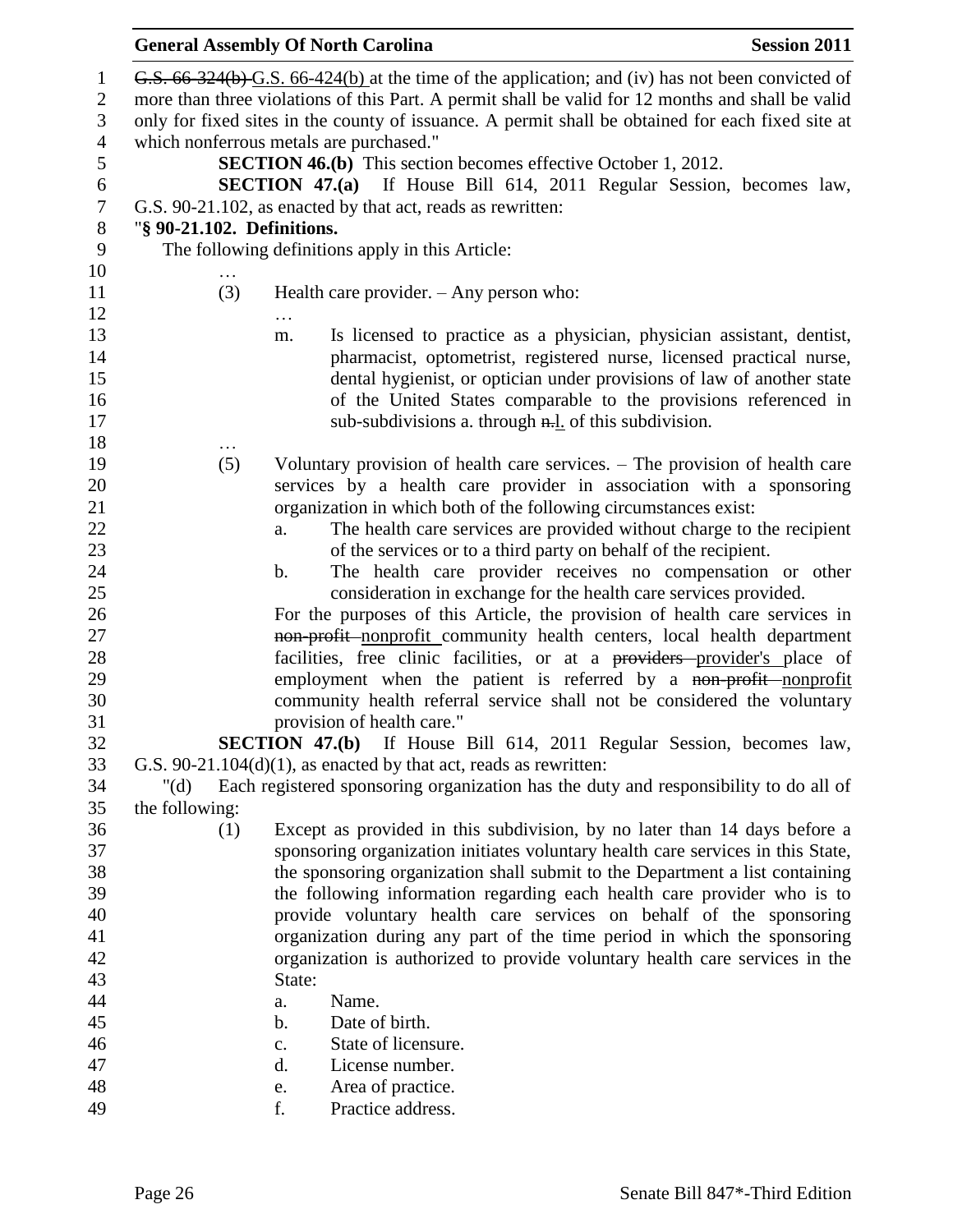|                | <b>General Assembly Of North Carolina</b>                                                                                                       | <b>Session 2011</b> |
|----------------|-------------------------------------------------------------------------------------------------------------------------------------------------|---------------------|
| 1              | By no later than 3 days prior to voluntary health care services being rendered, a sponsoring                                                    |                     |
| $\mathbf{2}$   | organization may amend the list to add health care providers defined in G.S. 90-21.102(3)a.                                                     |                     |
| 3              | through G.S. 90-21.102(3)m. G.S. 90-21.102(3)l."                                                                                                |                     |
| $\overline{4}$ | <b>SECTION 47.(c)</b> This section is effective January 1, 2013.                                                                                |                     |
| 5              | <b>SECTION 48.</b> G.S. 115C-107.7(a1) reads as rewritten:                                                                                      |                     |
| 6              | Any corporal punishment administered on students with disabilities shall be<br>" $\text{(a1)}$                                                  |                     |
| $\tau$         | consistent with the requirements of G.S. $115C-391(a)(5)$ . G.S. $115C-390.4$ ."                                                                |                     |
| $8\,$          | <b>SECTION 49.</b> G.S. 115C-309(a) reads as rewritten:                                                                                         |                     |
| 9              | Student Teacher and Student Teaching Defined. $- A$ "student teacher" is any student<br>$"$ (a)                                                 |                     |
| 10             | enrolled in an institution of higher education approved by the State Board of Education for the                                                 |                     |
| 11             | preparation of teachers who is jointly assigned by that institution and a local board of education                                              |                     |
| 12             | to student teach under the direction and supervision of a regularly employed certified teacher.                                                 |                     |
| 13             | "Student teaching" may include those duties granted to a teacher by G.S. 115C-307 and                                                           |                     |
| 14             | 445C 390 and any other part of the school program for which either the supervising teacher or                                                   |                     |
| 15             | the principal is responsible."                                                                                                                  |                     |
| 16             | <b>SECTION 50.</b> If Senate Bill 77, 2011 Regular Session, becomes law, the title of                                                           |                     |
| 17             | the act reads as rewritten:                                                                                                                     |                     |
| 18             | "AN ACT PROVIDING THAT AFTER DECEMBER 31, 2012, LANDLORDS SHALL,                                                                                |                     |
| 19             | WHEN INSTALLING A NEW SMOKE ALARM OR REPLACING AN EXISTING SMOKE                                                                                |                     |
| 20             | ALARM, INSTALL A TAMPER RESISTANT, TEN YEAR LITHIUM BATTERY SMOKE                                                                               |                     |
| 21             | ALARM EXCEPT IN CERTAIN CASES, AND PROVIDING THAT LANDLORDS MAY                                                                                 |                     |
| 22             | <b>DEDUCT FROM THE TENANT SECURITY DEPOSIT DAMAGE TO A SMOKE ALARM</b>                                                                          |                     |
| 23             | OR CARBON MONOXIDE ALARM, AS RECOMMENDED BY THE NORTH CAROLINA                                                                                  |                     |
| 24<br>25       | <b>CHILD FATALITY TASK FORCE."</b><br><b>SECTION 51.</b> If Senate Bill 229, 2011 Regular Session, is enacted, then Part                        |                     |
| 26             | XXIV of that act reads as rewritten:                                                                                                            |                     |
| 27             | "PART XXIV. USE OF TVA SETTLEMENT FUNDS                                                                                                         |                     |
| 28             | "SECTION 30. Funds received by the State pursuant to the provisions of the Consent                                                              |                     |
| 29             | Decree entered into by the State in State of Alabama et al. v. Tennessee Valley Authority, Civil                                                |                     |
| 30             | Action 3:11-cv-00170 in the United States District Court for the Eastern District of Tennessee                                                  |                     |
| 31             | shall be used exclusively to award grants for "Environmental Mitigation Projects" of the types                                                  |                     |
| 32             | specified in paragraph 128 of the Consent Decree in the following counties: Avery, Buncombe,                                                    |                     |
| 33             | Burke, Cherokee, Clay, Graham, Haywood, Henderson, Jackson, Macon, Madison, McDowell,                                                           |                     |
| 34             | Mitchell, Swain, Transylvania, Watauga, Yancey."                                                                                                |                     |
| 35             | <b>SECTION 52.</b> If Senate Bill 724, 2011 Regular Session, becomes law, the lead-in                                                           |                     |
| 36             | language for Section 5 of that act is rewritten to read:                                                                                        |                     |
| 37             | "SECTION 5. Section 5 of S.L. 2008-90, as amended by Section 1 of S.L. 2010-36, reads                                                           |                     |
| 38             | as rewritten:".                                                                                                                                 |                     |
| 39             | <b>SECTION 53.</b> Sections 49 and 50 of S.L. 2012-56 are repealed.                                                                             |                     |
| 40             | <b>SECTION 54.</b> Section 2.2 of S.L. 2012-18 reads as rewritten:                                                                              |                     |
| 41             | "SECTION 2.2. G.S. 161-10(8a)-G.S. 161-10(a)(8a) is repealed."                                                                                  |                     |
| 42             | <b>SECTION 55.</b> G.S. 115C-47(60)a. reads as rewritten:                                                                                       |                     |
| 43             | "§ 115C-47. Powers and duties generally.                                                                                                        |                     |
| 44             | In addition to the powers and duties designated in G.S. 115C-36, local boards of education                                                      |                     |
| 45             | shall have the power or duty:                                                                                                                   |                     |
| 46             |                                                                                                                                                 |                     |
| 47             | (60)<br>To Ensure That the Unique Needs of Students With Immediate Family                                                                       |                     |
| 48<br>49       | Members in the Military Are Met. – Local boards of education shall collect<br>and annually report to the State Board of Education the following |                     |
| 50             | information for each school in the local school administrative unit:                                                                            |                     |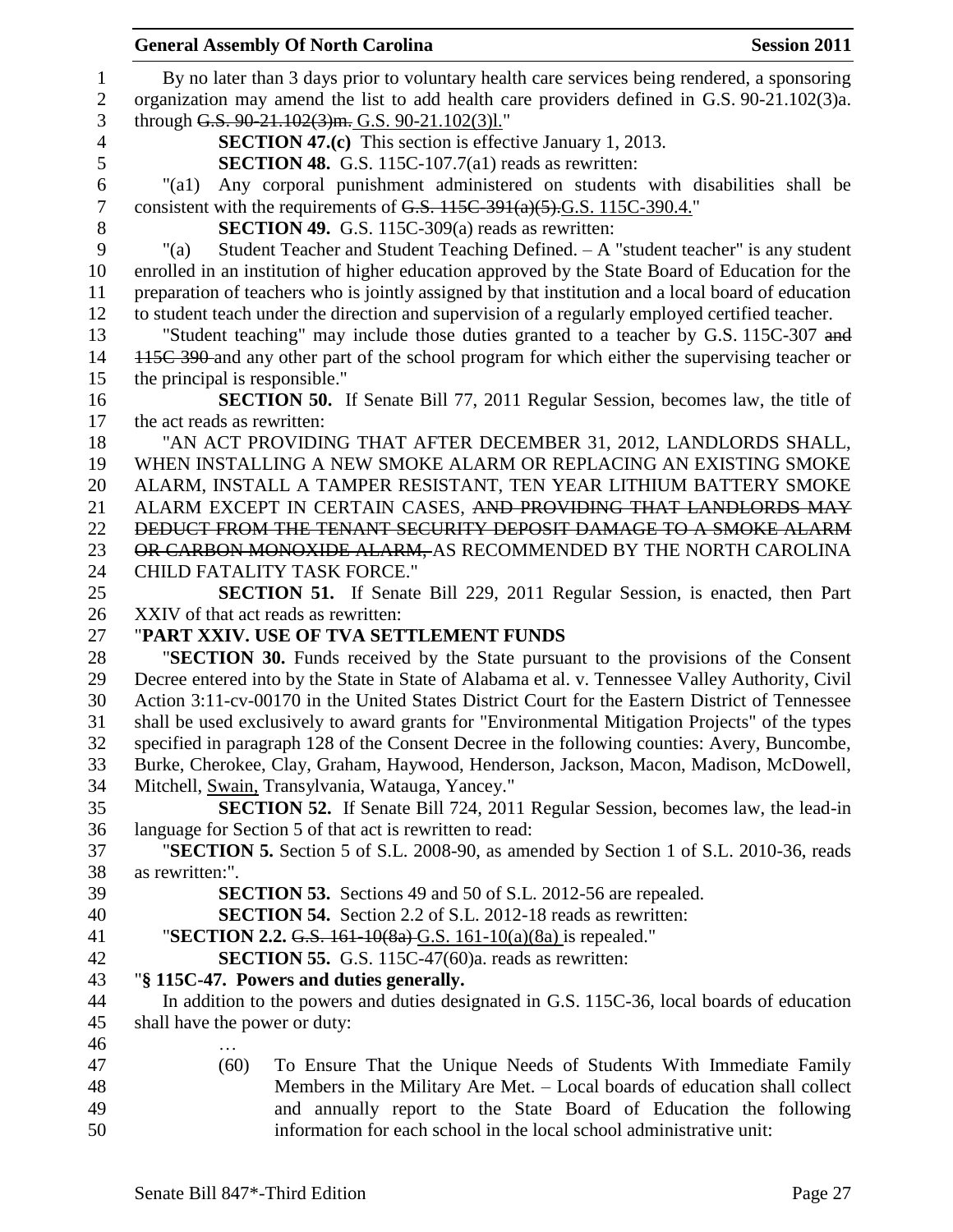|                | <b>General Assembly Of North Carolina</b><br><b>Session 2011</b>                                                      |  |
|----------------|-----------------------------------------------------------------------------------------------------------------------|--|
| $\mathbf{1}$   | The number of students who have an immediate family member who<br>a.                                                  |  |
| $\overline{2}$ | has served in the reserve or active components of the Armed Forces                                                    |  |
| 3              | of the United States since September 1, 2011. September 11, 2001."                                                    |  |
| $\overline{4}$ | <b>SECTION 56.</b> If House Bill 237, 2011 Regular Session, becomes law, Section 8(f)                                 |  |
| 5              | of that act reads as rewritten:                                                                                       |  |
| 6              | "SECTION 8.(f) Reports to Committee. – Whenever a State agency is required by law to                                  |  |
| $\tau$         | report to the General Assembly or to any of its permanent, study, or oversight committees or                          |  |
| 8              | subcommittees on matters affecting the workforce development workers' compensation system,                            |  |
| 9              | the Department shall transmit a copy of the report to the cochairs of the Committee."                                 |  |
| 10             |                                                                                                                       |  |
| 11             | <b>B. CLARIFYING/CONFORMING CHANGES</b>                                                                               |  |
| 12             | <b>SECTION 57.</b> G.S. 20-79.4(b) $(11)$ reads as rewritten:                                                         |  |
| 13             | American Red Cross. – Issuable to the registered owner of a motor vehicle in<br>"(11)                                 |  |
| 14             | accordance with G.S. 20-81.12. The plate shall bear the phrase "American                                              |  |
| 15             | Red Cross Saving Lives" and a red cross-phrases "Proud Supporter,"                                                    |  |
| 16             | "American Red Cross," and the official American Red Cross logo."                                                      |  |
| 17             | <b>SECTION 58.1.</b> If House Bill 1075, 2011 Regular Session, becomes law,                                           |  |
| 18             | G.S. $35A-1213(f)$ , as enacted by Section 12(c) of that act, reads as rewritten:                                     |  |
| 19             | An individual who contracts with, or is employed by by, an entity that contracts<br>" $(f)$                           |  |
| 20             | with a local management entity (LME) for the delivery of mental health, developmental                                 |  |
| 21             | disabilities, and substance abuse services may not serve as a guardian for a ward for whom the                        |  |
| 22             | individual <u>or entity</u> is providing such services, these services, unless the individual is a parent of          |  |
| 23             | that ward. The prohibition provided in this subsection shall not apply to a member of the ward's                      |  |
| 24             | immediate family who is under contract with a local management entity (LME) for the delivery                          |  |
| 25             | of mental health, developmental disabilities, and substance abuse services and is serving as a                        |  |
| 26             | guardian as of January 1, 2013. For the purposes of this subsection, the term "immediate                              |  |
| 27             | family" is defined as a spouse, child, sibling, parent, grandparent, or grandchild. The term also                     |  |
| 28             | includes stepparents, stepchildren, stepsiblings, and adoptive relationships."                                        |  |
| 29             | <b>SECTION 58.2.(a)</b> If House Bill 1075, 2011 Regular Session, does not become                                     |  |
| 30             | law, G.S. $122C-122$ is repealed.                                                                                     |  |
| 31             | <b>SECTION 58.2.(b)</b> If House Bill 1075, 2011 Regular Session, does not become                                     |  |
| 32             | law, G.S. 35A-1202(4) reads as rewritten:                                                                             |  |
| 33             | "§ 35A-1202. Definitions.                                                                                             |  |
| 34             | When used in the Subchapter, unless a contrary intent is indicated or the context requires                            |  |
| 35             | otherwise:                                                                                                            |  |
| 36             |                                                                                                                       |  |
| 37<br>38       | "Disinterested public agent" means: means<br>(4)<br>The the director or assistant directors of a local human services |  |
| 39             | $a$ .<br>agency, or county department of social services.                                                             |  |
| 40             | An adult officer, agent, or employee of a State human services<br>b.                                                  |  |
| 41             | agency. The Except as provided in G.S. 35A-1213(f), the fact that a                                                   |  |
| 42             | disinterested public agent is employed by a State or local human                                                      |  |
| 43             | services agency that provides financial assistance, services, or                                                      |  |
| 44             | treatment to a ward does not disqualify that person from being                                                        |  |
| 45             | appointed as guardian.                                                                                                |  |
| 46             | 11                                                                                                                    |  |
| 47             | <b>SECTION 58.2.(c)</b> If House Bill 1075, 2011 Regular Session, does not become                                     |  |
| 48             | law, G.S. 35A-1213 reads as rewritten:                                                                                |  |
| 49             | "§ 35A-1213. Qualifications of guardians.                                                                             |  |
| 50             | The clerk may appoint as guardian an adult individual, a corporation, or a<br>(a)                                     |  |
| 51             | disinterested public agent. The applicant may submit to the clerk the name or names of                                |  |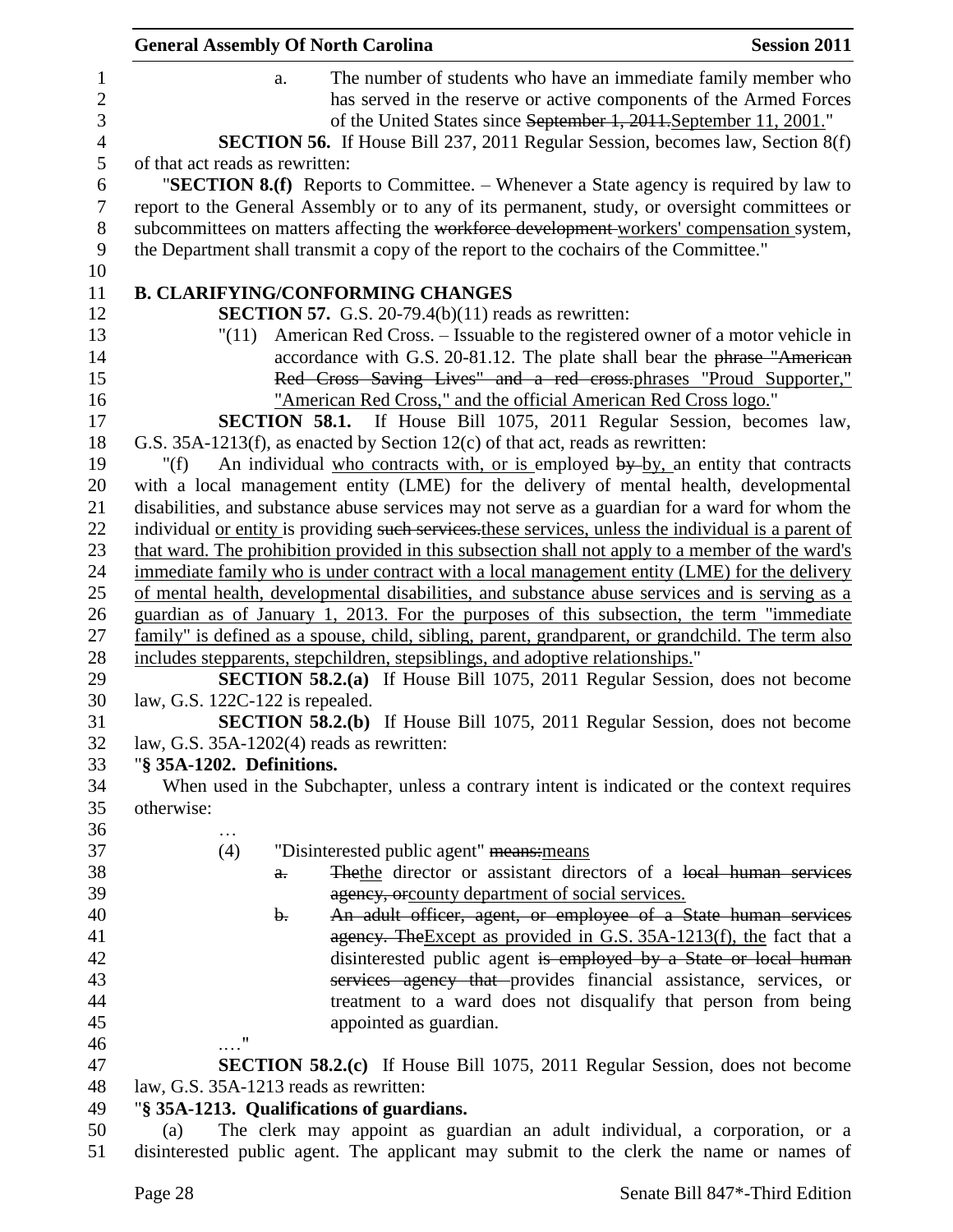potential guardians, and the clerk may consider the recommendations of the next of kin or other persons. (b) A nonresident of the State of North Carolina, to be appointed as general guardian, guardian of the person, or guardian of the estate of a North Carolina resident, must indicate in writing his willingness to submit to the jurisdiction of the North Carolina courts in matters relating to the guardianship and must appoint a resident agent to accept service of process for the guardian in all actions or proceedings with respect to the guardianship. Such appointment must be approved by and filed with the clerk, and any agent so appointed must notify the clerk of any change in the agent's address or legal residence. The clerk shall require a nonresident guardian of the estate or a nonresident general guardian to post a bond or other security for the faithful performance of the guardian's duties. The clerk may require a nonresident guardian of the person to post a bond or other security for the faithful performance of the guardian's duties. (c) A corporation may be appointed as guardian only if it is authorized by its charter to serve as a guardian or in similar fiduciary capacities. A corporation shall meet the requirements outlined in Chapters 55 and 55D of the General Statutes. A corporation will provide a written copy of its charter to the clerk of superior court. A corporation contracting with a public agency

 to serve as guardian is required to attend guardianship training and provide verification of attendance to the contracting agency.

 (d) A disinterested public agent who is appointed by the clerk to serve as guardian is authorized and required to do so; provided, if at the time of the appointment or any time subsequent thereto the disinterested public agent believes that his role or the role of his agency in relation to the ward is such that his service as guardian would constitute a conflict of interest, or if he knows of any other reason that his service as guardian may not be in the ward's best interest, he shall bring such matter to the attention of the clerk and seek the appointment of a different guardian. A disinterested public agent who is appointed as guardian shall serve in that capacity by virtue of his office or employment, which shall be identified in the clerk's order and in the letters of appointment. When the disinterested public agent's office or employment terminates, his successor in office or employment, or his immediate supervisor if there is no successor, shall succeed him as guardian without further proceedings unless the clerk orders otherwise.

 (e) Notwithstanding any other provision of this section, an employee of a treatment facility, as defined in G.S. 35A-1101(16), may not serve as guardian for a ward who is an inpatient in or resident of the facility in which the employee works; provided, this subsection shall not apply to or affect the validity of any appointment of a guardian that occurred before October 1, 1987.

 (f) An individual who contracts with or is employed by an entity that contracts with a local management entity (LME) for the delivery of mental health, developmental disabilities, and substance abuse services may not serve as a guardian for a ward for whom the individual or entity is providing these services, unless the individual is a parent of that ward. The prohibition provided in this subsection shall not apply to a member of the ward's immediate family who is under contract with a local management entity (LME) for the delivery of mental health, developmental disabilities, and substance abuse services and is serving as a guardian as of January 1, 2013. For the purposes of this subsection, the term "immediate family" is defined as a spouse, child, sibling, parent, grandparent, or grandchild. The term also includes stepparents, stepchildren, stepsiblings, and adoptive relationships."

- **SECTION 58.2.(d)** If House Bill 1075, 2011 Regular Session, does not become law, G.S. 35A-1292(a) reads as rewritten:
- "**§ 35A-1292. Resignation.**

49 (a) Any guardian who wishes to resign may apply in writing to the clerk, shall file a motion with the clerk setting forth the circumstances of the case. If a general guardian or guardian of the estate, at the time of making the application, also exhibits his final account for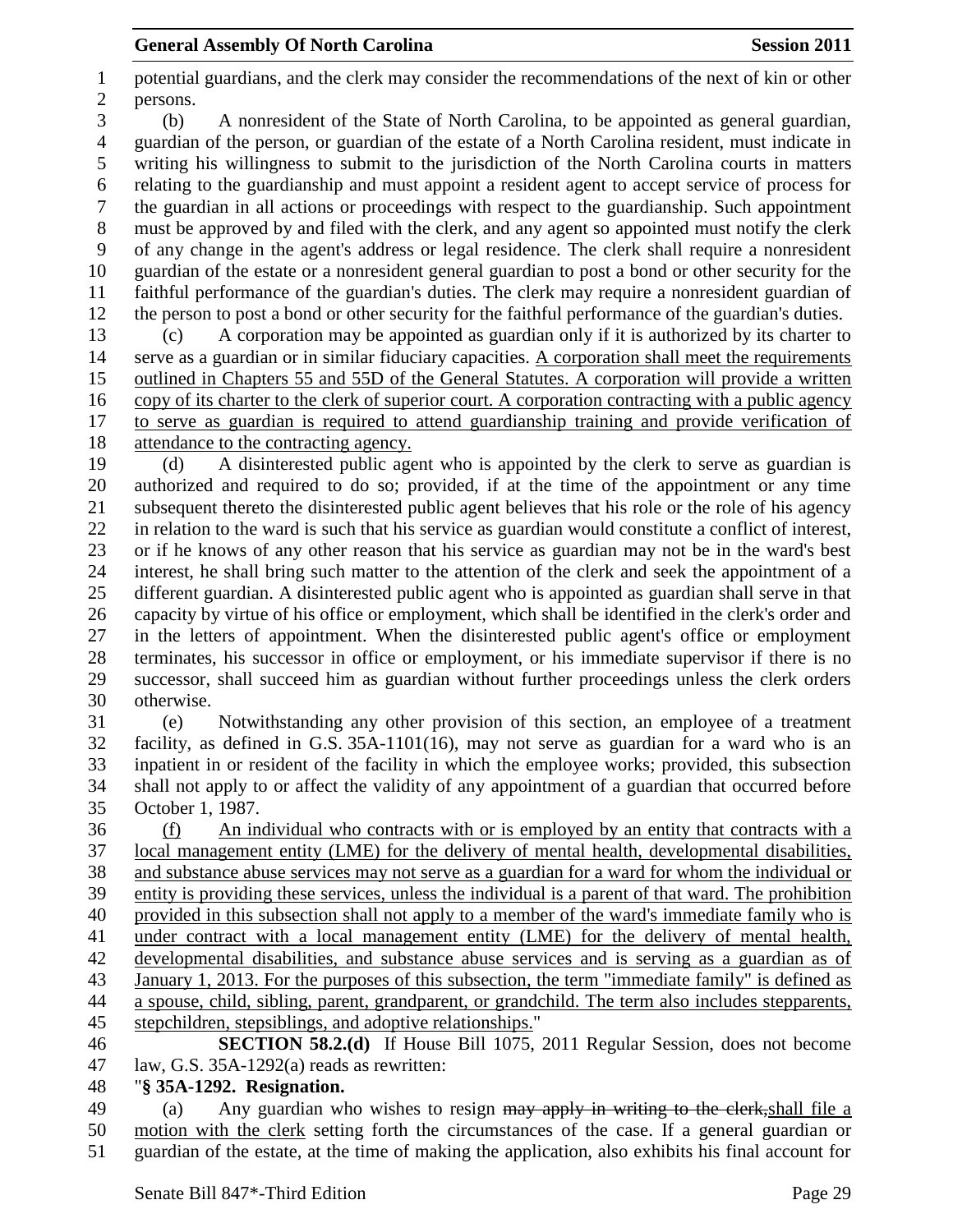|            |      | <b>General Assembly Of North Carolina</b>                                                                                                            | <b>Session 2011</b> |
|------------|------|------------------------------------------------------------------------------------------------------------------------------------------------------|---------------------|
|            |      | settlement, and if the clerk is satisfied that the guardian has fully accounted, the clerk may                                                       |                     |
|            |      | accept the resignation of the guardian and discharge him and appoint a successor guardian, but                                                       |                     |
|            |      | theguardian. The guardian so discharged and his sureties are still liable in relation to all matters                                                 |                     |
|            |      | connected with the guardianship before the discharge-discharge and shall continue to ensure                                                          |                     |
|            |      | that the ward's needs are met until the clerk officially appoints a successor. The guardian shall                                                    |                     |
|            |      | attend the hearing to modify the guardianship, if physically able."                                                                                  |                     |
|            |      | <b>SECTION 58.2.(e)</b> If House Bill 1075, 2011 Regular Session, does not become                                                                    |                     |
|            |      | law, in order to achieve continuity of care and services, any successor guardian shall make                                                          |                     |
|            |      | diligent efforts to continue existing contracts entered into under the authority of G.S. 122C-122                                                    |                     |
|            |      | where consistent with the best interest of the ward as required by Chapter 35A of the General                                                        |                     |
| Statutes.  |      |                                                                                                                                                      |                     |
|            |      |                                                                                                                                                      |                     |
|            |      | <b>SECTION 59.(a)</b> G.S. $42-51(a)(3)$ reads as rewritten:                                                                                         |                     |
|            |      | "§ 42-51. Permitted uses of the deposit.                                                                                                             |                     |
| (a)        |      | Security deposits for residential dwelling units shall be permitted only for the                                                                     |                     |
| following: |      |                                                                                                                                                      |                     |
|            |      |                                                                                                                                                      |                     |
|            | (3)  | Damages as the result of the nonfulfillment of the rental period, except                                                                             |                     |
|            |      | where the tenant terminated the rental agreement under G.S. 42-45,                                                                                   |                     |
|            |      | G.S. 42-45.1, or because the tenant was forced to leave the property because                                                                         |                     |
|            |      | of the landlord's violation of Article 2A of Chapter 42 of the General                                                                               |                     |
|            |      | Statutes or was constructively evicted by the landlord's violation of                                                                                |                     |
|            |      | G.S. $42-42(a)$ ."                                                                                                                                   |                     |
|            |      | <b>SECTION 59.(b)</b> G.S. $42-51(a)(2)$ reads as rewritten:                                                                                         |                     |
|            |      | "§ 42-51. Permitted uses of the deposit.                                                                                                             |                     |
| (a)        |      | Security deposits for residential dwelling units shall be permitted only for the                                                                     |                     |
| following: |      |                                                                                                                                                      |                     |
|            |      |                                                                                                                                                      |                     |
|            | (2)  | Damage to the premises, including damage to or destruction of smoke                                                                                  |                     |
|            |      | detectors alarms or carbon monoxide detectors alarms."                                                                                               |                     |
|            |      | <b>SECTION 59.(c)</b> Subsection (a) of this section is effective October 1, 2012.                                                                   |                     |
|            |      | Subsection (b) of this section is effective December 1, 2012.                                                                                        |                     |
|            |      | <b>SECTION 60.</b> G.S. 66-58(b) is amended by adding a new subdivision to read:<br>"§ 66-58. Sale of merchandise or services by governmental units. |                     |
|            |      |                                                                                                                                                      |                     |
| (b)        |      | The provisions of subsection (a) of this section shall not apply to:                                                                                 |                     |
|            |      |                                                                                                                                                      |                     |
|            | (9a) | The North Carolina Forest Service."                                                                                                                  |                     |
|            |      | <b>SECTION 61.</b> If Senate Bill 521 becomes law, G.S. 93A-83(c) reads as rewritten:                                                                |                     |
|            |      |                                                                                                                                                      |                     |
| " $(c)$    |      | Required Contents of a Broker Price Opinion or Comparative Market Analysis. - A                                                                      |                     |
|            |      | broker price opinion or comparative market analysis shall be in writing and conform to the                                                           |                     |
|            |      | standards provided in this Article that may shall include, but are not limited to, the following:                                                    |                     |
|            | (1)  | A statement of the intended purpose of the broker price opinion or                                                                                   |                     |
|            |      | comparative market analysis.                                                                                                                         |                     |
|            | (2)  | A brief description of the subject property and property interest to be priced.                                                                      |                     |
|            | (3)  | The basis of reasoning used to reach the conclusion of the price, including                                                                          |                     |
|            |      | the applicable market data or capitalization computation.                                                                                            |                     |
|            | (4)  | Any assumptions or limiting conditions.                                                                                                              |                     |
|            | (5)  | A disclosure of any existing or contemplated interest of the broker issuing                                                                          |                     |
|            |      | the broker price opinion, including the possibility of representing the                                                                              |                     |
|            |      | landlord/tenant or seller/buyer.                                                                                                                     |                     |
|            | (6)  | The effective date of the broker price opinion.                                                                                                      |                     |
|            |      |                                                                                                                                                      |                     |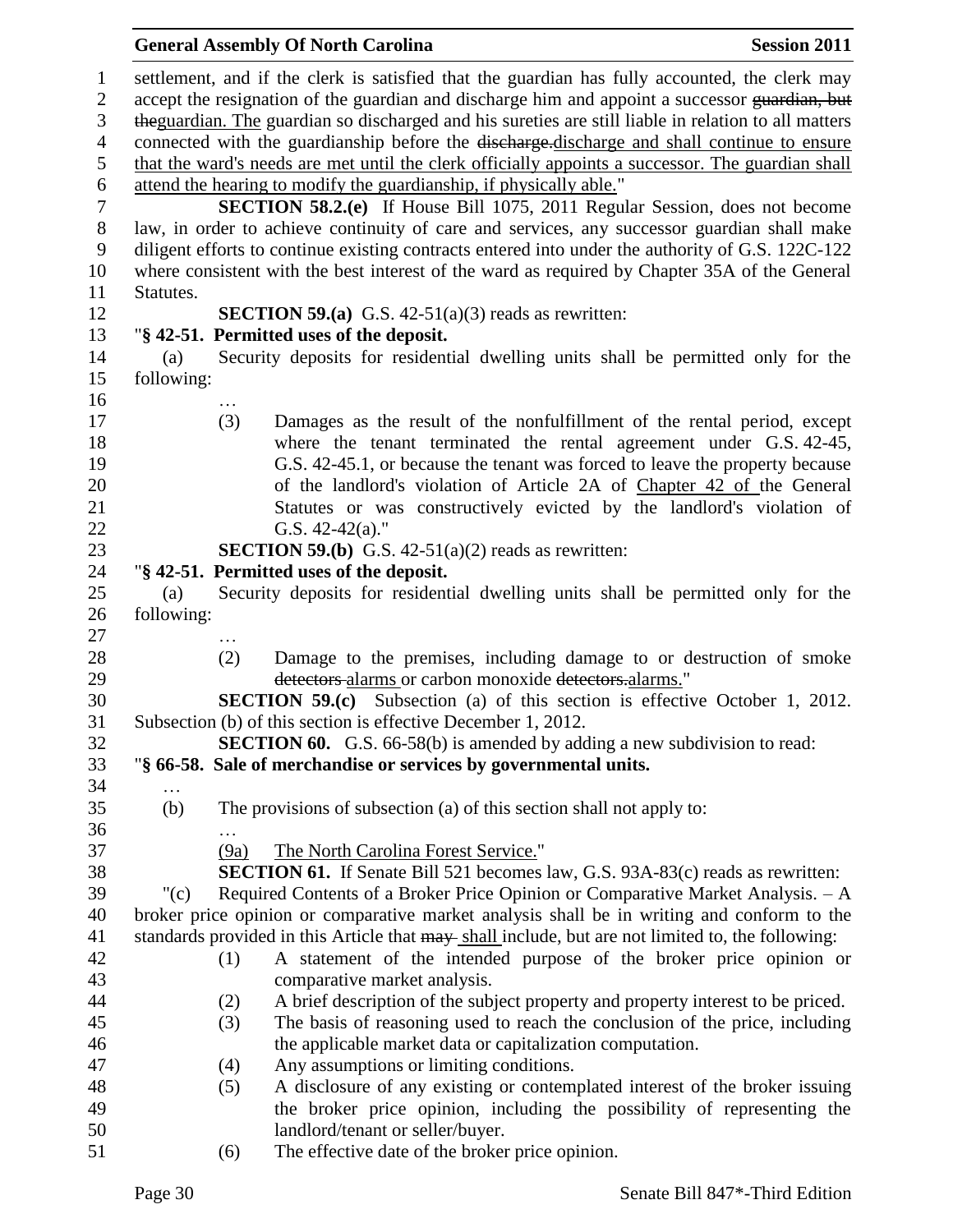|     | <b>General Assembly Of North Carolina</b>                                                                                                                      | <b>Session 2011</b> |
|-----|----------------------------------------------------------------------------------------------------------------------------------------------------------------|---------------------|
| (7) | The name and signature of the broker issuing the broker price opinion and<br>broker license number.                                                            |                     |
| (8) | The name of the real estate brokerage firm for which the broker is acting.                                                                                     |                     |
| (9) | The signature date.                                                                                                                                            |                     |
|     | A disclaimer stating that "This opinion is not an appraisal of the market<br>(10)<br>value of the property, and may not be used in lieu of an appraisal. If an |                     |
|     | appraisal is desired, the services of a licensed or certified appraiser shall be                                                                               |                     |
|     | obtained. This opinion may not be used by any party as the primary basis to                                                                                    |                     |
|     | determine the value of a parcel of or interest in real property for a mortgage                                                                                 |                     |
|     | loan origination, including first and second mortgages, refinances, or equity                                                                                  |                     |
|     | lines of credit."                                                                                                                                              |                     |
|     | A copy of the assignment request for the broker price opinion or<br>(11)                                                                                       |                     |
|     | comparative market analysis."                                                                                                                                  |                     |
|     | <b>SECTION 61.5.(a)</b> If House Bill 462, 2011 Regular Session, becomes law,                                                                                  |                     |
|     | G.S. 116B-8, as enacted in Section 3 of the act, reads as rewritten:                                                                                           |                     |
|     | "§ 116B-8. Employment of persons with specialized skills or knowledge.                                                                                         |                     |
|     | The Treasurer may employ the services of such independent consultants, real estate                                                                             |                     |
|     | managers and other persons possessing specialized skills or knowledge as the Treasurer deems                                                                   |                     |
|     | necessary or appropriate for the administration of this Chapter, including valuation,                                                                          |                     |
|     | maintenance, upkeep, management, sale and conveyance of property and determination of                                                                          |                     |
|     | sources of unreported abandoned property. The Treasurer may also employ the services of an                                                                     |                     |
|     | attorney to perform a title search or to provide an accurate legal description of real property                                                                |                     |
|     | which the Treasurer has reason to believe may have escheated. Persons whose services are                                                                       |                     |
|     | employed by the Treasurer pursuant to this section to determine sources and amounts of                                                                         |                     |
|     | unreported property are subject to the same policies, including confidentiality and ethics, as                                                                 |                     |
|     | employees of the Department of State Treasurer assigned to determine sources and amounts of                                                                    |                     |
|     | unreported property. If the Treasurer contracts with any other person to conduct an audit under                                                                |                     |
|     | this Chapter, the audit shall not be performed on a contingent fee basis or any other similar                                                                  |                     |
|     | method that may impair an auditor's independence or the perception of the auditor's                                                                            |                     |
|     | independence by the public. Notwithstanding the preceding sentence, the Treasurer may                                                                          |                     |
|     | contract with any other person on a contingent fee basis to conduct audits of life insurance                                                                   |                     |
|     | companies where the audit is being conducted for the purpose of identifying unclaimed death                                                                    |                     |
|     | benefits or to conduct audits of holders of unredeemed bond funds. Compensation of persons                                                                     |                     |
|     | whose services may be employed pursuant to this section on a contingent fee basis shall be                                                                     |                     |
|     | limited to twelve percent (12%) of the final assessment."                                                                                                      |                     |
|     | <b>SECTION 61.5.(b)</b> If House Bill 462, 2011 Regular Session, becomes law, Section                                                                          |                     |
|     | 6 of the act reads as rewritten:                                                                                                                               |                     |
|     | "SECTION 6. This act becomes effective July October 1, 2012, and applies to audits,                                                                            |                     |
|     | determinations of liability, and assessments contracted for on or after that date. Units of local                                                              |                     |
|     | government and the Treasurer shall not renew contingency fee based contracts for these                                                                         |                     |
|     | services after July October 1, 2012. Beginning October 1, 2012, the Treasurer, an assessor, a                                                                  |                     |
|     | city, or a county shall not assign further audits on a contingency fee basis to an auditing firm                                                               |                     |

 under a contract that meets all the following conditions: (i) the contract would have been 44 prohibited under this act had the contract been entered into before October 1, 2012, and (ii) the contract allows the assignment of audits on a discretionary basis by the Treasurer, an assessor, a city, or a county. "

 **SECTION 62.** If House Bill 438 becomes law, G.S. 130A-1.1(b) reads as rewritten:

 "(b) A local health department shall ensure that the following 10 essential public health services are available and accessible to the population in each county served by the local health department: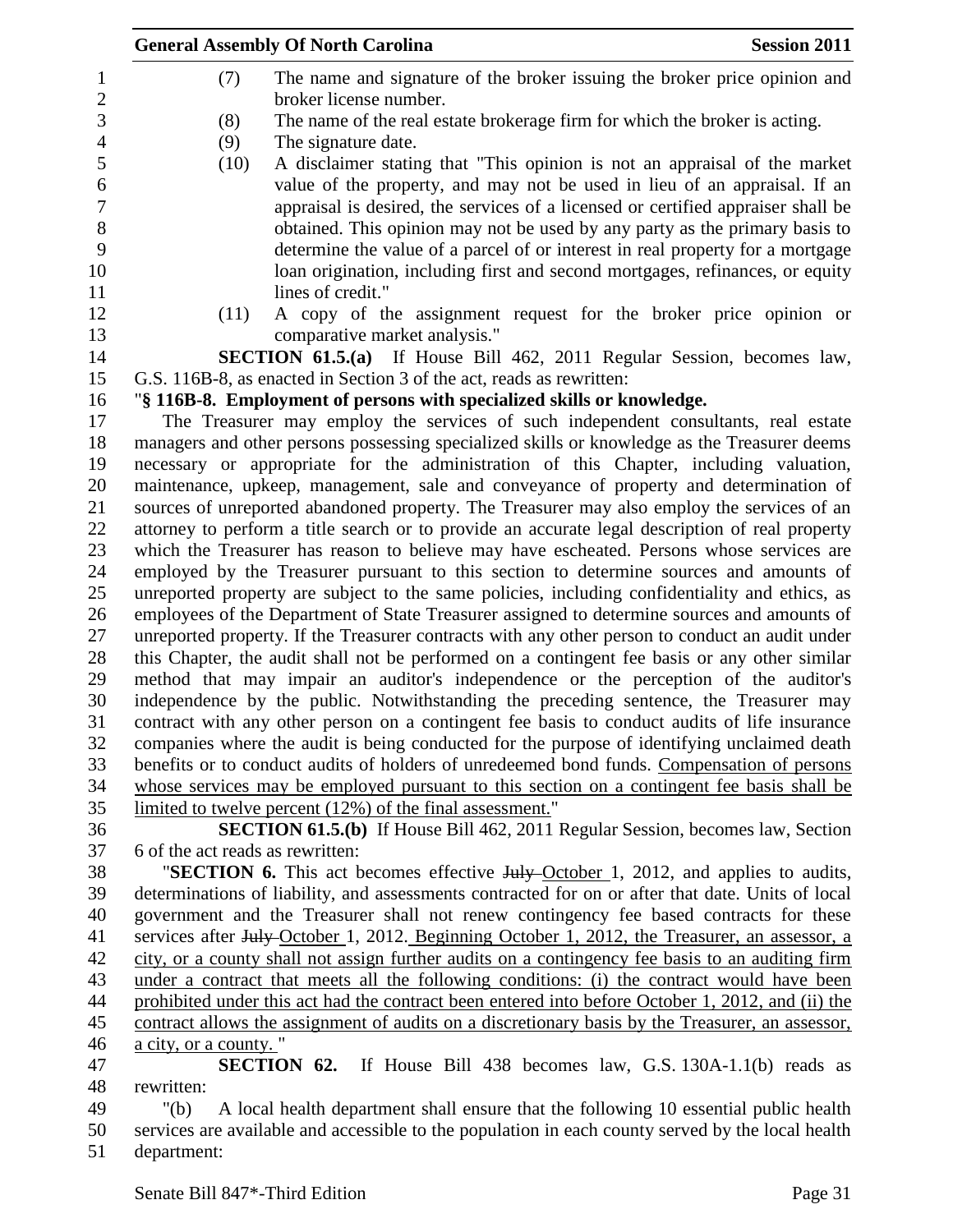| Mobilizing community partnerships to identify and solve health problems.<br>Developing policies and plans that support individual and community health<br>Linking people to needed personal health care services and assuring ensuring |
|----------------------------------------------------------------------------------------------------------------------------------------------------------------------------------------------------------------------------------------|
| Evaluating effectiveness, accessibility, and quality of personal and                                                                                                                                                                   |
| Assuring Ensuring a competent public health workforce and personal health<br>SECTION 62.5. If House Bill 391, 2011 Regular Session, becomes law,                                                                                       |
|                                                                                                                                                                                                                                        |
|                                                                                                                                                                                                                                        |
|                                                                                                                                                                                                                                        |
|                                                                                                                                                                                                                                        |
|                                                                                                                                                                                                                                        |
|                                                                                                                                                                                                                                        |
|                                                                                                                                                                                                                                        |
|                                                                                                                                                                                                                                        |
|                                                                                                                                                                                                                                        |
|                                                                                                                                                                                                                                        |
|                                                                                                                                                                                                                                        |
|                                                                                                                                                                                                                                        |
|                                                                                                                                                                                                                                        |
|                                                                                                                                                                                                                                        |
|                                                                                                                                                                                                                                        |
| Standards. – The board of commissioners of a county may establish one or more                                                                                                                                                          |
| urban research service districts ("URSD" as used in this Part) that meets the following                                                                                                                                                |
|                                                                                                                                                                                                                                        |
| The URSD is wholly within a county research and production service district                                                                                                                                                            |
|                                                                                                                                                                                                                                        |
|                                                                                                                                                                                                                                        |
|                                                                                                                                                                                                                                        |
| A petition requesting creation of the URSD signed by at least fifty percent                                                                                                                                                            |
| (50%) of the owners of real property in the URSD who own at least fifty                                                                                                                                                                |
| (50%) of total area of the real property in the URSD has been presented to                                                                                                                                                             |
|                                                                                                                                                                                                                                        |
|                                                                                                                                                                                                                                        |
| "SECTION 5. This act becomes effective October 1, 2011, and applies to agreements                                                                                                                                                      |
| executed on or after that date. Agreements executed prior to October 1, 2011, remain subject to<br>the laws in effect at the time the parties executed the <del>agreement.agreement</del> ; differences in                             |
| wording between procedures authorized to establish agreements under the laws repealed by this                                                                                                                                          |
| act and under the superseding laws enacted by this act clarify the permitted procedures under                                                                                                                                          |
|                                                                                                                                                                                                                                        |
|                                                                                                                                                                                                                                        |
|                                                                                                                                                                                                                                        |
|                                                                                                                                                                                                                                        |
| Before a contract is awarded, the Director shall conduct a thorough background                                                                                                                                                         |
|                                                                                                                                                                                                                                        |
|                                                                                                                                                                                                                                        |
| Any parent or subsidiary corporation of the potential contractor to whom the                                                                                                                                                           |
|                                                                                                                                                                                                                                        |
| All shareholders with a five percent $(5%)$ or more interest in the potential                                                                                                                                                          |
| contractor or parent or subsidiary corporation of the potential contractor to                                                                                                                                                          |
| whom the contract is to be awarded. For purposes of this subdivision,                                                                                                                                                                  |
| "shareholders" means any natural person or those individuals with                                                                                                                                                                      |
| capabilities to make operating decisions for the potential contractor or parent                                                                                                                                                        |
| or subsidiary corporation of the potential contractor to whom the contract is                                                                                                                                                          |
|                                                                                                                                                                                                                                        |
|                                                                                                                                                                                                                                        |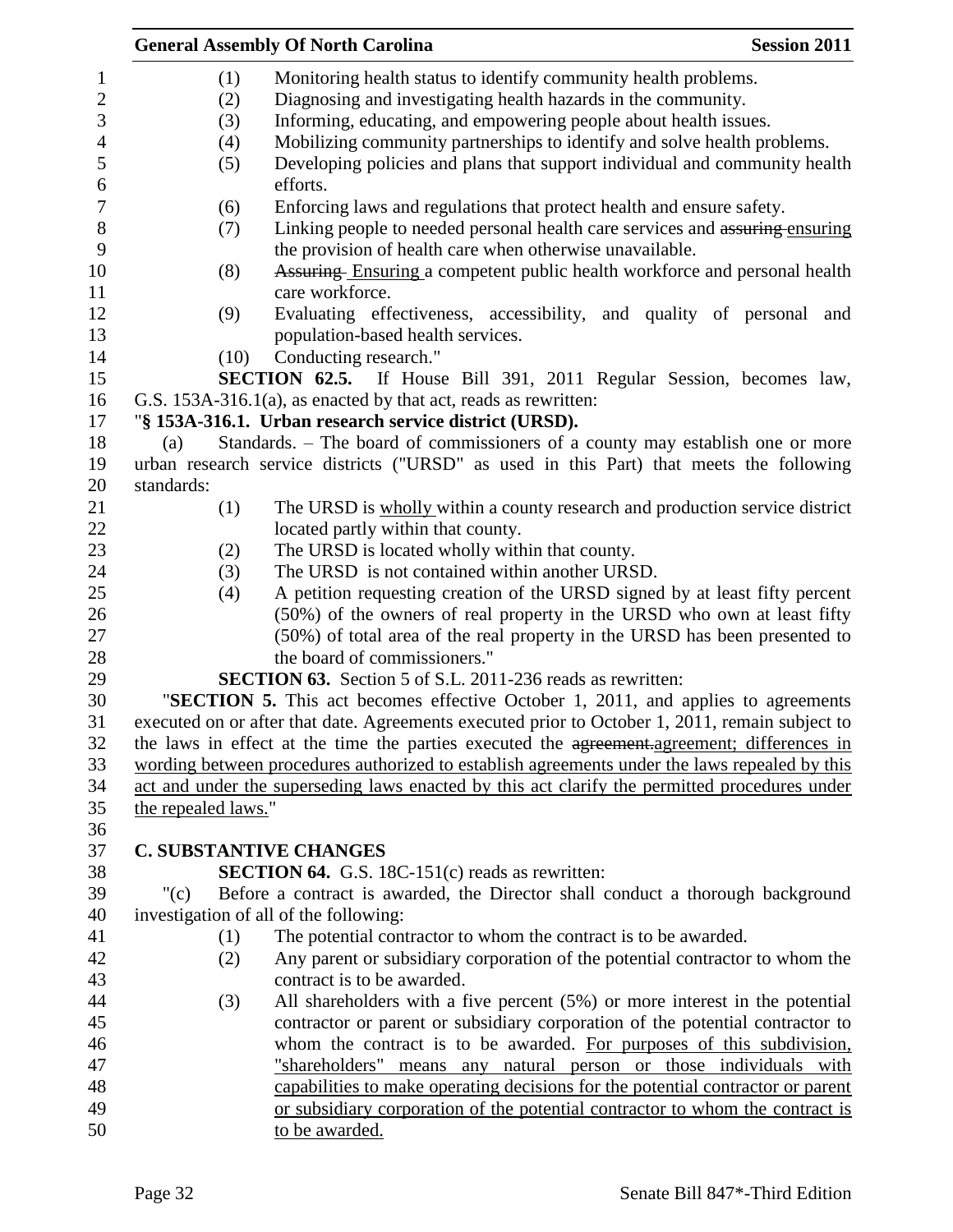|          | <b>General Assembly Of North Carolina</b>                                                                                                                                             | <b>Session 2011</b> |
|----------|---------------------------------------------------------------------------------------------------------------------------------------------------------------------------------------|---------------------|
| (4)      | All officers and directors of the potential contractor or parent or subsidiary                                                                                                        |                     |
|          | corporation of the potential contractor to whom the contract is to be                                                                                                                 |                     |
|          | awarded."                                                                                                                                                                             |                     |
|          | <b>SECTION 65.</b> Part 9 of Article 1 of Chapter 10B of the General Statutes is                                                                                                      |                     |
|          | amended by adding a new section to read:                                                                                                                                              |                     |
|          | "§ 10B-72. Certain notarial acts validated when recommissioned notary failed to again                                                                                                 |                     |
|          | take oath.                                                                                                                                                                            |                     |
|          | Any acknowledgment taken and any instrument notarized by a person who after                                                                                                           |                     |
|          | recommissioning failed to again take the oath as a notary public is hereby validated. The                                                                                             |                     |
|          | acknowledgment and instrument shall have the same legal effect as if the person qualified as a                                                                                        |                     |
|          | notary public at the time the person performed the act. This section shall apply to notarial acts                                                                                     |                     |
|          | performed on or after August 28, 2010, and before January 12, 2012."                                                                                                                  |                     |
|          | <b>SECTION 66.</b> G.S. 93D-5(c) reads as rewritten:                                                                                                                                  |                     |
| "(c)     | No license shall be issued to any person until the person has served as an apprentice                                                                                                 |                     |
|          | as set forth in G.S. 93D-9 for a period of at least one year; provided, that the one-year                                                                                             |                     |
|          | apprenticeship requirement shall not be waived for persons for:                                                                                                                       |                     |
| (1)      | Persons qualified under G.S. 93D-6; persons G.S. 93D-6.                                                                                                                               |                     |
| (2)      | Persons holding a permanent license as an audiologist under Article 22 of                                                                                                             |                     |
|          | Chapter 90 of the General Statutes Statutes.                                                                                                                                          |                     |
| (3)      | Persons holding a temporary license as an audiologist under Article 22 of<br>Chapter 90 of the General Statutes who have undergone 250 hours of                                       |                     |
|          | supervised activity fitting or selling hearing aids under the direct supervision                                                                                                      |                     |
|          | of a Registered Sponsor.                                                                                                                                                              |                     |
| (4)      | Persons continuously licensed to fit or sell hearing aids in another state or                                                                                                         |                     |
|          | jurisdiction for the preceding three years; and persons-years.                                                                                                                        |                     |
| (5)      | Persons who have worked full-time for one year in the office of and under                                                                                                             |                     |
|          | the direct supervision of an otolaryngologist fitting or selling hearing aids."                                                                                                       |                     |
|          | SECTION 66.5. G.S. 120-11.1 reads as rewritten:                                                                                                                                       |                     |
|          | "§ 120-11.1. Time of meeting.                                                                                                                                                         |                     |
|          | The regular session of the Senate and House of Representatives shall be held biennially                                                                                               |                     |
|          | beginning at 9:00 A.M. on the second Wednesday in January next after their election, and on                                                                                           |                     |
|          | that day they shall meet solely to elect officers, adopt rules, and otherwise organize the session.                                                                                   |                     |
|          | When they adjourn that day, they stand adjourned until 12:00 noon on the third Wednesday                                                                                              |                     |
|          | after the second Monday in January next after their election."                                                                                                                        |                     |
|          | <b>SECTION 67.</b> G.S. 146-30 $(c)$ reads as rewritten:                                                                                                                              |                     |
| $"({c})$ | The amount or rate of such service charge shall be fixed by rules and regulations                                                                                                     |                     |
|          | adopted by the Governor and approved by the Council of State, but as to any particular sale,                                                                                          |                     |
|          | lease, rental, or other disposition, it shall not exceed ten percent (10%) of the gross amount                                                                                        |                     |
|          | received from such sale, lease, rental, or other disposition. Notwithstanding any other provision                                                                                     |                     |
|          | of this Subchapter, the net proceeds derived from the sale of land or products of land owned by                                                                                       |                     |
|          | or under the supervision and control of the Wildlife Resources Commission, or acquired or                                                                                             |                     |
|          | purchased with funds of that Commission, shall be paid into the Wildlife Resources Fund.                                                                                              |                     |
|          | Provided, however, the net proceeds derived from the sale of land or timber from land owned                                                                                           |                     |
|          | by or under the supervision and control of the Department of Agriculture and Consumer<br>Services shall be deposited with the State Treasurer in a capital improvement account to the |                     |
|          | credit of the Department of Agriculture and Consumer Services, to be used for such specific                                                                                           |                     |
|          | capital improvement projects or other purposes as are provided by transfer of funds from those                                                                                        |                     |
|          | accounts in the Capital Improvement Appropriations Act. Provided further, the net proceeds                                                                                            |                     |
|          | derived from the sale of park land owned by or under the supervision and control of the                                                                                               |                     |
|          | Department of Environment and Natural Resources shall be deposited with the State Treasurer                                                                                           |                     |
|          | in a capital improvement account to the credit of the Department of Administration to be used                                                                                         |                     |
|          |                                                                                                                                                                                       |                     |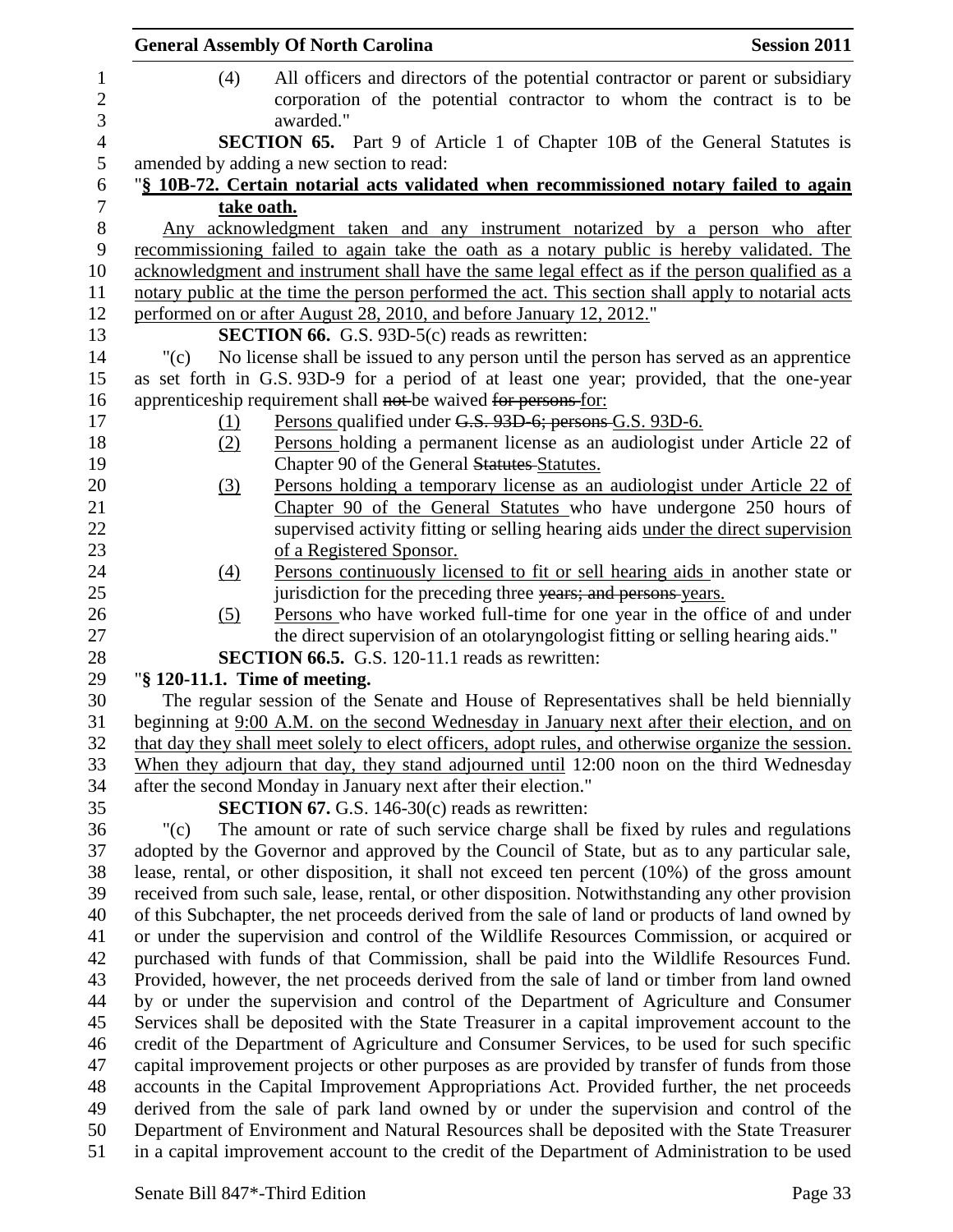for the purpose of park land acquisition as provided by transfer of funds from those accounts in the Capital Improvement Appropriations Act. In the Capital Improvement Appropriations Act, line items for purchase of park and agricultural lands will be established for use by the Departments of Administration and Agriculture. The use of such funds for any specific capital improvement project or land acquisition is subject to approval by the Director of the Budget. No other use may be made of funds in these line items without approval by the General Assembly except for incidental expenses related to the project or land acquisition. Additionally with the approval of the Director of the Budget, either Department may request funds from the Contingency and Emergency Fund when the necessity of prompt purchase of available land can be demonstrated and funds in the capital improvement accounts are insufficient. Provided further, the net proceeds derived from the sale of any portion of the land owned by the State in or around the Butner Reservation on or after July 1, 1980, shall be deposited with the State Treasurer in a capital improvement account to the credit of the Department of Health and Human Services to make capital improvements on or to property owned by the State in the Butner Reservation subject to approval by the Office of State Budget and Management, and may be used to build industrial access roads to industries located or to be located on the Butner Reservation, to construct new city streets in the Butner Reservation, extend water and sewer service on the Butner Reservation, repair storm drains on the Butner Reservation, and for other capital uses on the Reservation as determined by the Secretary. Provided further, notwithstanding any other provision of this Subchapter, the proceeds derived from the lease dispositions of land or facilities owned or under the supervision and control of East Carolina University's Division of Health Sciences for the delivery of health care services shall be deposited in clinical accounts at East Carolina University to be used to improve access to patient care." **SECTION 68.(a)** G.S. 143-553(a) reads as rewritten: "(a) All persons employed by an employing entity as defined by this Part who owe money to the State and whose salaries are paid in whole or in part by State funds must make

 full restitution of the amount owed as a condition of continuing employment; provided, however, that no employing entity shall terminate for failure to make full restitution the employment of such an employee who owes money to the University of North Carolina Health Care System or to East Carolina University's Division of Health Sciences for health care services."

**SECTION 68.(b)** G.S. 147-86.11(e) reads as rewritten:

 "(e) Elements of Plan. – For moneys received or to be received, the statewide cash management plan shall provide at a minimum that:

- (1) Except as otherwise provided by law, moneys received by employees of State agencies in the normal course of their employment shall be deposited as follows: a. Moneys received in trust for specific beneficiaries for which the employee-custodian has a duty to invest shall be deposited with the State Treasurer under the provisions of G.S. 147-69.3. b. All other moneys received shall be deposited with the State Treasurer pursuant to G.S. 147-77 and G.S. 147-69.1. (2) Moneys received shall be deposited daily in the form and amounts received, except as otherwise provided by statute.
- (3) Moneys due to a State agency by another governmental agency or by private persons shall be promptly billed, collected and deposited.
- (4) Unpaid billings due to a State agency other than amounts owed by patients to the University of North Carolina Health Care System or East Carolina University's Division of Health Sciences shall be turned over to the Attorney General for collection no more than 90 days after the due date of the billing,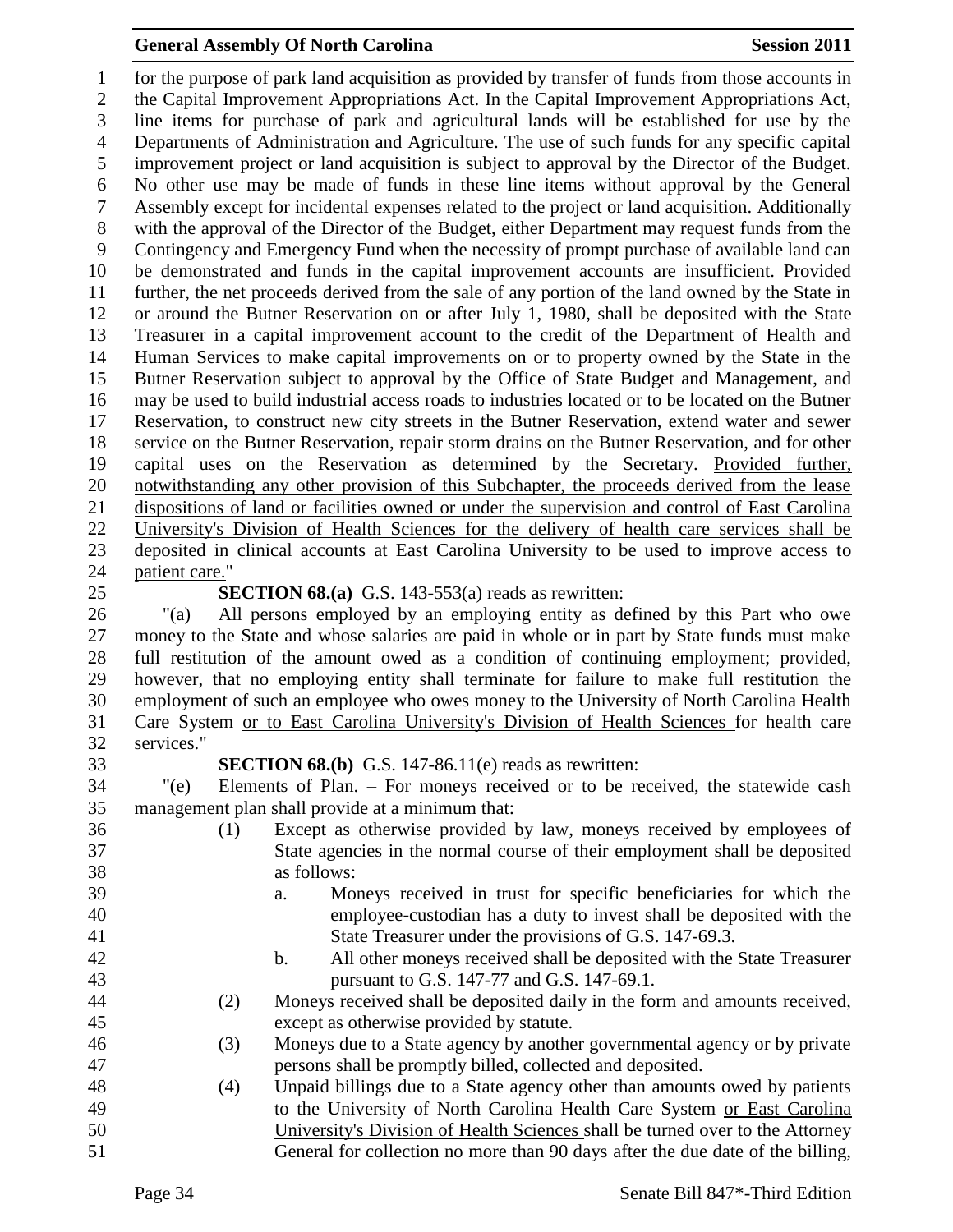|                                |                                                                                                                                                                                             | <b>General Assembly Of North Carolina</b>                                                                                                                                                     | <b>Session 2011</b> |
|--------------------------------|---------------------------------------------------------------------------------------------------------------------------------------------------------------------------------------------|-----------------------------------------------------------------------------------------------------------------------------------------------------------------------------------------------|---------------------|
| $\mathbf{1}$<br>$\overline{2}$ |                                                                                                                                                                                             | except that a State agency need not turn over to the Attorney General unpaid                                                                                                                  |                     |
|                                |                                                                                                                                                                                             | billings of less than five hundred dollars (\$500.00), or (for institutions where<br>applicable) amounts owed by all patients which are less than the federally                               |                     |
| 3<br>$\overline{4}$            |                                                                                                                                                                                             |                                                                                                                                                                                               |                     |
| 5                              |                                                                                                                                                                                             | established deductible applicable to Part A of the Medicare program, and                                                                                                                      |                     |
| 6                              |                                                                                                                                                                                             | instead may handle these unpaid bills pursuant to agency debt collection                                                                                                                      |                     |
| $\overline{7}$                 |                                                                                                                                                                                             | procedures.                                                                                                                                                                                   |                     |
| $8\,$                          | (4a)                                                                                                                                                                                        | The University of North Carolina Health Care System and East Carolina                                                                                                                         |                     |
| 9                              |                                                                                                                                                                                             | University's Division of Health Sciences may turn over to the Attorney<br>General for collection accounts owed by patients.                                                                   |                     |
| 10                             |                                                                                                                                                                                             |                                                                                                                                                                                               |                     |
| 11                             | (5)                                                                                                                                                                                         | Moneys received in the form of warrants drawn on the State Treasurer shall                                                                                                                    |                     |
|                                |                                                                                                                                                                                             | be deposited by the State agency directly with the State Treasurer and not                                                                                                                    |                     |
| 12                             |                                                                                                                                                                                             | through the banking system, unless otherwise approved by the State<br>Treasurer.                                                                                                              |                     |
| 13<br>14                       |                                                                                                                                                                                             |                                                                                                                                                                                               |                     |
|                                | (6)                                                                                                                                                                                         | State agencies shall accept payment by electronic payment in accordance<br>with G.S. 147-86.22 to the maximum extent possible consistent with sound                                           |                     |
| 15                             |                                                                                                                                                                                             |                                                                                                                                                                                               |                     |
| 16                             |                                                                                                                                                                                             | business practices."                                                                                                                                                                          |                     |
| 17                             |                                                                                                                                                                                             | <b>SECTION 68.(c)</b> G.S. 147-86.23 reads as rewritten:                                                                                                                                      |                     |
| 18<br>19                       |                                                                                                                                                                                             | "§ 147-86.23. Interest and penalties.                                                                                                                                                         |                     |
| 20                             |                                                                                                                                                                                             | A State agency shall charge interest at the rate established pursuant to G.S. 105-241.21 on a<br>past-due account receivable from the date the account receivable was due until it is paid. A |                     |
| 21                             |                                                                                                                                                                                             | State agency shall add to a past-due account receivable a late payment penalty of no more than                                                                                                |                     |
| 22                             |                                                                                                                                                                                             | ten percent $(10\%)$ of the account receivable. A State agency may waive a late-payment penalty                                                                                               |                     |
| 23                             |                                                                                                                                                                                             | for good cause shown. If another statute requires the payment of interest or a penalty on a                                                                                                   |                     |
| 24                             |                                                                                                                                                                                             | past-due account receivable, this section does not apply to that past-due account receivable.                                                                                                 |                     |
| 25                             |                                                                                                                                                                                             |                                                                                                                                                                                               |                     |
| 26                             | This section does not apply to money owed to the University of North Carolina Health Care<br>System or to East Carolina University's Division of Health Sciences for health care services." |                                                                                                                                                                                               |                     |
| 27                             |                                                                                                                                                                                             | <b>SECTION 69.</b> Section 9(a) of Part IV of Chapter 908 of the 1983 Session Laws, as                                                                                                        |                     |
| 28                             |                                                                                                                                                                                             | amended by Chapters 821 and 922 of the 1989 Session Laws, Section 2 of S.L. 2001-402, and                                                                                                     |                     |
| 29                             | Section 1 of S.L. 2011-160, reads as rewritten:                                                                                                                                             |                                                                                                                                                                                               |                     |
| 30                             |                                                                                                                                                                                             | "Sec. 9. (a) Distribution and Use of Proceeds. – The local administrative authority, acting                                                                                                   |                     |
| 31                             |                                                                                                                                                                                             | on its own behalf or as agent for each taxing entity, shall distribute the proceeds of the taxes                                                                                              |                     |
| 32                             |                                                                                                                                                                                             | levied in this Part as provided in this subsection. The distribution shall be made by the 20th day                                                                                            |                     |
| 33                             |                                                                                                                                                                                             | of each month following the month in which the tax is collected.                                                                                                                              |                     |
| 34                             |                                                                                                                                                                                             |                                                                                                                                                                                               |                     |
| 35                             | (4)                                                                                                                                                                                         | Distribution to Charlotte for Convention and Visitor Promotion and Other                                                                                                                      |                     |
| 36                             |                                                                                                                                                                                             | Tourism-Related Purposes. -                                                                                                                                                                   |                     |
| 37                             |                                                                                                                                                                                             |                                                                                                                                                                                               |                     |
| 38                             |                                                                                                                                                                                             | d.<br>The Towns of Cornelius, Davidson, and Huntersville shall distribute                                                                                                                     |                     |
| 39                             |                                                                                                                                                                                             | on a quarterly basis to the Lake Norman Convention and Visitors                                                                                                                               |                     |
| 40                             |                                                                                                                                                                                             | Bureau from the portion of prepared food and beverage taxes                                                                                                                                   |                     |
| 41                             |                                                                                                                                                                                             | received from the City of Charlotte for the purpose of                                                                                                                                        |                     |
| 42                             |                                                                                                                                                                                             | tourism-marketing promotions an amount not less than the sum of the                                                                                                                           |                     |
| 43                             |                                                                                                                                                                                             | following:                                                                                                                                                                                    |                     |
| 44                             |                                                                                                                                                                                             | 1.<br>Twenty-eight percent (28%) of the portion of occupancy tax                                                                                                                              |                     |
| 45                             |                                                                                                                                                                                             | net proceeds received from the local administrative authority.                                                                                                                                |                     |
| 46                             |                                                                                                                                                                                             | Twenty-five percent (25%) of the portion of prepared food<br>2.                                                                                                                               |                     |
| 47                             |                                                                                                                                                                                             | and beverage taxes received from the City of Charlotte."                                                                                                                                      |                     |
| 48                             |                                                                                                                                                                                             | <b>SECTION 70.</b> If House Bill 950, 2012 Regular Session, becomes law, then Section                                                                                                         |                     |
| 49                             | $10.9F(c)(2)$ reads as rewritten:                                                                                                                                                           |                                                                                                                                                                                               |                     |
| 50                             | "(2)                                                                                                                                                                                        | The recipient (i) resides either in a private living arrangement, a residential                                                                                                               |                     |
| 51                             |                                                                                                                                                                                             | facility licensed by the State of North Carolina as an adult care home, or a                                                                                                                  |                     |